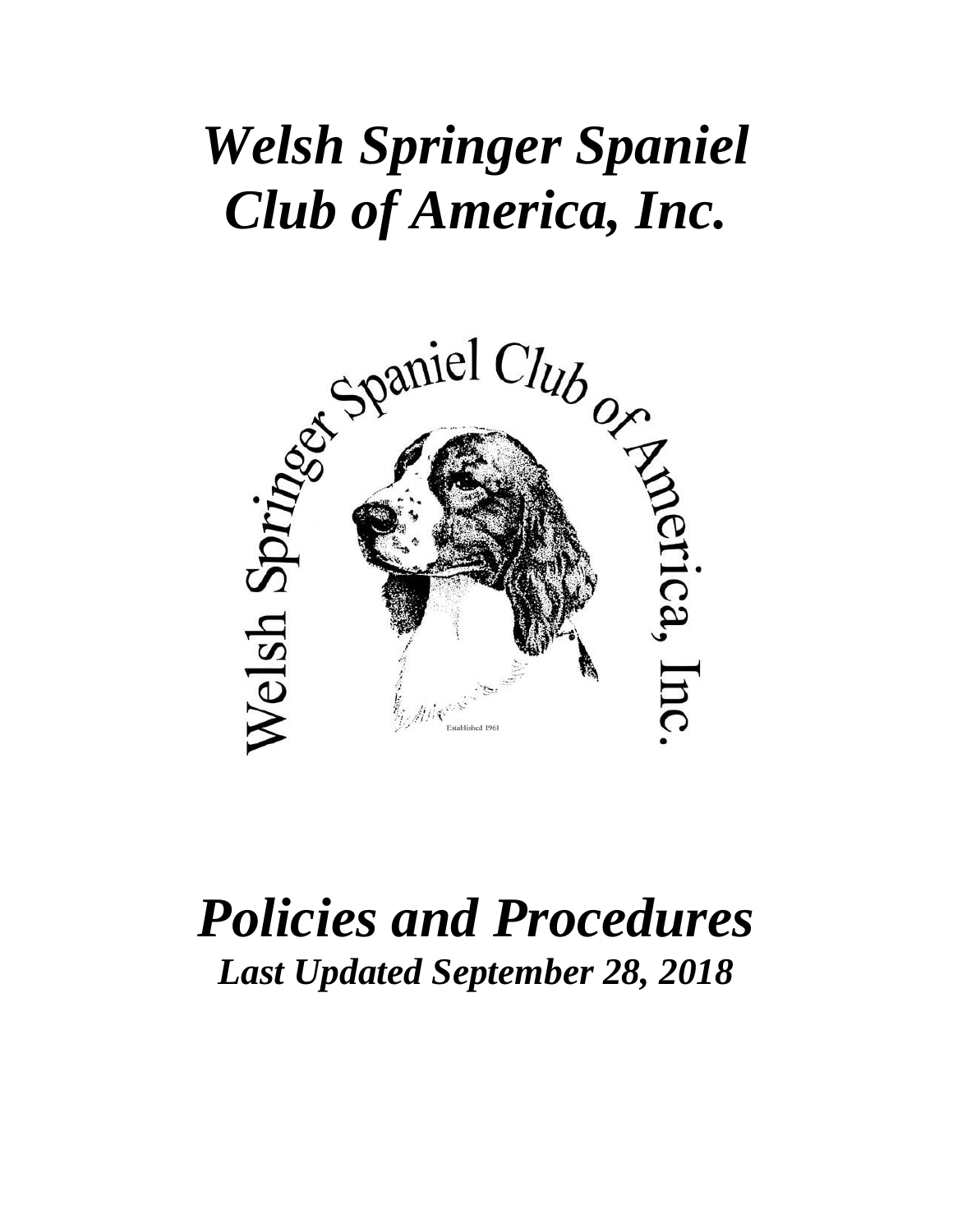#### **TABLE OF CONTENTS**

| $\overline{4}$ |
|----------------|
|                |
|                |
|                |
|                |
|                |
|                |
|                |
|                |
|                |
|                |
|                |
|                |
|                |
|                |
|                |
|                |
|                |
|                |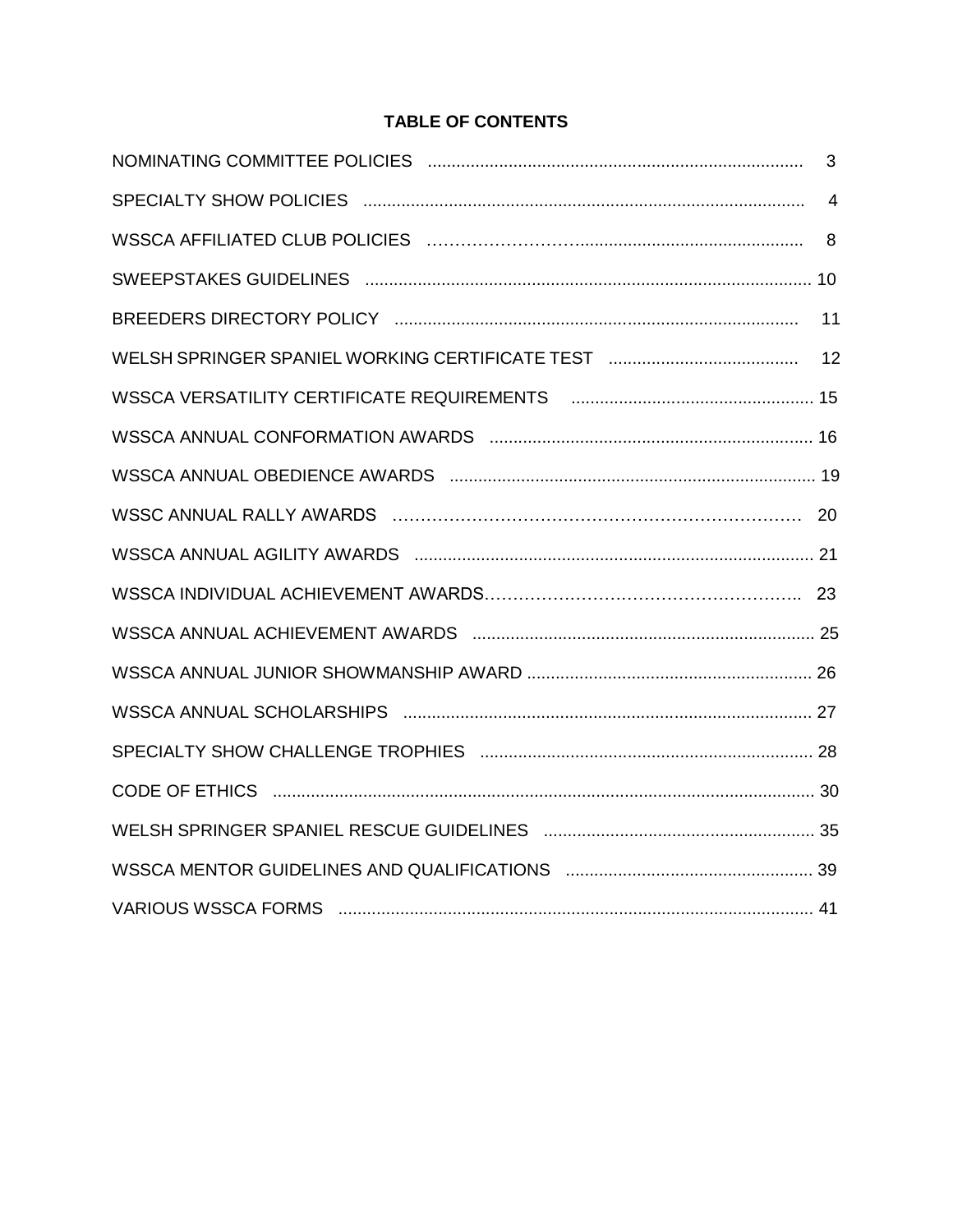# *Welsh Springer Spaniel Club of America, Inc. POLICIES AND PROCEDURES*

#### **NOMINATING COMMITTEE POLICIES**

As directed by the WSSCA Constitution and By-laws Article IV Section 3. Annual Elections. At the annual election of officers and directors

The President, Secretary, Corresponding Secretary, and three (3) Directors shall be elected in odd numbered years. The Vice President, Treasurer and three (3) Directors shall be elected in even numbered years. All officers and directors shall be elected for two year terms. The delegate to the American Kennel Club will be elected on years divisible by four (4) for a four year term. The Board of Directors shall appoint two (2) independent inspectors of election or an independent ballot association to receive and count the ballots.

Remember to consider geographical representation as much as is practical to do so. Prior to November 15, you will need to submit a slate of candidates to the Secretary. You need to procure a written acceptance from each candidate and it would be best to get a resume from each candidate at the same time. This will save time later if there are petitions for additional nominations.

Section 4. Nominations and Ballots. No person may be a candidate in a club election who has not been nominated in accordance with these By-laws. A nominating committee shall be chosen by the board of directors before September 1st. The committee shall be chosen and shall consist of three members from different areas of the USA and two alternates; all members in good standing, no more than one (1) of whom may be a member of the current Board of Directors. The board shall name a chairperson for the committee.

The official WSSCA membership list is maintained by the treasurer.

#### **BOARD MEETING SCHEDULE**

The WSSCA BOD shall conduct three annual meetings according to the following schedule.

Meeting 1: Begins immediately after annual meeting (March 1 - May 31st) Adjourns August 31st.

Meeting 2: Begins September 1st. Adjourns December 31st.

Meeting 3: Begins January 1st. Adjourns: day of the annual meeting.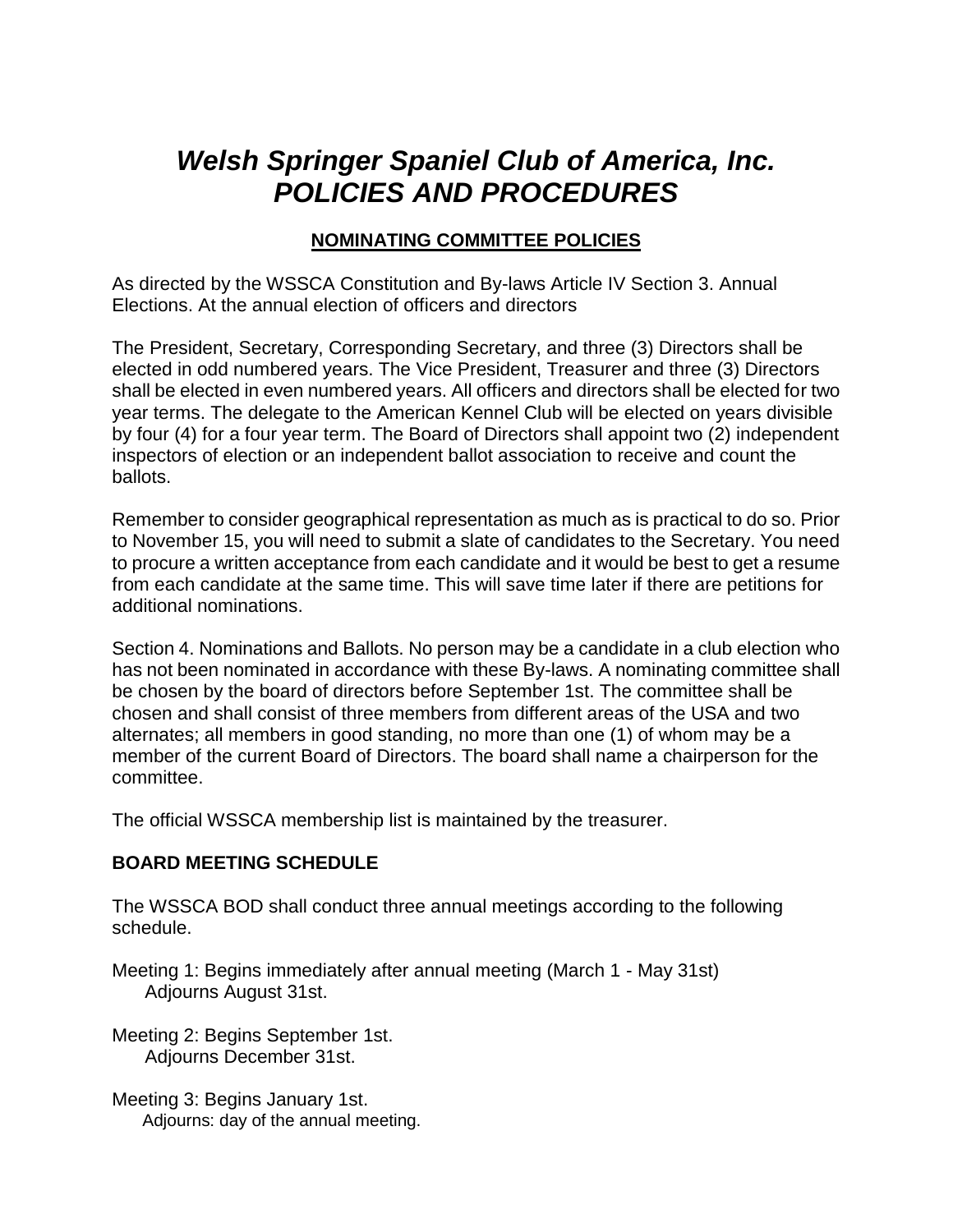#### **SPECIALTY SHOW POLICIES**

Plans for the annual specialty will be formalized at least two years in advance.

- A. The annual specialty show must be held between March 1, and May 31. The WSSCA Corresponding Secretary shall make all applications to AKC for WSSCA licensed events.
- B. WSSCA affiliated clubs (effective September 25, 2012), shall inform the WSSCA Board of their preference in accepting Chapter 16, Section 1, new paragraph 6 (regarding whether or not to make Reserve Winners Dog and Reserve Winners Bitch at that National Specialty eligible for three point majors) when applying for the right to hold a National Specialty
- C. The first consideration for the location should be the geographic location of the membership; and second an attempt to hold the annual specialty in various areas of the country.
- D. Some field event shall be held in conjunction with the specialty, if at all feasible. This event, while under the direction of the specialty committee, will receive help from the field committee.
- E. One of the people suggesting the location must have first-hand knowledge of the sites.
- F. At least one committee member must live close enough to or be familiar enough with the area to be able to handle arrangements for motels, meals, meetings, etc.
- G. The arrangements and offerings of the all-breed host club must be submitted at least two years in advance of the proposed specialty date to the WSSCA secretary for approval by the WSSCA board.
- H. The WSSCA affiliated club hosting the national specialty and surrounded supported entries will be financially responsible for the event, including arrangements for the specialty judge and the sweepstakes judge. 25% (effective May 5, 2016) of the trophy funds are available from the WSSCA treasury.
- I. A national specialty judge should not accept judging assignments of Welsh Springer Spaniels 6 months (effective January 12, 2016) in advance of the specialty date.
- J. At the conclusion of a specialty event, the chairperson shall submit a marked catalog or results of the event to the club historian, the newsletter editor, the WSSCA website chairperson and the annual awards chairperson.
- K. All chairpersons of related specialty events must be WSSCA members.
- L. The use of the WSSCA club logo and /or head study (Salinas) is approved for use on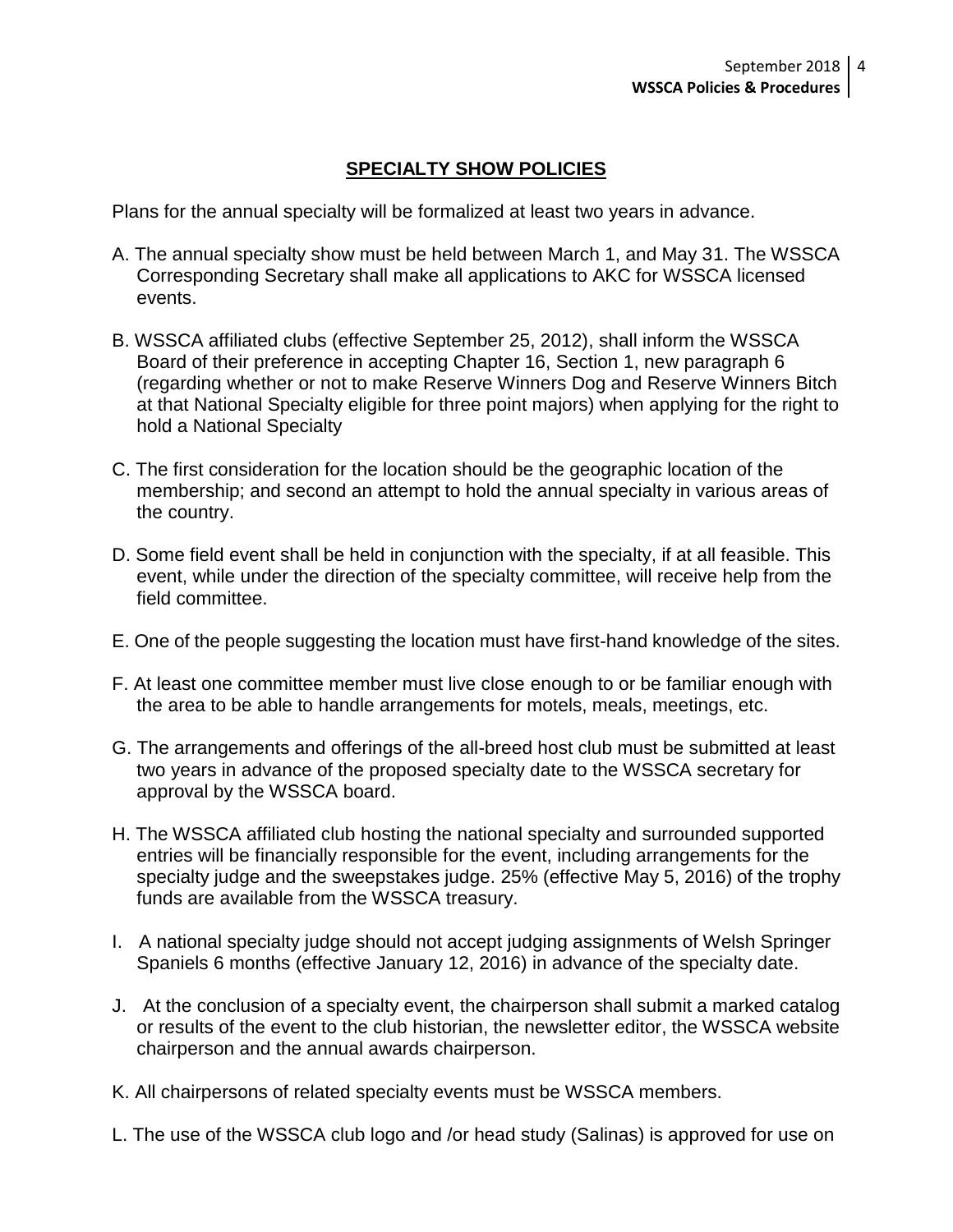premium lists, catalogs, trophies, programs and promotions for WSSCA licensed or sanctioned events.

- M. The WSSCA may hold a second (regional) specialty every year, but no sooner than three months after the national specialty. All of the above requirements must be met except A and C.
- N. No more than one WSSCA sponsored breed event may be held in different parts of the country on the same weekend.
- O. Each year ten percent of the trophy money collected with the dues billing will be put toward the trophy fund of the next Regional Specialty. The Regional Specialty trophy fund is not to accumulate for more than two years.
- P. On the first day of the club fiscal year prior to the National Specialty, 25% of the existing WSSCA Judge's Fund shall be forwarded to the WSSCA Affiliated Club hosting the National Specialty for judging expenses. If no judging expenses are incurred, the funds will not be distributed.
- Q. Any host WSSCA affiliated club member who has direct contact, verbal or written, with a judge regarding his/her hiring or show planning for the National Specialty, Sweepstakes, or corresponding Supported Entries shall not exhibit or enter any owned or co-owned dogs at said event. (Effective January 1, 2016) Nor shall any member of the person's immediate household or immediate family exhibit or enter any owned or co-owned dogs at said event. (AKC Rules Applying To Dog Shows, CH 11, Sec. 13. for what constitutes immediate family) Show planning contact includes, but is not limited to, any verbal or written contact with a judge regarding:
	- Availability
	- Travel arrangements
	- Lodging arrangements
	- Food/meal arrangements
	- Banquet/club function invitation(s)
	- The scheduling of the event
- R. No person shall judge more than one WSSCA National Specialty in any ten year period.
- S. Situations may occur where multiple WSSCA affiliated clubs submit a bid to host the National Specialty for the same year. When this occurs, the Regional club with the largest amount of time between the date of their most recently hosted National Specialty and the date of the requested National Specialty shall be given precedence by the WSSCA Board of Directors. In the case that a WSSCA affiliated club in the above situation has never previously hosted a National Specialty, they shall be given the highest precedence if they have hosted a WSSCA Regional Specialty with Sweepstakes or WSSCA Supported Entry with Sweepstakes within 5 years of the date that their request is made. (Effective January 1, 2016)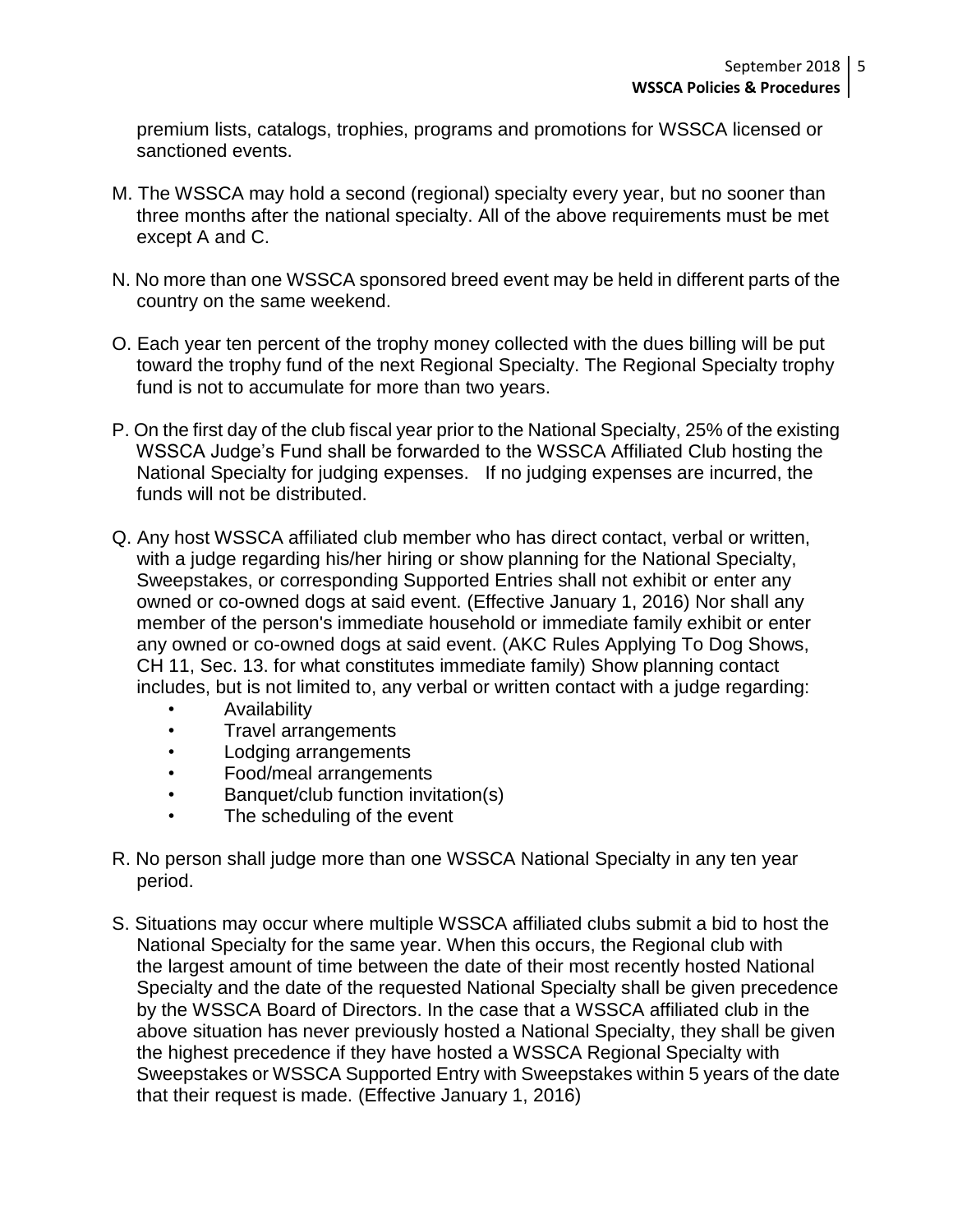T. By Action of the WSSCA Board on September 28, 2017, beginning in 2020, the process by which the National Specialty breed judge is chosen changes as follows:

Judges Liaison: shall be a person who is not a member of WSSCA. The judge Liaison will not own or co-own dogs that are being shown at the WSSCA National Specialty. The hosting club will secure a judges liaison.

As Judges Liaison their responsibilities would be:

- 1. Contact Judges about their availability and fees
- 2. Negotiate and secure signed contract
- 3. Negotiate and coordinate fee's / room reservation / travel

#### Voting

- 1. All member of WSSCA in good standing will receive one ballot in the selection of the National Specialty judge.
- 2. The voter will select one choice. Votes will be tabulated by the WSSCA secretary unless they are a member of the hosting club. In that instance the WSSCA BOD will appoint someone.
- 3. Ballots must be mailed / emailed at least 1 month prior to the voting deadline. The voting deadline is a minimum 18 months in advance of the National Specialty.

#### **Eligibility**

- 1. All approved AKC or Foreign judge's shall be eligible.
- 2. Any judge who has judged a National Specialty will not be eligible to judge another WSSCA event for 10 consecutive years. As an example the 2015 judge will not be eligible to judge the National Specialty until 2025. The judges will be removed from the ballot once they have accepted an assignment.
- 3. The hosting club will submit 5 (Effective Sept. 2018) possible judging options 2 years in advance of the National they are hosting. These will be the judges the membership votes on.
- 4. The WSSCA will assist clubs on an individual basis with judge's expenses if needed.
- **Selection** 
	- 1. The Judge that earns the most points will be contacted by the Judge Liaison to determine if they are able to judge. If not, they will move to the judge with the second most points.

Once we have a candidate the Judge Liaison will coordinate contract /travel/reservation

- U. The WSSCA Vice President shall create a list of a future and past approved conformation WSSCA events. This list shall consist of:
	- the name of the host club
	- a contact person and their email/phone information
	- type of event
	- chairperson
	- event location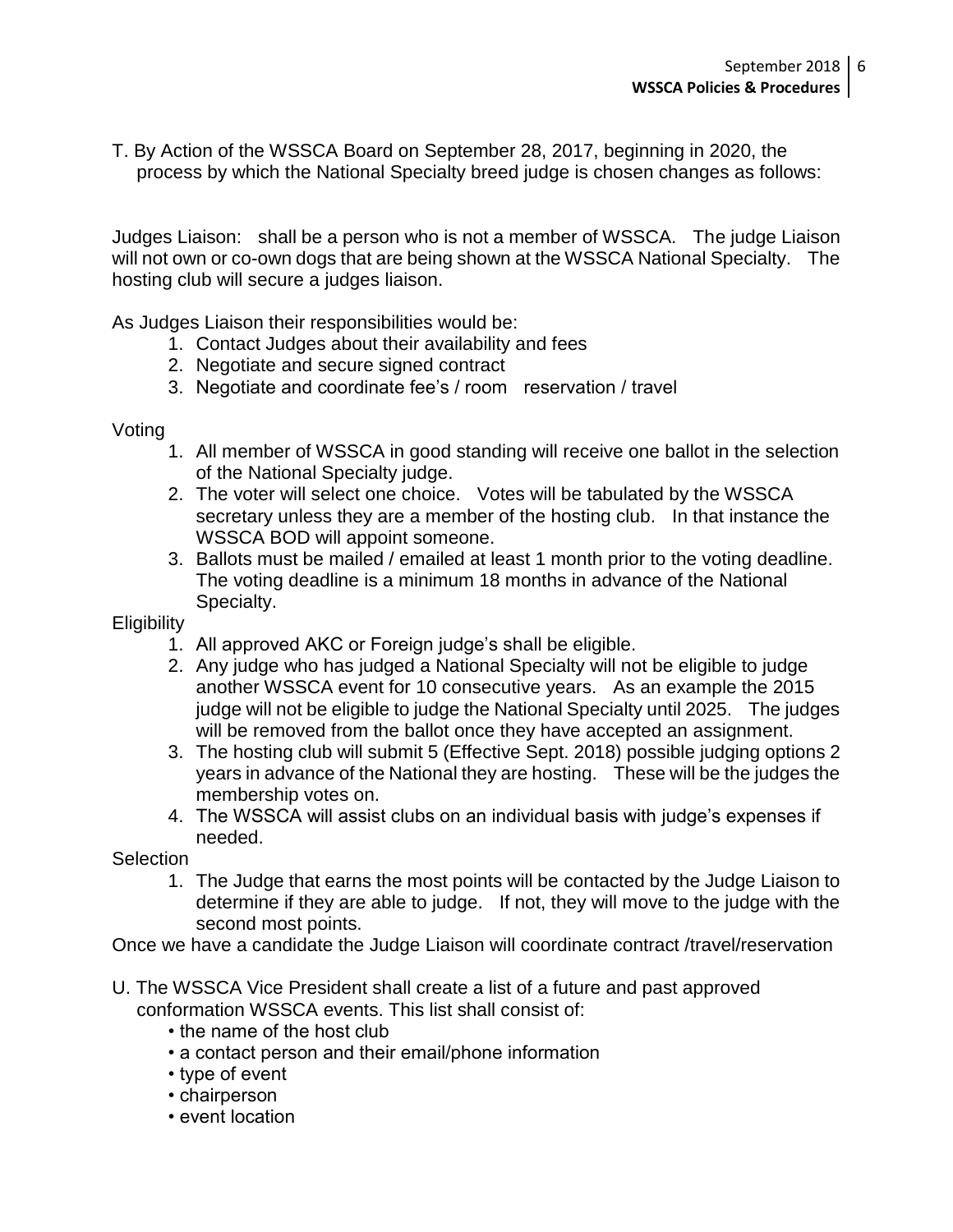- event date
- judge(s) for each event

 The Vice President shall regularly send the list to the WSSCA webmaster, so that it will be publicly posted on the WSSCA website (WSSCA.com). It shall be the responsibility of each regional club to report their selected judges to the Vice President so that the list may be up to date. (Effective January 1, 2016)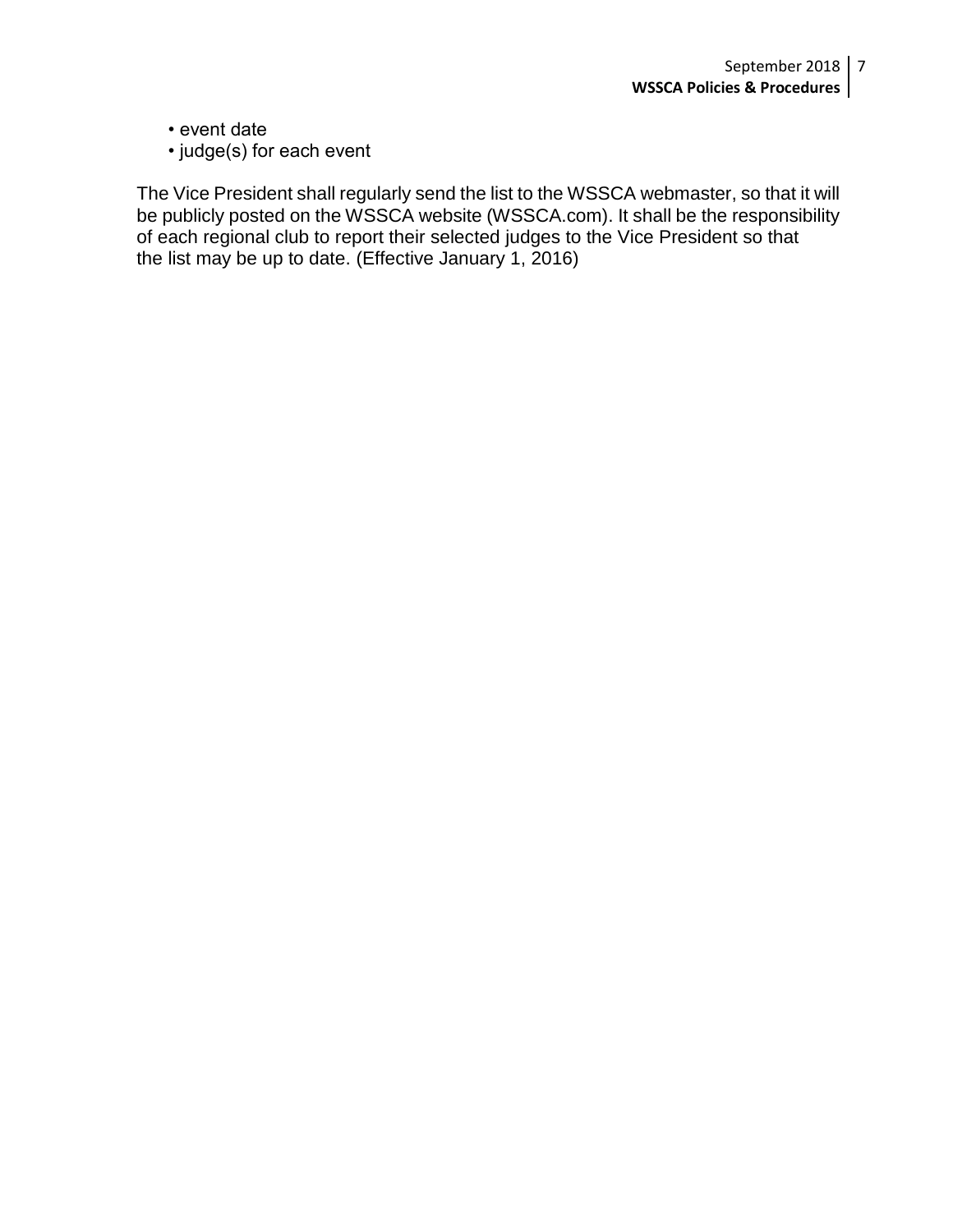#### **WSSCA AFFILIATED CLUB POLICIES**

In continuing recognition of its responsibility to a national membership and due to geographical restrictions placed on regional breed clubs by the American Kennel Club (AKC), WSSCA adopted the following policy:

- 1. Welsh Springer Spaniel Clubs who wish to become affiliated with the WSSCA through the yearly payment of fifty dollars (\$50.00) and the submission of the following information: copy of the constitution and by-laws, list of current officers and members, list of club activities for the previous year, and a current financial report. This affiliation must be approved annually by the WSSCA board of directors.
- 2. Only clubs affiliated with WSSCA under the provisions provided for in item #1 may apply to host WSSCA events, specialties, sweepstakes, supported entries, hunting tests, working tests, tracking tests, rally trials, obedience trials, agility trials or other events under the regulations and guidelines of the American Kennel Club. The WSSCA Corresponding Secretary shall make all necessary applications for AKC licensed events. (Effective January 1, 2016)
- 3. WSSCA affiliated clubs may only conduct events sanctioned by the AKC. These events must be conducted according to AKC regulations. Exceptions to this rule are "fun matches" and WSSCA working dog tests. (Effective January 1, 2016)
- 4. The WSSCA affiliated club hosting the event is financially responsible for the event. (Effective January 1, 2016)
- 5. Any profits of a hosted event will accrue to the WSSCA affiliated club hosting the WSSCA event. A hosted event held by a WSSCA affiliated club shall not be conducted or operated for profit where any part of any profits or remainder or residue from the monies collected from this event benefit any member or individual. (Effective January 1, 2016)
- 6. Within 60 days following the event, the WSSCA affiliated club hosting the event must submit a financial summary of the event to the WSSCA President and Treasurer showing the proceeds and expenses for the event. If a profit was made from the event, 10% of this profit must be donated to the WSSCA Club treasury to be used as follows. For conformation events, this donation will be split equally between the WSSCA trophy fund and WSSCA rescue fund. For non-conformation events, this donation will be put split equally between the WSSCA health fund, the WSSCA rescue fund, and a separate WSSCA performance trophy fund which is to be used for performance awards for WSSCA sponsored events. (Effective January 1, 2016)
- 7. Applications by affiliate clubs to host WSSCA events must be received within the appropriate time frame as listed below and are subject to board approval. The request will include the name of the event or show, the date, and the chairperson. For non-conformation events, an estimate of the expected profits (e.g.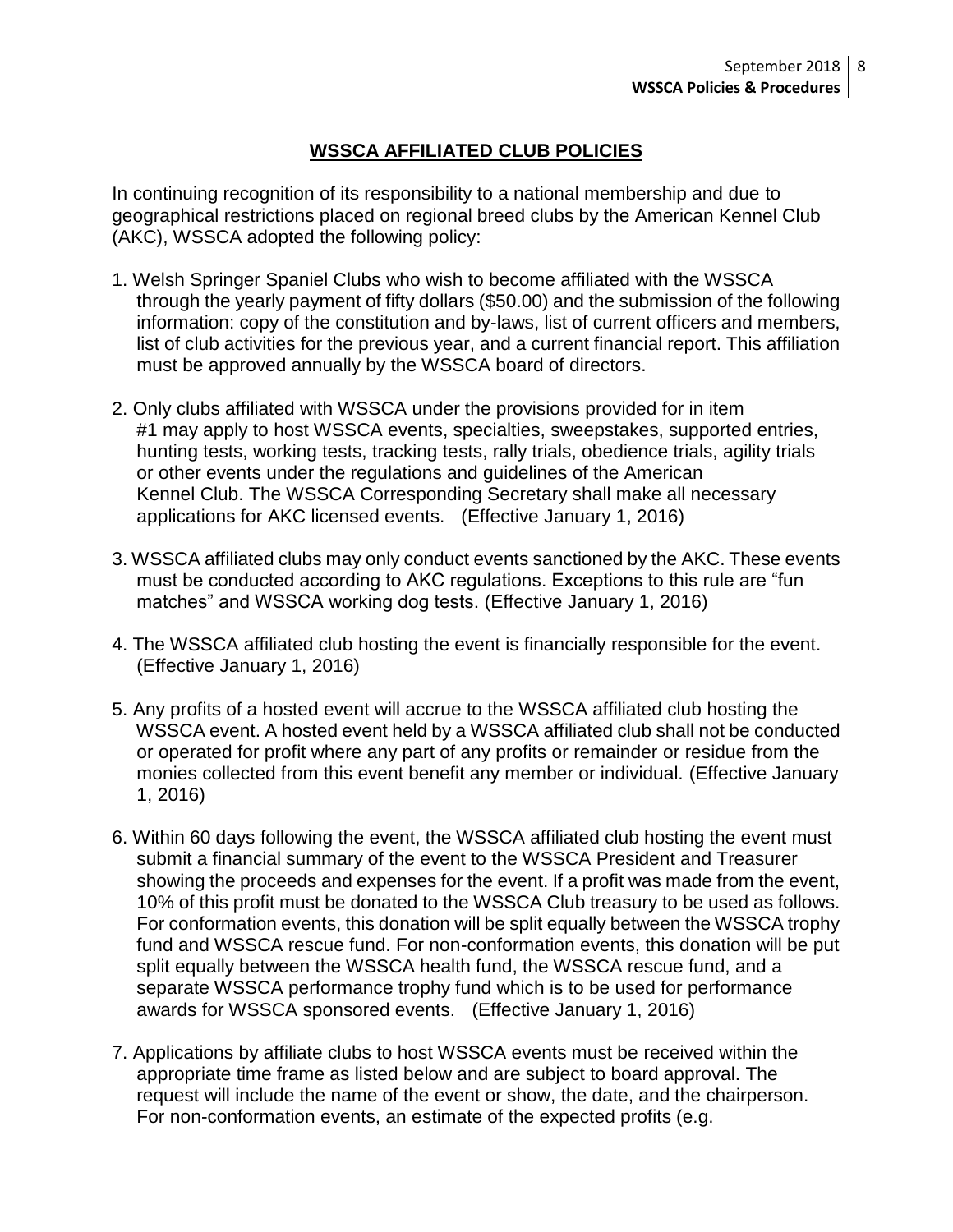entry fees) and expenses for the event must be included in the application. (Effective January 1, 2016)

**National and Regional specialties** - at least two years in advance.

**Supported entries** - at least 9 months (effective May 5, 2016) in advance.

**Working dog test** - 6 months in advance.

**Hunting test, Tracking test, Agility trial, Obedience Trial, Rally Trial:**  - two months in advance of the AKC application deadline.

- 8. All committee chairpersons and members appearing in the premium list or catalog of a WSSCA hosted event must be members of WSSCA.
- 9. The secretary of each WSSCA Licensed hunting Test will, upon receipt of AKC approval for said test, notify the WSSCA national field chairperson of the approval.
- 10. Upon completion of any WSSCA Licensed Hunting Test, the secretary of said test will, within three weeks of the date of the test, send a marked catalog to the WSSCA national field chairperson, who will see that the proper national publications receive results.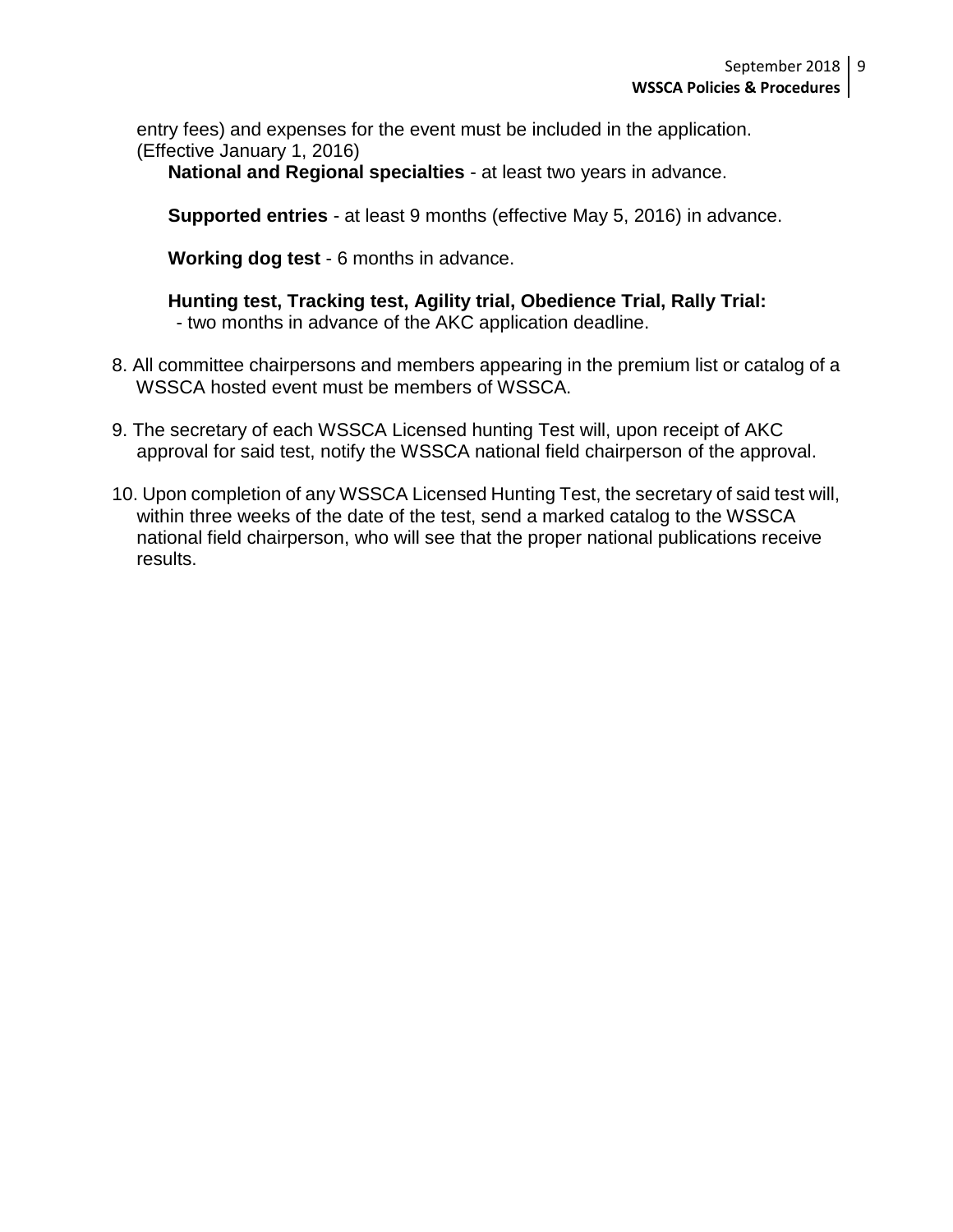#### **SWEEPSTAKES GUIDELINES**

- 1. Sweepstakes shall only be held at Specialties, Supported Entries, and at the American Spaniel Club Annual Flushing Spaniel Show.
- 2. Board considerations for the approval of a sweepstakes include show location and the show date.
- 3. Requests for a sweepstakes must be submitted at least 1 year prior to the date of the proposed sweepstakes event.
- 4. WSSCA affiliated clubs are encouraged to contact the WSSCA Judges Education Chairperson regarding available sweepstakes judges who have participated in WSSCA breed seminars and/or ringside mentoring and who are not yet approved or provisionally approved to judge Welsh Springer spaniels in the United States.
- 5. WSSCA affiliated clubs must gain approval by the WSSCA BOD in order to have sweepstakes classes offered at a show. (Effective January 1, 2016)
- 6. Only one puppy and one veteran sweepstakes will be approved by WSSCA per weekend or cluster of shows.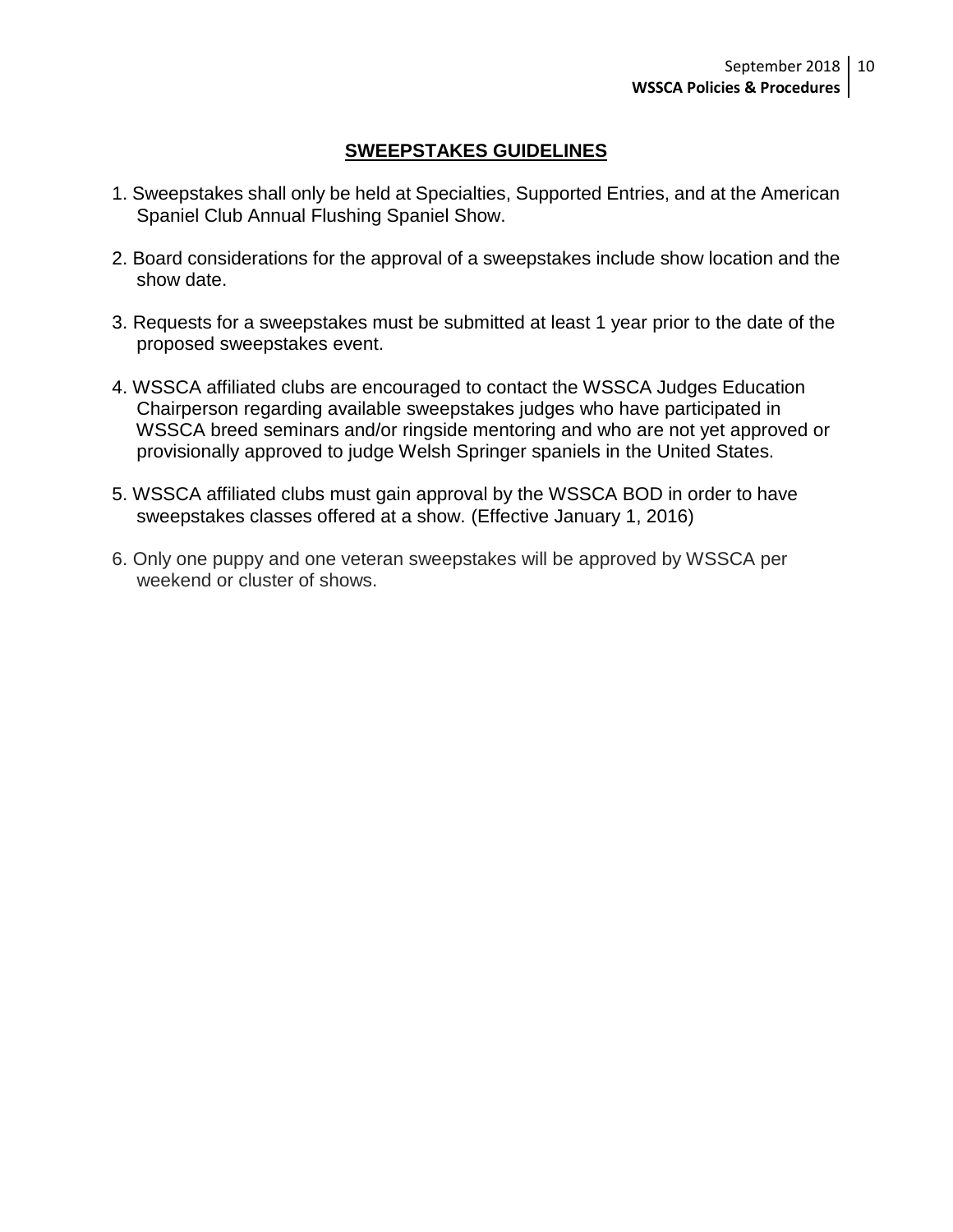#### **BREEDERS DIRECTORY POLICY**

1. A breeder must be a WSSCA member in good standing for two years before they may be listed in the WSSCA breeder referral directory on the WSSCA website (www.wssca.com).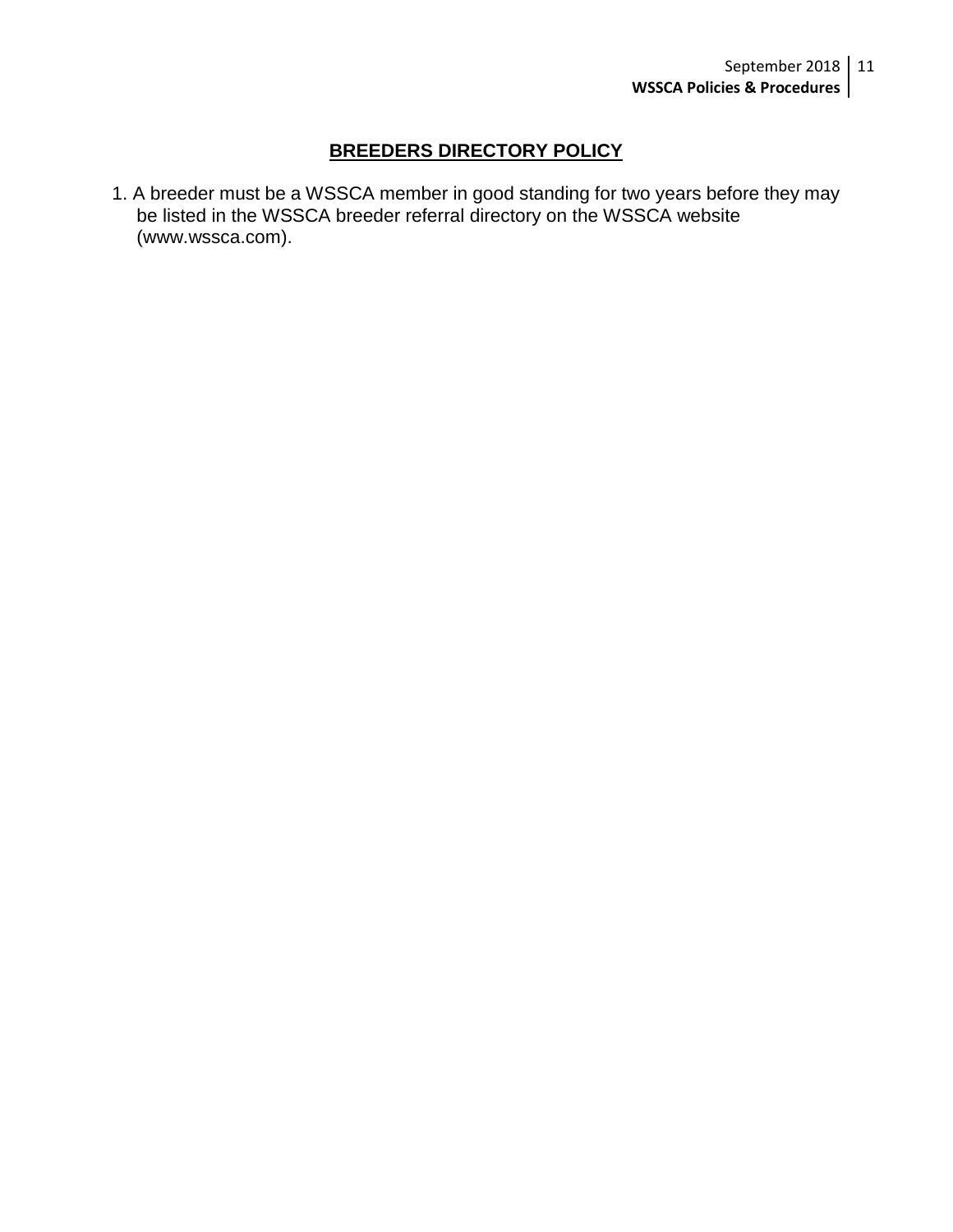#### **WELSH SPRINGER SPANIEL WORKING CERTIFICATE TEST**

#### **RULES AND REGULATIONS**

The purpose of the Welsh Springer Spaniel Club of America in providing rules and regulations for the Working Certificate is:

- A. To provide encouragement for the numerous exhibitors and breeders who are endeavoring to keep the Welsh Springer Spaniel a hunting dog as well as a show dog of good conformation.
- B. To promote cooperation and good will within the Welsh Springer Spaniel Club community and with other flushing breeds by the holding of field tests.

In order to make the tests available to as wide a number of flushing spaniel owners as possible, Working Tests may be offered by a club or by a group of owners. Club groups desiring to hold tests must obtain permission and approval from the chairperson of the Working Certificate Committee, starting date of the test, site, and names of proposed judges. Necessarily, the judges should be qualified by experience and be approvable for the judging of Licensed Field Trials and/or Hunt Tests. If no such qualified persons live in the area where the field test is to be held, the club or group may nominate any person known to be thoroughly familiar with the work of flushing spaniels in the field, briefly stating their qualifications. Working Tests are noncompetitive events. Dogs which pass these tests shall be qualified for the Working Certificate (W.D.) or Working Dog Excellent (W.D.X.).

Any dog [owned by a club member at the time of the test] that earns a hunting test leg (JH, SH, or MH) shall be granted a club title of WD (Working Dog) upon submission of proof from the American Kennel Club to the WSSCA Hunting Chairperson.

**Entries** for dogs being tested are to be entered on Working Certificate forms, supplied, on request, by the Chairperson of the Working Certificate Committee. Dogs are to be run singly; however, a minimum of three (3) dogs of any flushing breed must be entered and present to constitute an official testing. The Working Certificate Chairperson shall be responsible for keeping a permanent record of every Welsh Springer Spaniel that qualifies and shall inscribe and mail Working Certificates to the owners of dogs that have successfully qualified.

**Rules:** For Welsh Springer Spaniels entering a Working Dog test and attempting to earn a Working Certificate, two (2) entry forms must be filled out, completed and signed by the judges for each dog entered. One copy must be sent to the Welsh Springer Spaniel Club of America, Chairperson Working Dog Certificates, within one week of the test by the officiating Club or group members. The remaining copy of the completed entry form shall be given to the owner of the qualifying dog on the date of the test and it shall be the owners responsibility to send it to the parent club secretary.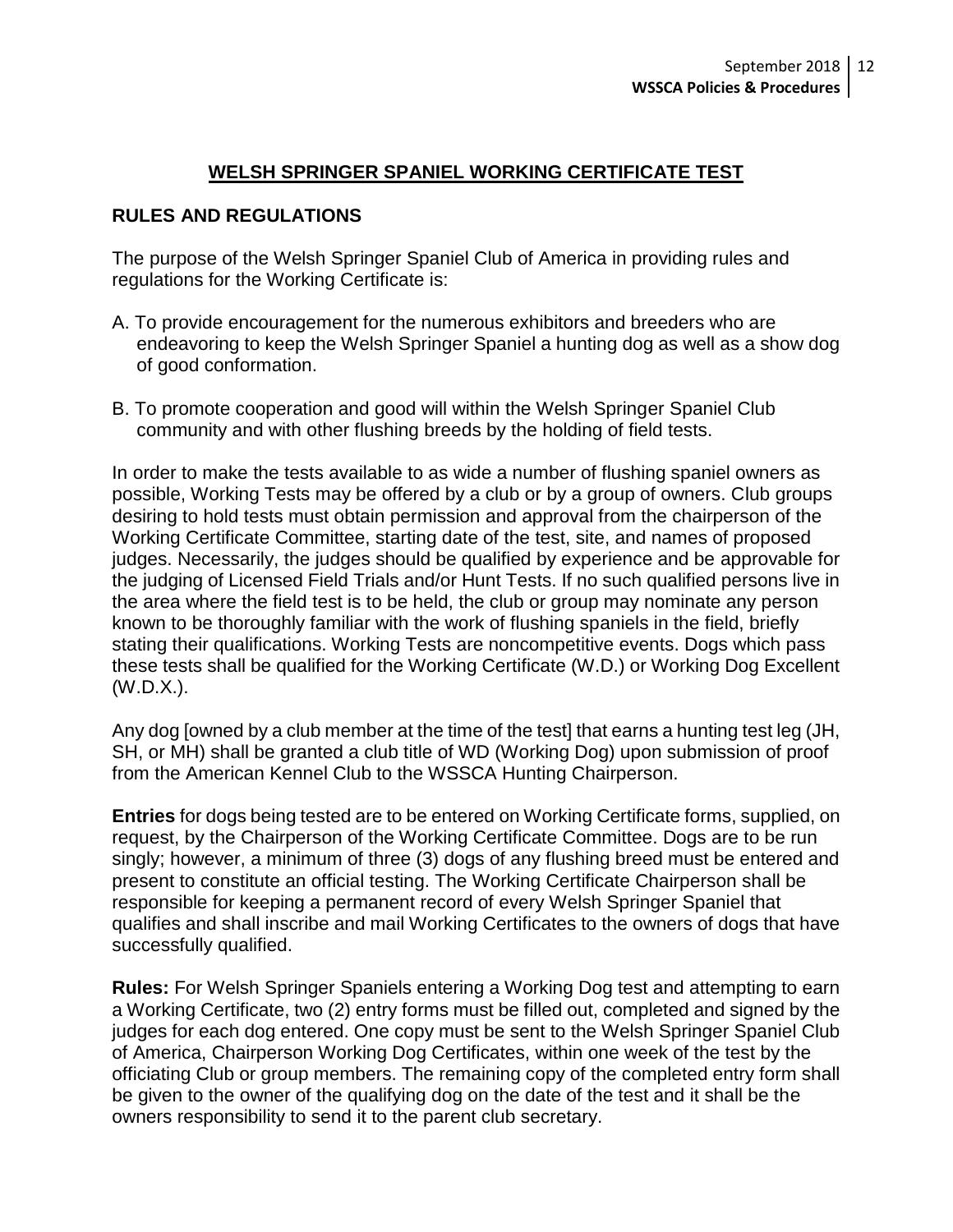**Land Test:** Live upland game birds (ducks and pigeons are optional), should be planted on the course or beat (two for each dog), at least seventy-five (75) to ninety (90) feet ahead of the starting line so that there is the opportunity for the dog to demonstrate ground coverage and hunting ability. Each dog is required to work a minimum of two (2) birds. There should be suitable ground cover at the site; stubble, brush, grass clumps, etc.

**Water Test:** At the water test, a shot is fired into the air and at the same time a dead bird is thrown; either from the shore or from a boat, so as to fall approximately 20-25 yards that requires the dog to swim in order to make the retrieve. A duck call, or similar action, should be utilized to assist with focusing the dog's attention to the vicinity from where the bird will be thrown.

In both the land and water test, the dog must retrieve the bird to a reasonable distance, but not necessarily to hand. Dogs may not be "chased down" to retrieve a bird. At the water test, both the dog and bird must be completely out of the water for completing the retrieve.

**The established Safe-Gunning rules must be in effect at all times.** If for some reason the bird cannot be shot (for example, a bird flying over the gallery or where a person may be in the line of fire, the bird getting up wild before the dog is started,) or if the bird is missed, additional birds should be planted to allow sufficient judging of hunting, flushing, and retrieving abilities. If a dog has *sufficiently* demonstrated that it can find and flush game but said game cannot be shot, a dead bird may be thrown with a shot fired while the bird is in the air to enable the dog to make the retrieve. The bird should be thrown at a distance to adequately test marking and retrieving ability. In the case of a fly-away, a dead bird may be thrown immediately following the recall and control of the dog at the handler's side, in order to assist with evaluating retrieving ability as well as taking the dog's mind off of the fly-away.

As an important safety measure and to prevent possible interference with the work of the dog being tested, or the guns a chance to shoot, one (1) or two (2) Stewards should be appointed to keep spectators, other handlers and dogs in a close group BEHIND the judges or in a designated place.

#### **WORKING CERTIFICATE**

#### **In the Land Test for the Working Certificate, the dog should:**

- 1. Sit or stay by the handler at the starting line, unleashed, until the judge instructs the handler to proceed. The handler "sends" his/her dog and walks behind directing the dog on the course.
- 2. Show reasonable, not necessarily immediate, response to the whistle and/or command, and reasonable quartering of the ground. The dog should not, for example, be completely out of control although a leniency should be allowed to give the handler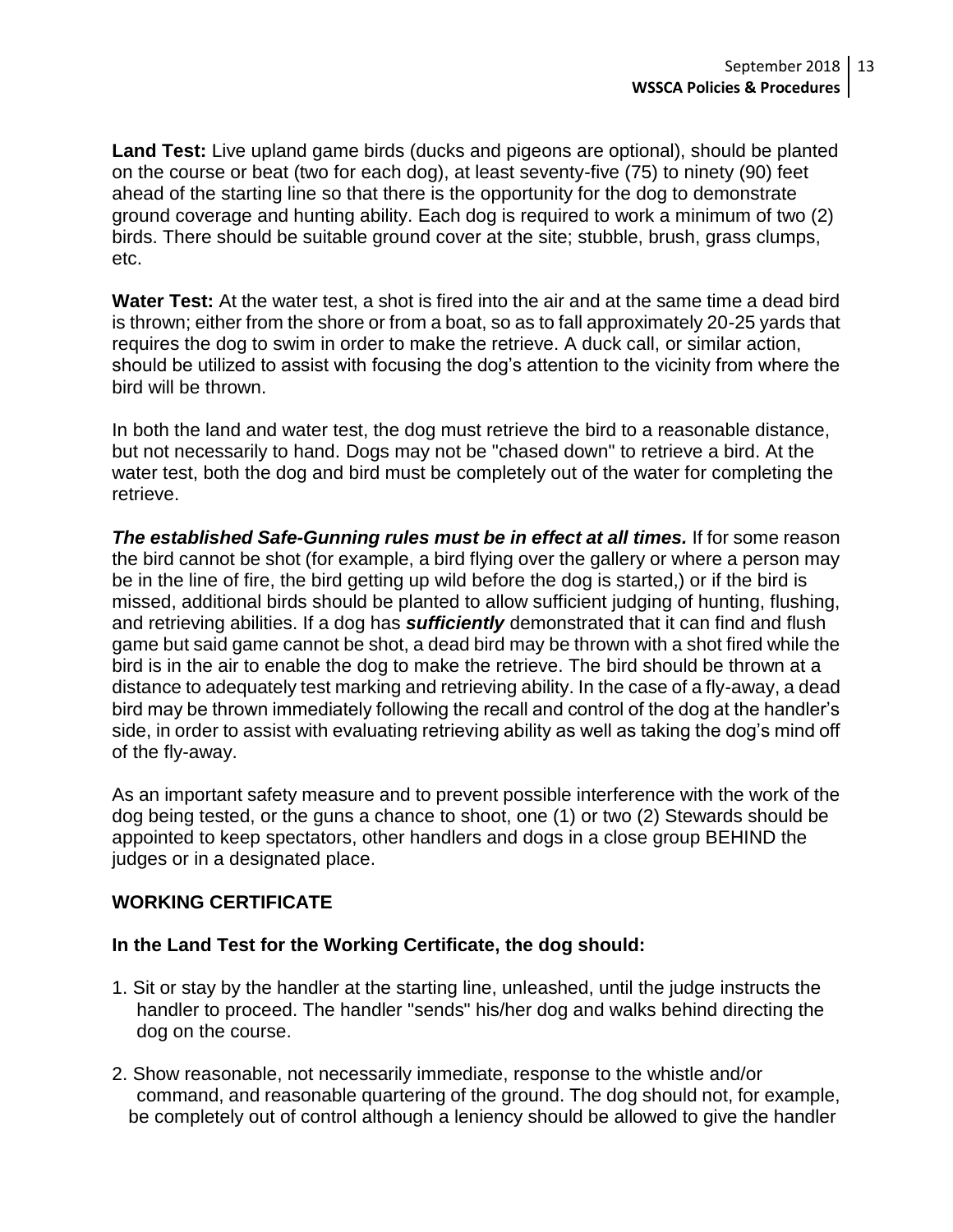time to collect his dog.

- 3. NOT be required to be steady to wing and shot (flush or shot).
- 4. Demonstrate sufficient hunting ability to find and put up game in a workmanlike manner without undo urging, and should show no evidence of "pottering".
- 5. Within in a reasonable time, retrieve game to hand or within reasonable distance so that the handler can pick up the bird without chasing down the dog. The dog should retrieve the bird within one or two steps for satisfactory completion of a retrieve. The handler may direct the dog to the fall if the dog has not marked it.
- 6. "Hardmouth" is a serious fault. When a dog delivers a 'damaged' bird, ('damaged' meaning a bird that has been chewed or damaged by the dog making the bird unsuitable for the table or unable to be used in another training session for another dog), he will be disqualified. The disqualification occurs even if all other requirements of the Working Certificate test were completed satisfactorily.

#### **In the Water Test for the Working Certificate:**

- 1. The dog should not be required to sit or stay on the line, unleashed. The dog may be held on lead until the handler is directed by the judge to send the dog. At the water, the dog must be line-steady, off-lead, in order to qualify for a Working Dog Excellent title.
- 2. The dog should retrieve to hand or within reasonable distance (one or two steps) so that the handler can take the bird without chasing the dog on land, and at the water ensure the dog and bird both are completely out of the water for delivery of the bird.
- 3. The dog MUST swim to make retrieve. Wading is not sufficient for the test.

#### **PROCEDURE TO BE USED IN AWARDING CERTIFICATES BY JUDGES**

- 1. A dog that completes all parts of the test in a creditable manner will be awarded the Working Dog Certificate.
- 2. If in the opinion of the judges, the dog performs in an excellent manner in ALL (not just part) of the tests, the dog will be awarded the Working Dog Excellent Certificate. Therefore, a dog earning a W.D.X. must have all marks in the excellent column on the judges report.

#### **IMPORTANT NOTE:**

#### **WSSCA POLICY REQUIRES THAT ALL PARTICIPANTS AND SPECTATORS AT WSSCA SPONSORED FIELD EVENTS WEAR AN ARTICLE OF BLAZE ORANGE WHILE ON TEST GROUNDS!**

For additional information, contact the WSSCA Field Chairperson.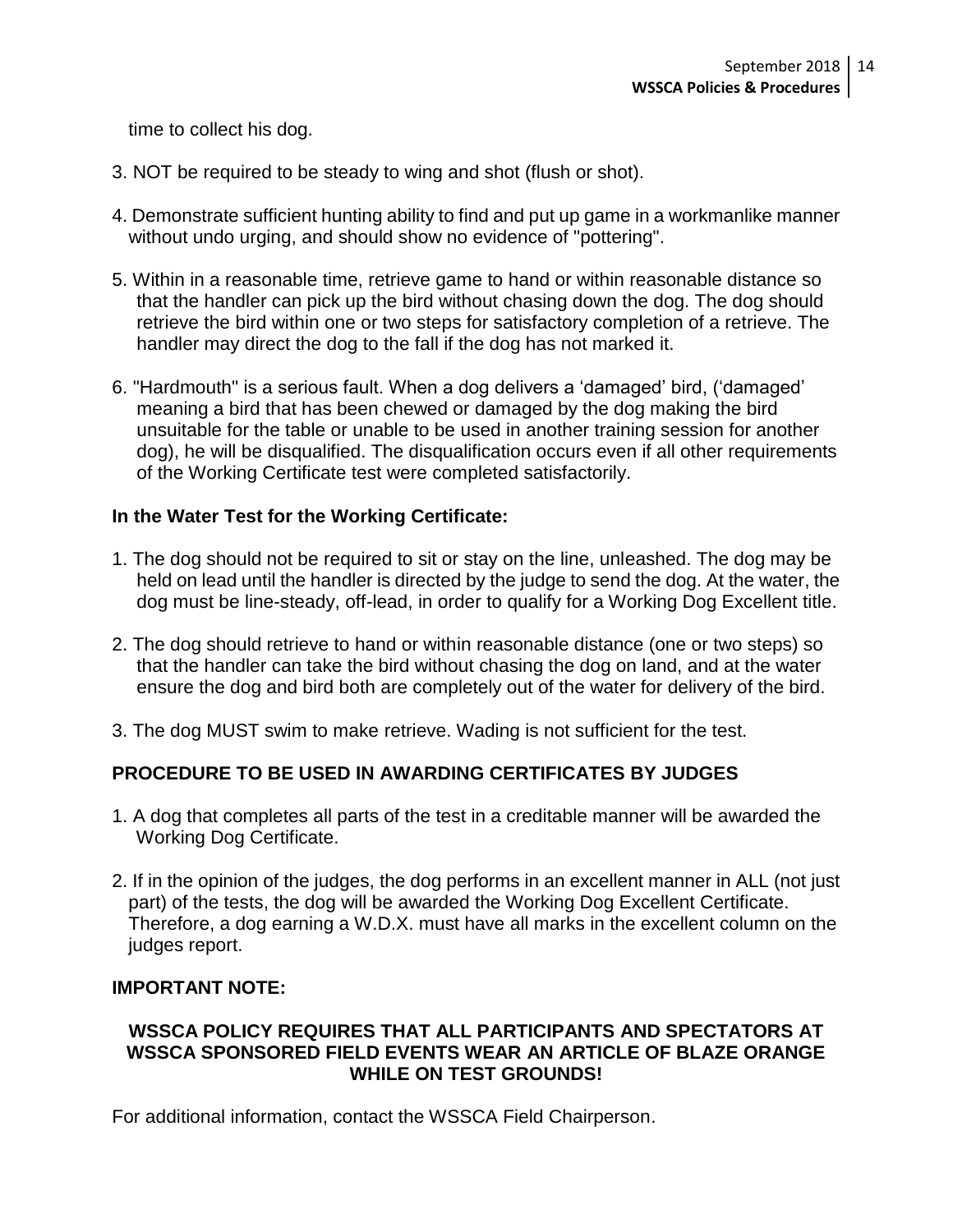#### **WSSCA VERSATILITY CERTIFICATE REQUIREMENTS**

To be awarded a versatility certificate (VC) or versatility certificate excellent (VCX), a dog must participate in AKC events which give titles in the following three areas: conformation, companion events, and field or WSSCA working dog test.

To be eligible for a versatility certificate (VC) a dog must be AKC titled in at least one of the three areas and meet the following criteria in each other area:

#### 1. **CONFORMATION** –

 Must be awarded an AKC championship or earn a major at an AKC member or licensed show.

#### 2. **COMPANION EVENTS** –

- **a.** Obedience Earn an AKC obedience title or a qualifying score (leg) at an AKC member or licensed obedience trial. This includes regular obedience and optional titling classes.
- **b.** Agility Earn an AKC agility title or a qualifying score (leg) at an AKC member or licensed agility trial.
- **c.** Rally Earn an AKC rally title or a qualifying score (leg) at an AKC member or licensed rally trial.
- **d.** Tracking Earn an AKC tracking title.

#### 3. **FIELD** –

- **a.** Earn an AKC hunting test title or a qualifying score (leg) at an AKC member or licensed hunting test.
- **b**. Earn a WSSCA working dog (WD) or working dog excellent(WDX) certificate.

To be eligible for the versatility certificate excellent (VCX) a dog must be AKC titled in three areas: 1. Conformation, 2. Companion events, 3. Field. One of the titles in the companion events or field must be an advanced title beyond the novice or junior level of competition.

A TDX or VST would be advanced tracking.

Owners may apply for these awards by sending copies of the AKC title certificate or of the AKC show result pages indicating the title or qualifying score along with a photo of the dog to the Chairperson of Achievement Certificates.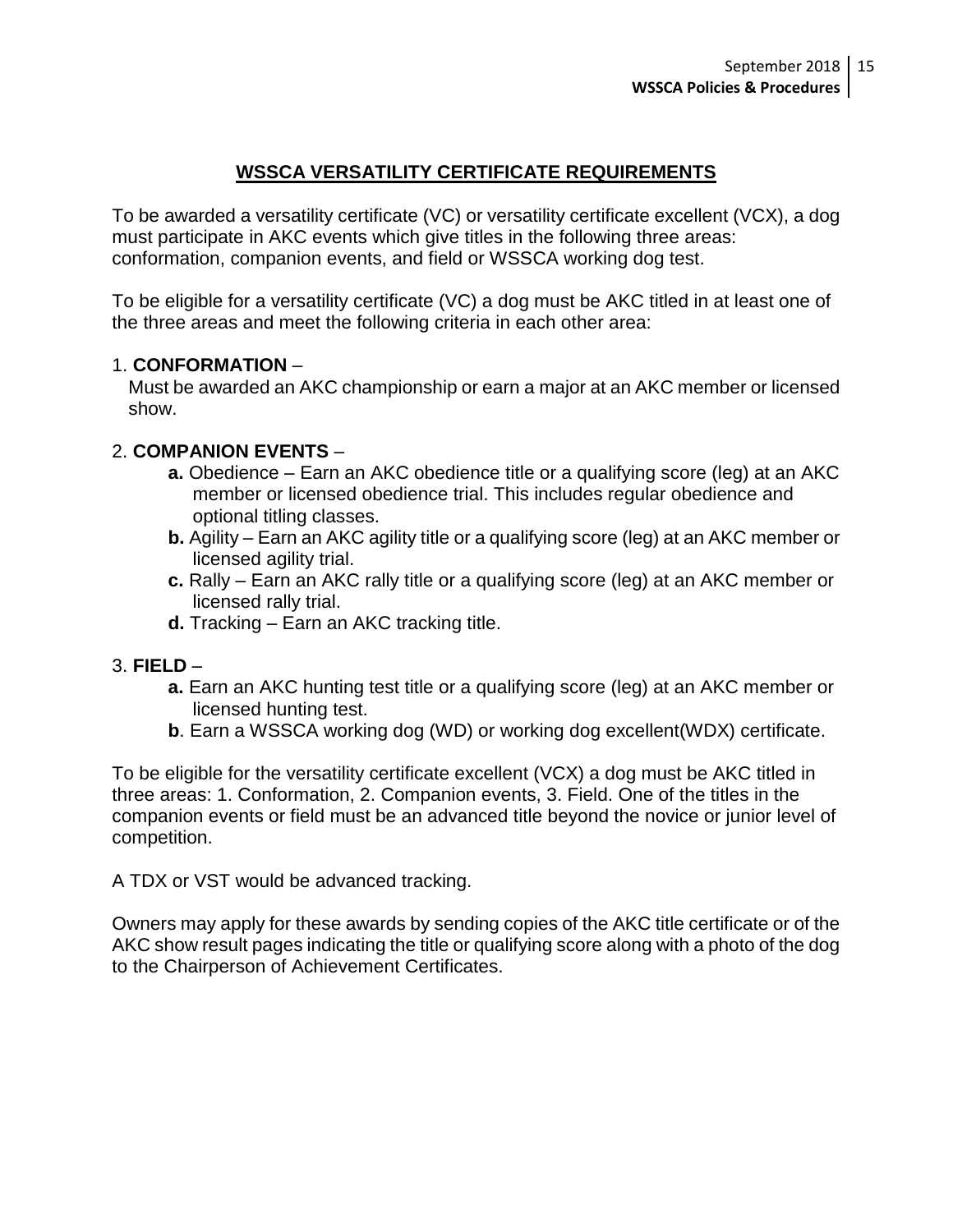#### **WSSCA ANNUAL CONFORMATION AWARDS**

The annual awards year is from January 1st, to December 31 effective 2013. This change is being phased in by allowing for one, long awards year running from October 1, 2012 to December 31, 2013.

#### **Deckard Cup Award**

The Deckard Cup Award is presented by William & Jane Pferd. (10/6/74). The award should be open to all dogs and bitches registered as Welsh Springer Spaniels with the American Kennel Club. All owners/co-owners must be members of the Club for the full award year. The award will be administered by a committee appointed by the Club.

#### **Olympian Cup Award**

The Olympian Cup Award is presented by Rick and Emily Preston (8-23-78). To be awarded to the top winning Welsh Springer Spaniel bitch. All owners/co-owners must be members of the Club for the full award year. Scoring is to be in the same manner as for the Deckard Cup.

#### **Wildfire Award**

The Wildfire Award is presented by Tydaky Kennels, Maurice and Carol Krohn (2-12-94). To be awarded to the top winning amateur member owned and handled dog. The owner, co-owners and handlers must be amateurs and members of the Club for the full award year. Amateur is defined as someone who has not taken payment of any kind for showing any dog during the award year. The handler may be the member owner, co-owner, spouse, parent or child. Scoring and membership requirements will be the same as for the Deckard Cup. Prospective winners must verify wins and sign a statement.

#### *Scoring Year for the Deckard, Olympian and Wildfire:*

The annual awards year is from January 1st, to December 31. This change is being phased in by allowing for one, long awards year running from October 1, 2012 to December 31, 2013.

#### *Scoring for the Deckard, Olympian and Wildfire*

Points to be tabulated for the Deckard, Olympian and Wildfire Awards shall be as follows: (Retroactive to 10/01/2010)

1. BOB receives one point for each dog defeated.

2. BOS receives one point for each dog defeated in that sex.

At the WSSCA National Specialty, Regional Specialty, and American Spaniel Club Specialty, additional points will be awarded as follows: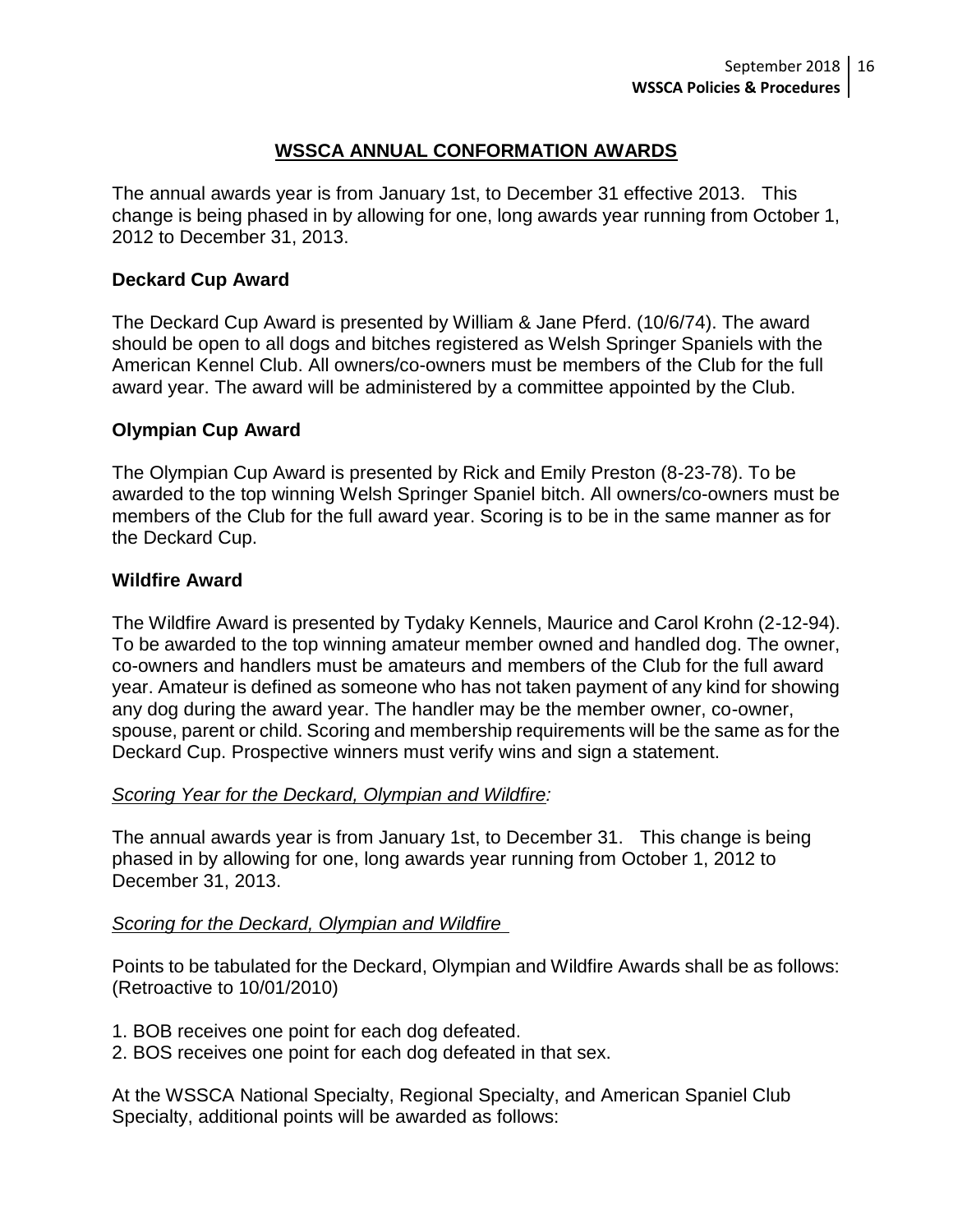- 1. Select Dog receives one point for each dog defeated.
- 2. Select Bitch receives one point for each bitch defeated.
- 3. Awards of Merit receives one point for each dog defeated in that sex, less the number of AOM for that sex.
- 4. If a select dog or select bitch also receives an award of merit, only the select points will count.

Additional points will be awarded for group placements as follows:

- 1. 1st place 25 points; 2nd place 20 points; 3rd place 15 points; 4th place 10 points
- 2. Reserve Best in Show will be awarded an additional 20 points (effective July 3, 2012)
- 3. Best In Show will be awarded an additional 25 points.

#### **Founders Award**

The "Laddie Little C" Cup is presented by Carl and Francis Bloom, hereafter to be called the Founders Award. The award is to be presented to the Welsh springer spaniel who defeats the most Welsh springer spaniels in the award year. Points are tabulated for Best of Breed, Best of Opposite and Award of Merits in the same manner as for the Deckard Cup; however, no points are tabulated for group wins or Best in Show. To be eligible for this award, at least one owner must have been a member of WSSCA for the full award year. The first cup that will be used will bear the name "The Laddie Carswell Cup" in his memory. When this cup is filled with names of winners, the Blooms have the option of replacing the cup or allowing another club member to donate a cup.

#### **Statesman Award**

The Statesman Award is presented by Statesman Kennels, Gary and Susan Riese and Meghen and Charles Bassel. The Statesman Award is to be awarded to the top winning Welsh springer spaniel with an AKC hunting title (JH, SH, and/or MH). To be eligible, a dog must have earned an AKC hunting title before the end of the scoring year, December 31. All owners/co-owners must be members of the Welsh Springer Spaniel Club of America for the full award year. The scoring system and scoring year is to be in the same manner as for the Deckard Cup. In the event of a tie, the Statesman Award shall be awarded to the dog with the highest number of group placements. If this results in a tie, the Statesman Award shall be awarded to the dog with the highest hunting title level, with a JH being the lowest level and a MH being the highest level. If this tie-breaker system results in more than one dog qualifying for the award, each of these qualifying dogs shall be listed on the award.

The award will consist of a Welsh springer spaniel head study mounted on a base. The base will have a metal plate attached for engraving. Each winner will be responsible for the engraving of their dog's name and the year won on the metal plate. The font and size of the lettering is to match that of the previous winner. The award shall be presented at the annual awards banquet each year. The winner shall be responsible for ensuring that the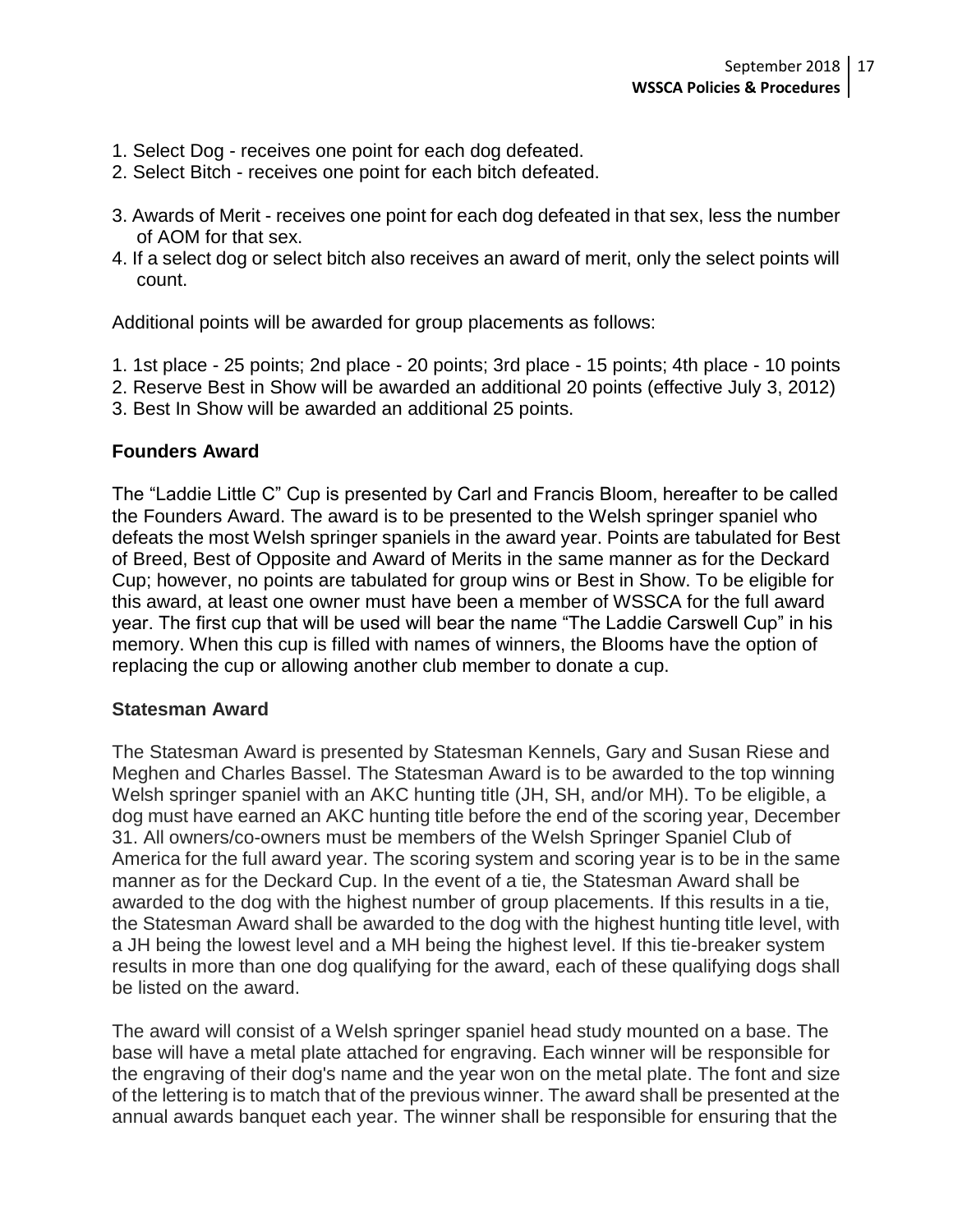Statesman Award is available at the awards ceremony in the year following their possession of it. Each winner is expected to repair any damage to the award that occurs while the award is in their possession and shall report any damage to the award to the WSSCA National Awards and Trophy steward.

#### **Ron Mengel – Bred By Exhibitor Award**

The Ron Mengel Best Bred by Exhibitor award is an annual award donated by Susan Mengel in memory of Ron Mengel. The award shall be open to all class dogs and bitches competing in the National Specialty Bred By Exhibitor class and will be selected by the judge of the National Specialty of that year. The competition will be between the winner of the Bred By Exhibitor Dog class and the winner of the Bred By Exhibitor Bitch class. If Winners Dog or Winners Bitch comes from the Bred By Exhibitor class they will automatically win the Best Bred By Exhibitor Award. If both Winners Dog and Winners Bitch come from the Bred By Exhibitor Class the one receiving the Best of Winners ribbon will automatically win the Best Bred By Exhibitor Award. All owners/co-owners must be members of the Welsh Springer Spaniel club of America for the full award year.

The perpetual award will be provided by Susan Mengel. The trophy will consist of a base with the name of the winner engraved on a plaque each year and a topper of some sort. The winner of that years' trophy will be allowed to keep the trophy for the award year only. Trophy must be returned to the Trophy chairperson to be awarded to the next years' National Specialty BBBE. The award will be presented at the annual banquet. This award will start at the 2009 National Specialty.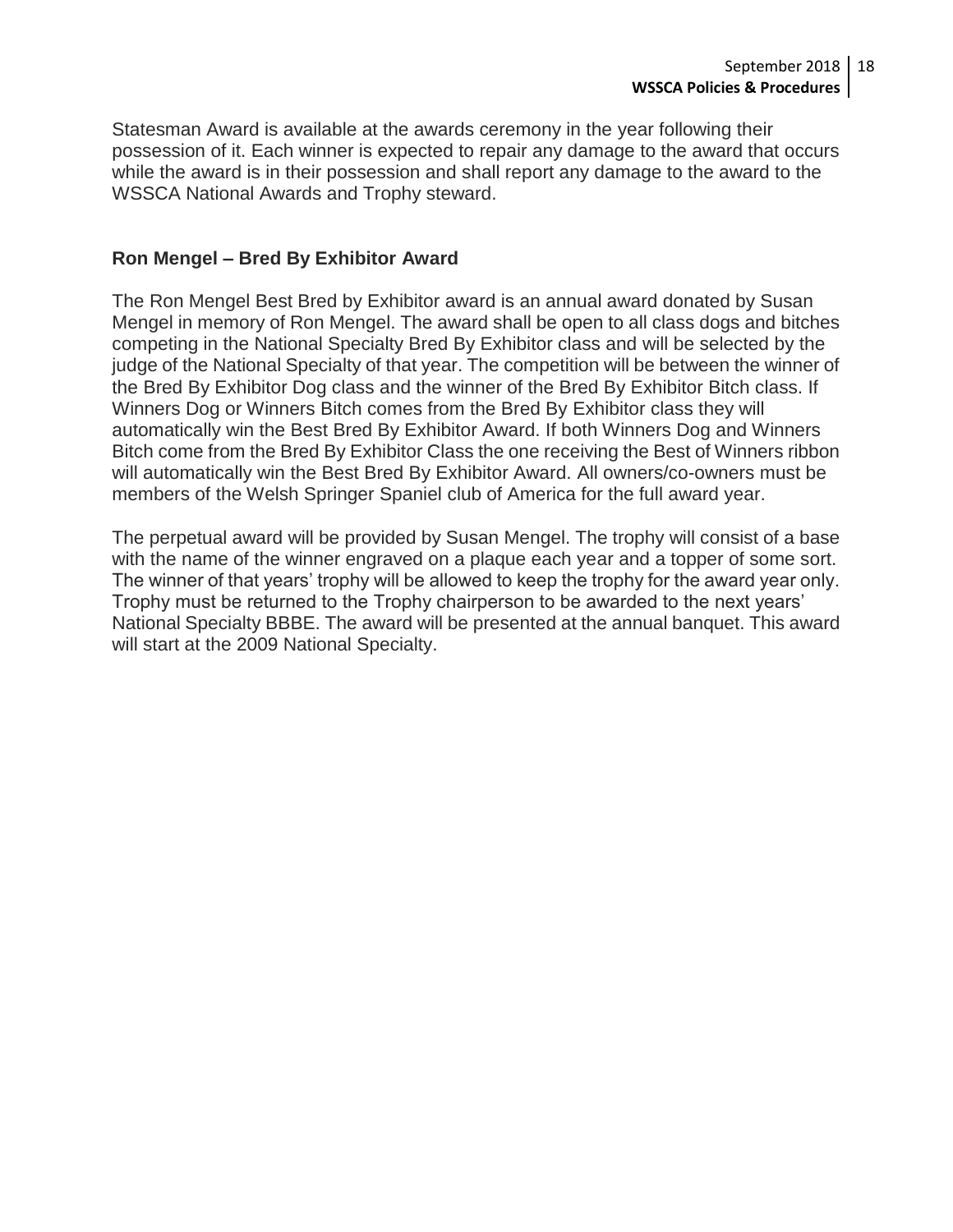#### **WSSCA ANNUAL OBEDIENCE AWARDS**

#### **Jesse Award**

This award is presented by Jim and Debbie Sackrison in memory of Jesse Of Limberlost UD. To be awarded to the highest scoring Novice (A or B) obedience WSS dog/handler team. The highest score is the sum of the first three qualifying scores received when earning the AKC Companion Dog title. All owners/co-owners must be a member of the WSSCA for the full award year.

#### **Ch Cicero Gus UDT Cup**

The Ch Cicero Gus UDT Cup is presented by William and Jane Pferd to recognize the Welsh springer spaniel which has performed with consistency and quality in advanced levels of obedience. The award will be open to all Welsh Springers competing in Open A or B and Utility A or B classes at AKC recognized obedience trials. In the event that there are no Welsh Springers in the advanced classes, the award will be open to all Welsh competing in Novice A or B classes at AKC recognized Obedience Trials.

In order to be eligible for the annual award, all owners/co-owners of the WSS must be a member in good standing of the WSSCA for the full award year. The award will go to the WSS which has earned the five (5) highest scores in Open A or B or Utility A or B classes at AKC Obedience Trials. If there are no qualifying scores in the advanced classes, the award will be given to the Welsh Springer Spaniel earning the three (3) highest scores in Novice A or B classes at AKC Obedience Trials.

#### **CH Wynd UD Trophy**

The CH Wynd UD Trophy is presented by Karen Lyle in honor of CH Rysan's Whyrlwynd UD, CH Tydakys Wyndfall UD and CH Lynlee's Nightwynd UD. This award recognizes the Welsh Springer Spaniel which has performed with consistency and quality in the Utility class. The award will be open to all Welsh Springer Spaniels competing in Utility A or B classes at AKC recognized obedience trials; however preference will be given to the Utility A class. The award will first go to the Welsh Springer Spaniel which has earned the five (5) highest scores in the Utility A class at AKC Obedience Trials. The top qualifying scores (up to five) for each competitor are combined into a single point value. The competitor with the highest point value will win the award.

If there are no qualifying scores in the Utility A class, the award will then go to the Welsh Springer Spaniel which has earned the five (5) highest scores in the Utility B class at AKC Obedience Trials. The top qualifying scores (up to five) for each competitor are combined into a single point value. The competitor with the highest point value will win the award.

In order to be eligible for the annual award, the owner(s) of the Welsh Springer Spaniel must be member(s) in good standing of the WSSCA for the full award year.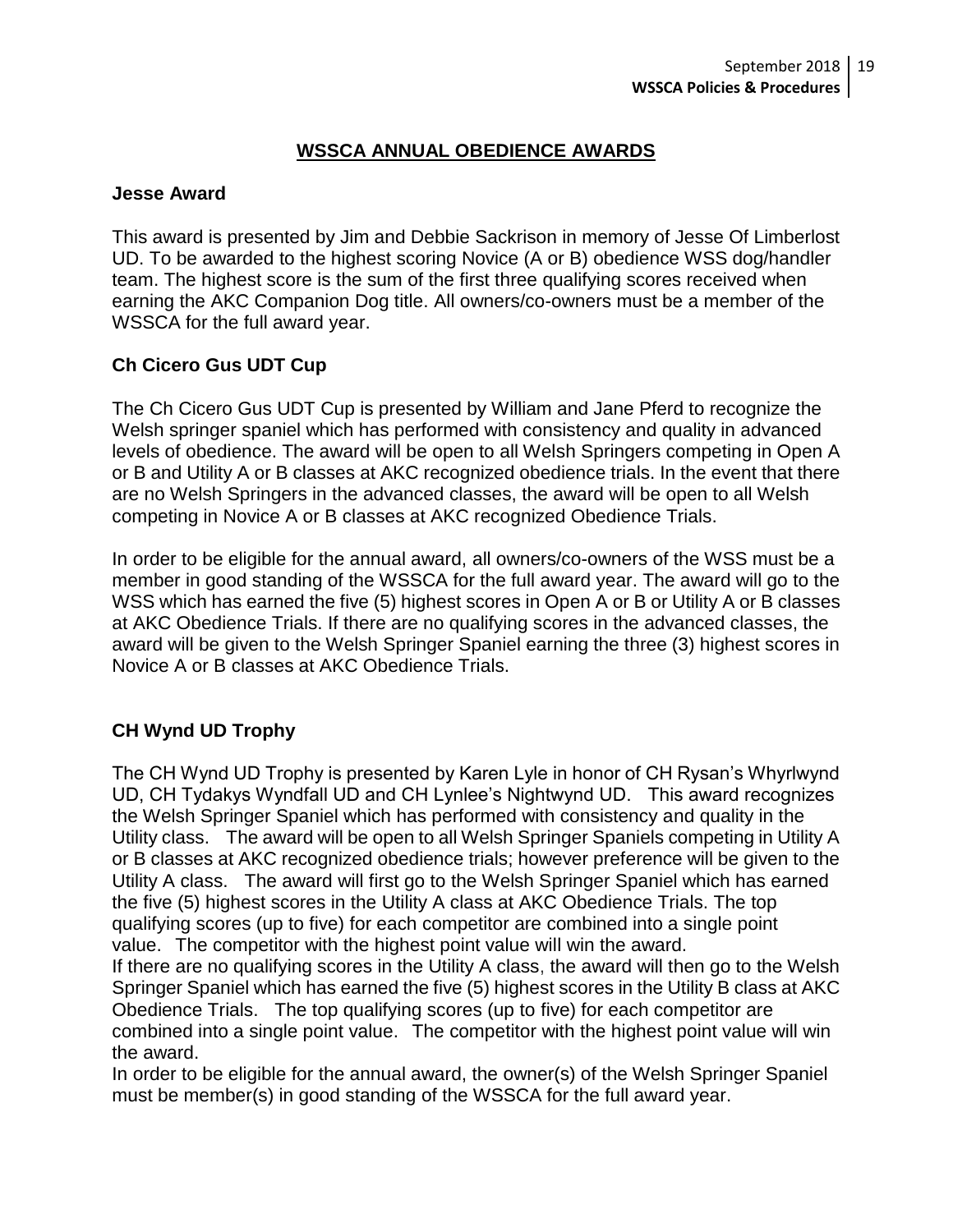#### **WSSCA ANNUAL RALLY AWARDS**

#### **The Gambler RAE Award**

The Gambler RAE Award is awarded annually at the National Specialty Banquet to recognize the Welsh Springer Spaniel who has performed with distinction in the advanced levels of rally. The award will be open to all Welsh Springer Spaniels who have earned the final qualifying leg of the Rally Advanced Excellent (RAE) title within the club year. The award honors the first Welsh Springer Spaniel to earn the RAE, U-CD HIT CH Rolyart's Read Em And Weep CD RAE NA NAJ OAP OJP CGC. The awardee will receive a large 3-streamer ribbon with the achievement and the dog's name printed on it.

If more than one Welsh Springer Spaniel earned the RAE during the club year, the tiebreaker will be awarded to the dog with the highest combined Advanced B/Excellent B score earned on the 10<sup>th</sup> (titling) leg. Should two dogs earn the same combined score for the 10<sup>th</sup> (titling) leg during the club year, the 9<sup>th</sup> combined score will break the tie. This method will continue through previous combined scores until there is a clear winner. In order to be eligible for the annual award, the owner(s) of the Welsh Springer Spaniel must be member(s) in good standing of the WSSCA for the full award year.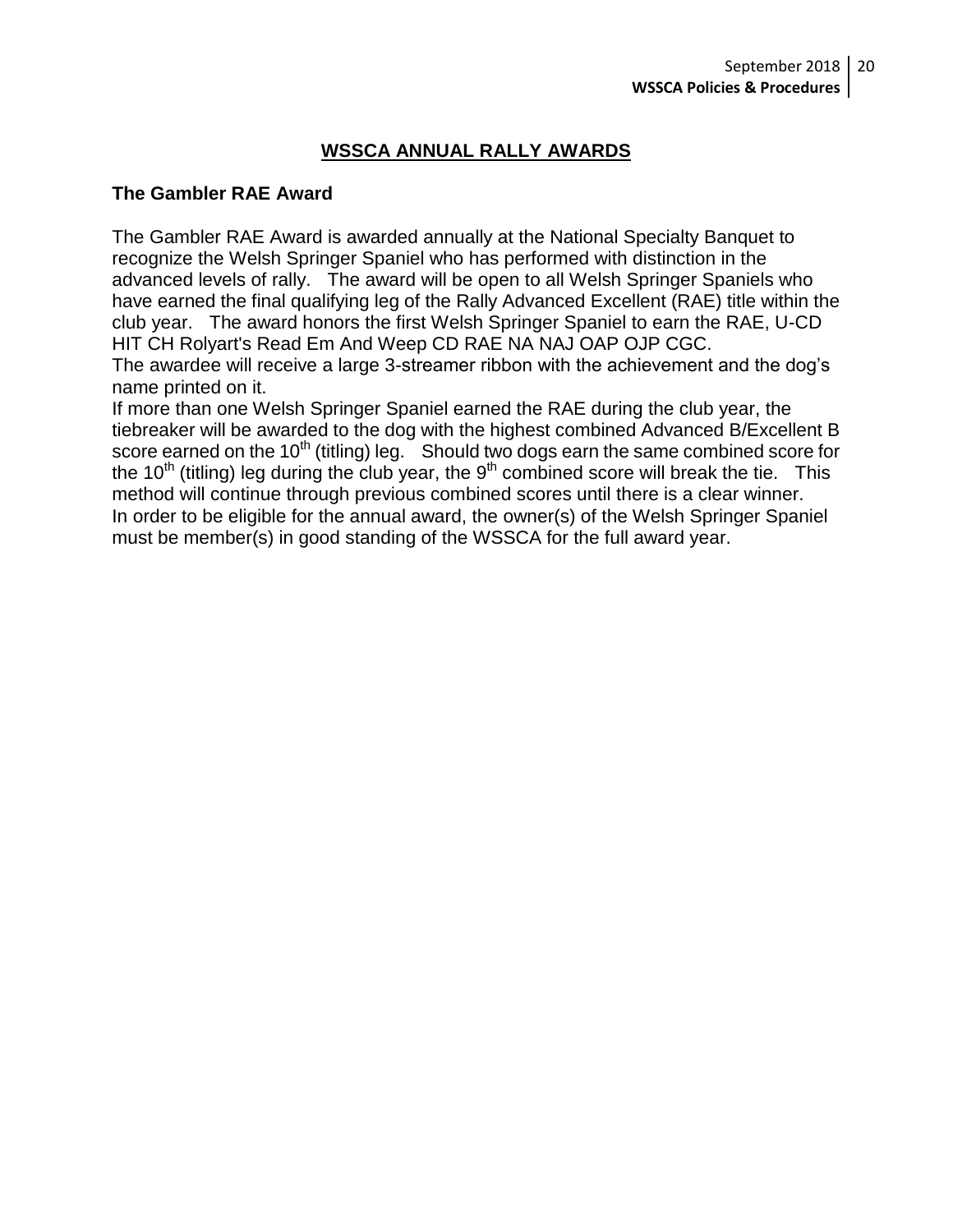#### **WSSCA ANNUAL AGILITY AWARDS**

#### **The Holly House Master Excellent Agility Award**

- 1.This perpetual award is presented by Anne Legare in memory of Holly House Daniel O'Killagay MX NAJ TT CGC, for presentation to the WSS earning a Master Excellent title (MX) in the standard AKC Agility class.
- 2. All WSS earning a Master Excellent title (MX) in the Standard AKC Agility class will have their names on the trophy. The owner(s) of each dog winning the trophy is responsible for the engraving expenses and supplying a photograph for the photo album. The responsibility of having the name(s) placed on the trophy within one year of earning the trophy rests on the owner(s) of the dog winning the trophy as described in item 3.
- 3. If more than one dog receives a MX title in an award year, the winning dog will be the one with the most cumulative MACH points earned in the Excellent B Standard class and this dog's owner(s) will get to display the award for the year.
- 4. To be eligible, all owner(s) of the dog must be a member(s) of the WSSCA for the full award year.
- 5. The calendar year for the award shall be October 1, to September 30.
- 6. A photograph and pertinent information of every Welsh springer spaniel earning a Master Excellent title will be put into a photo album by the winner as described in item
- 3. This album will accompany the award.
- 7. The 81/2 inch trophy will be a silver plated loving cup with two handles. It will be mounted on a walnut base, which can be added onto. There will be individual nameplates.
- 8. Each year before the National Specialty, the award and album are to be returned to the national trophy steward in time to be presented at the banquet at the National Specialty.
- 9. This trophy is retroactive, so that every dog that has been awarded an AKC MX Standard title will have their name on the trophy.

#### **The Rubicon-Middlebrook Master Agility Champion Award**

- 1. This perpetual award is presented by Linda Brennan (Rubicon Kennel) and Mary Mandich-Steigerwald (Middlebrook Kennel) to recognize Welsh Springer spaniels (WSS) earning their AKC Master Agility Championship (MACH) titles.
- 2. This award can be made multiple times to the same WSS for each successive MACH title (e.g. MACH2, MACH3, etc.) earned.
- 3. All WSS earning a MACH title will have their names on the trophy. The owner(s) of each dog earning a MACH title for this trophy is responsible for the engraving expenses and supplying a photograph for the photo album. The responsibility of having the name(s) placed on the trophy within one year of earning the trophy rests on the owner(s) of the dog winning the trophy as described in item 4.
- 4. If more than one dog receives a MACH title in an award year, the winning dog will be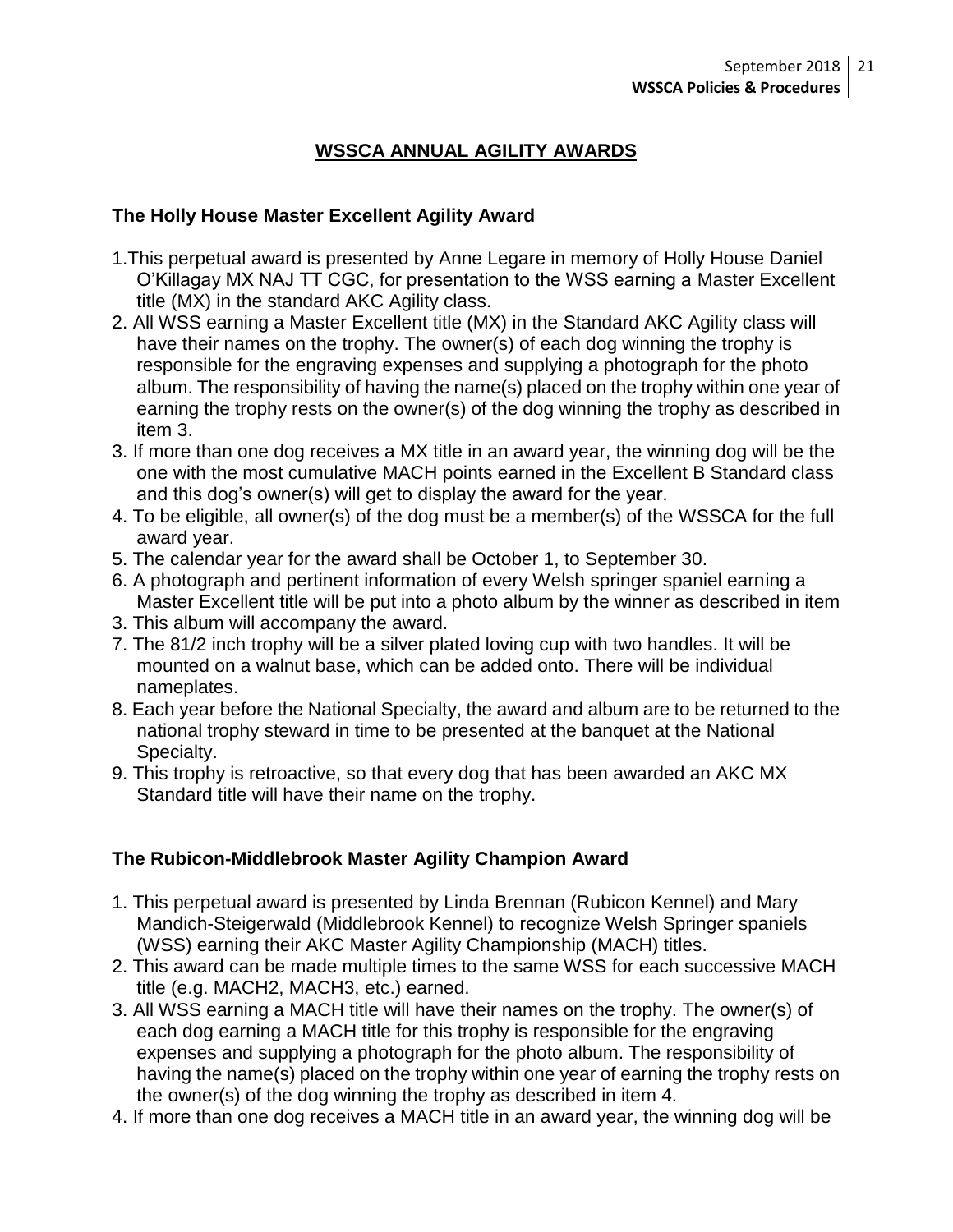the one with the highest AKC agility statistical ranking for the calendar year (January 1 to December 31) of the given award year as described in item 6. The scoring system used by the AKC Agility statistical ranking is the number of Double-Qs X10 plus the number of MACH speed points earned in the calendar year. The owner(s) of the winning dog will get to display the award for the year.

- 5. To be eligible, all owner(s) of the dog must be a member(s) of the WSSCA for the full award year as described in item 6.
- 6. The calendar year for the award shall be January 1 to December 31 of the year prior to the National Specialty where the award will be presented.
- 7. A photograph and pertinent information for every Welsh Springer spaniel earning a MACH title will be put into a photo album by the winner as described in item 4. This album will accompany the award.
- 8. The trophy will be artwork depicting WSS doing agility embedded in an acrylic easel (approx. dimension are 5" X 7") and mounted on a wooden base which will be used for mounting the individual nameplates. Additional wooden bases can be added on as needed. The nameplates shall be engraved with the AKC registered name including all AKC titles as of the date when the MACH title was earned. The year that the MACH title was earned should be engraved below the registered name.
- 9. Each year before the National Specialty, the award and album are to be returned to the national trophy steward in time to be presented at the banquet at the National Specialty.
- 10.This trophy is retroactive, so that every dog that has been awarded an AKC MACH title will have their name on the trophy.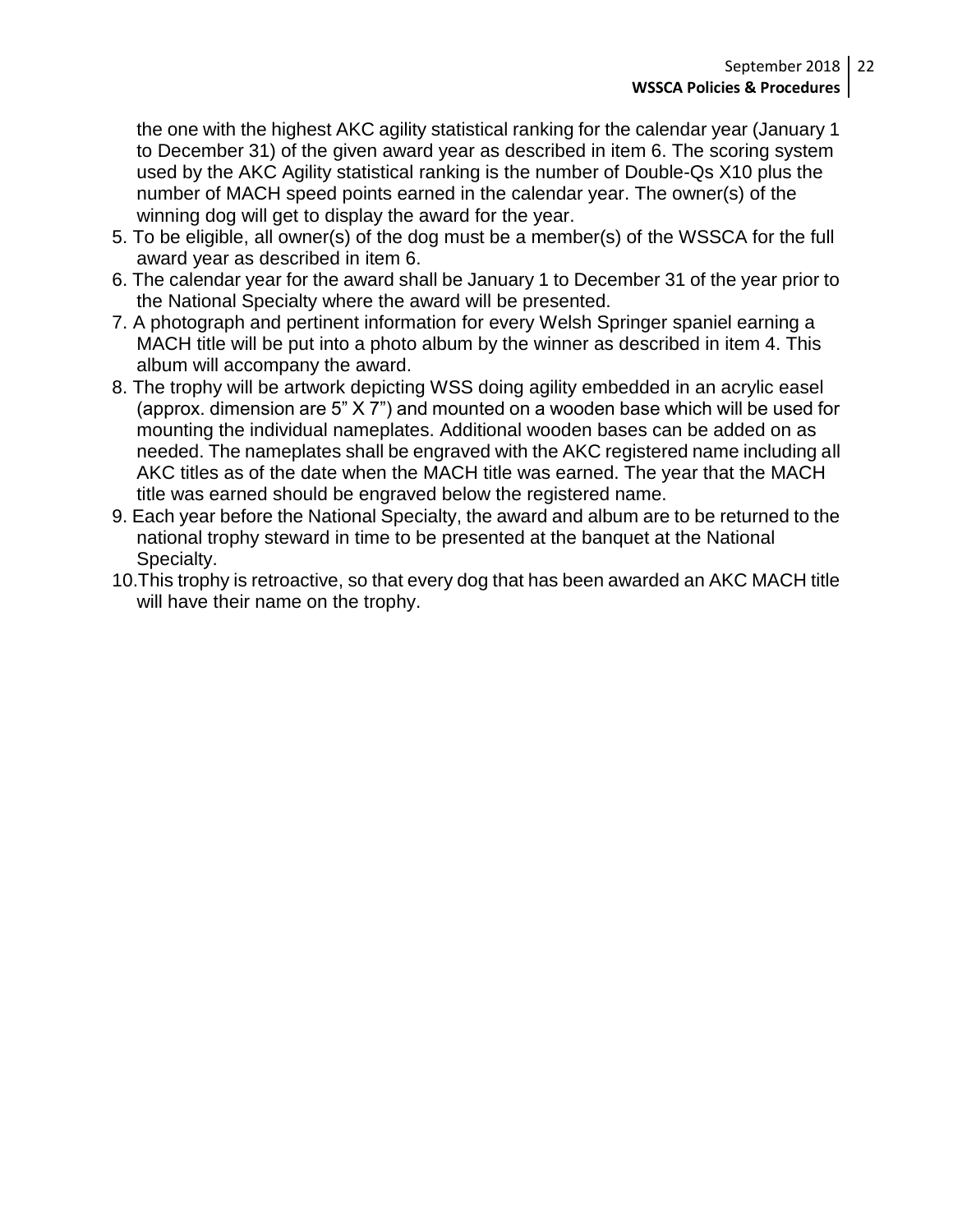#### **WSSCA INDIVIDUAL ACHIEVEMENT AWARDS**

#### **THE GREENWOOD CUP**

This award is presented in memory of Elizabeth Lee Wasserman (1940-2012) to recognize exceptional service to the Welsh Springer Spaniel Club of America. The qualities Beth Wasserman exemplified should be encouraged and recognized by WSSCA. Beth's accomplishments and qualities included:

- 1) service as an officer in her regional club,
- 2) service to the national club in support of several National Specialties,
- 3) a willingness to go out of her way to share her knowledge of Welsh Springer Spaniels, field work, conformation and grooming and, most importantly,
- 4) a deeply held sense of fairness and good sportsmanship.

At the discretion of the Board of Directors of WSSCA, ("the Board") this award shall be made at the WSSCA annual banquet. The Board recognizes that this award may not necessarily be made every year, but instead only when a member of WSSCA meets these high standards of exceptional service to the club. By written application to the Secretary of WSSCA, members of the club may nominate candidates for this award but the board may also select a candidate nominated solely by a board member.

Qualifications for the award are as follows:

- 1) The recipient must be a member of WSSCA at the time of the award.
- 2) Candidates for the award shall be judged on:
	- a. Their sense of fair play and good sportsmanship.
	- b. Their exceptional service to WSSCA and/or its affiliated regional clubs.
	- c. Their dedication to the Welsh Springer Spaniel breed.
	- d. Their willingness to mentor and/or bring new people into the breed.
	- e. Their service to the sport of dogs on any level (conformation, field, obedience, agility, rally, etc).

The Greenwood Cup is a silver cup on a custom wooden base, offered in memory of Elizabeth Lee Wasserman (Greenwood Welsh Springer Spaniels) through the Welsh Springer Spaniel Club of America. The recipient must be a member of the Welsh Springer Spaniel Club of America at the time of the award. After the award is announced, the trophy shall pass into temporary possession of the recipient until the next WSSCA Annual Meeting. At that time the trophy shall return to the trophy chairman until the Board selects the next recipient. The ultimate ownership of the trophy is to be retained by the Welsh Springer Spaniel Club of America and may not be retired. The names of all awardees shall be engraved on the trophy at the expense of WSSCA. A small pewter cup, engraved with the name of the recipient and the year of award, shall be given to each recipient, at the expense of WSSCA, for their permanent possession.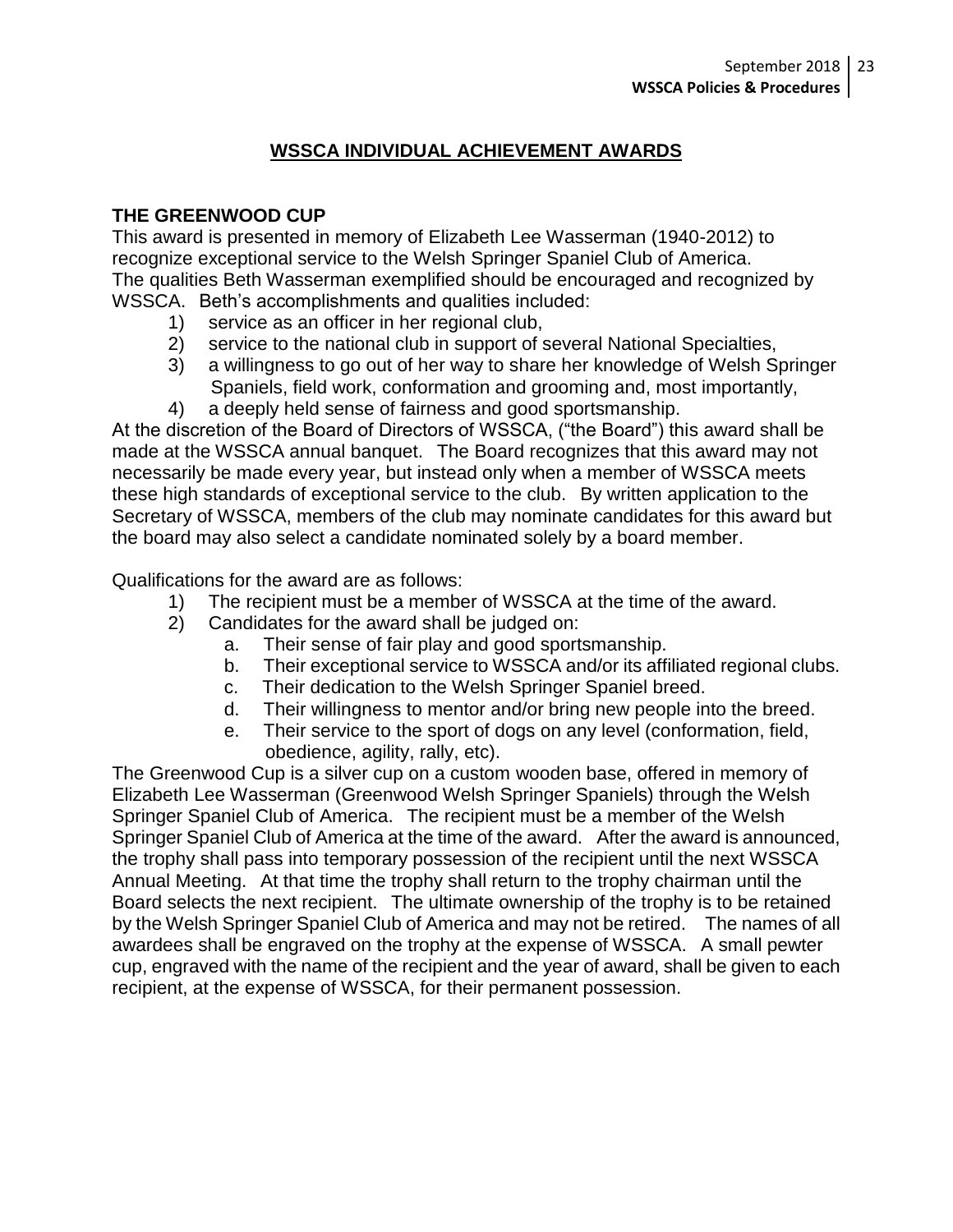#### **THE LIMBERLOST BREEDER OF MERIT AWARD**

The Tom Joy Breeder of Merit Award is being replaced with the Limberlost Breeder of Merit Award.

The breeder must be a member of good standing with WSSCA for the full year prior to winning the award (for example, to be eligible for the 2013 award, the breeder would have to be a member in good standing from January 1, 2012 to December 31, 2012 and for the year of the award).

- 1. The breeder must be a member of WSSCA;
- 2. As this is a new award, all previous award winners for the Tom Joy Breeder of Merit Award will be eligible for the new Limberlost Breeder of Merit Award; Prior awardees of the Tom Joy Award are not eligible for this award for at least 3 years after the establishment of the Limberlost Breeder of Merit Award;
- 3. This award will require individual application and supporting documentation;
- 4. Must have breed or co-bred a minimum of 25 AKC Champions of Record (changed from 15 on the Tom Joy Award);
- 5. The name of the owner or first owner of any Champion dog/bitch will be the only name considered in the total number of AKC Champions of Record;
- 6. Foreign titles including Canadian, Mexican, or International championships will not count;
- 7. The names and registration numbers of the 25 (or more) champions that qualifies an individual for the award will be from January  $1<sup>st</sup>$  to December  $31<sup>st</sup>$  of a specific year;
- 8. The award will be made at the National Specialty banquet;
- 9. A breeder cannot receive the award more than once;
- 10.The breeder(s) who has/have met the criteria set by the Board of Directors will have his/her name engraved on the Limberlost Breeder of Merit trophy.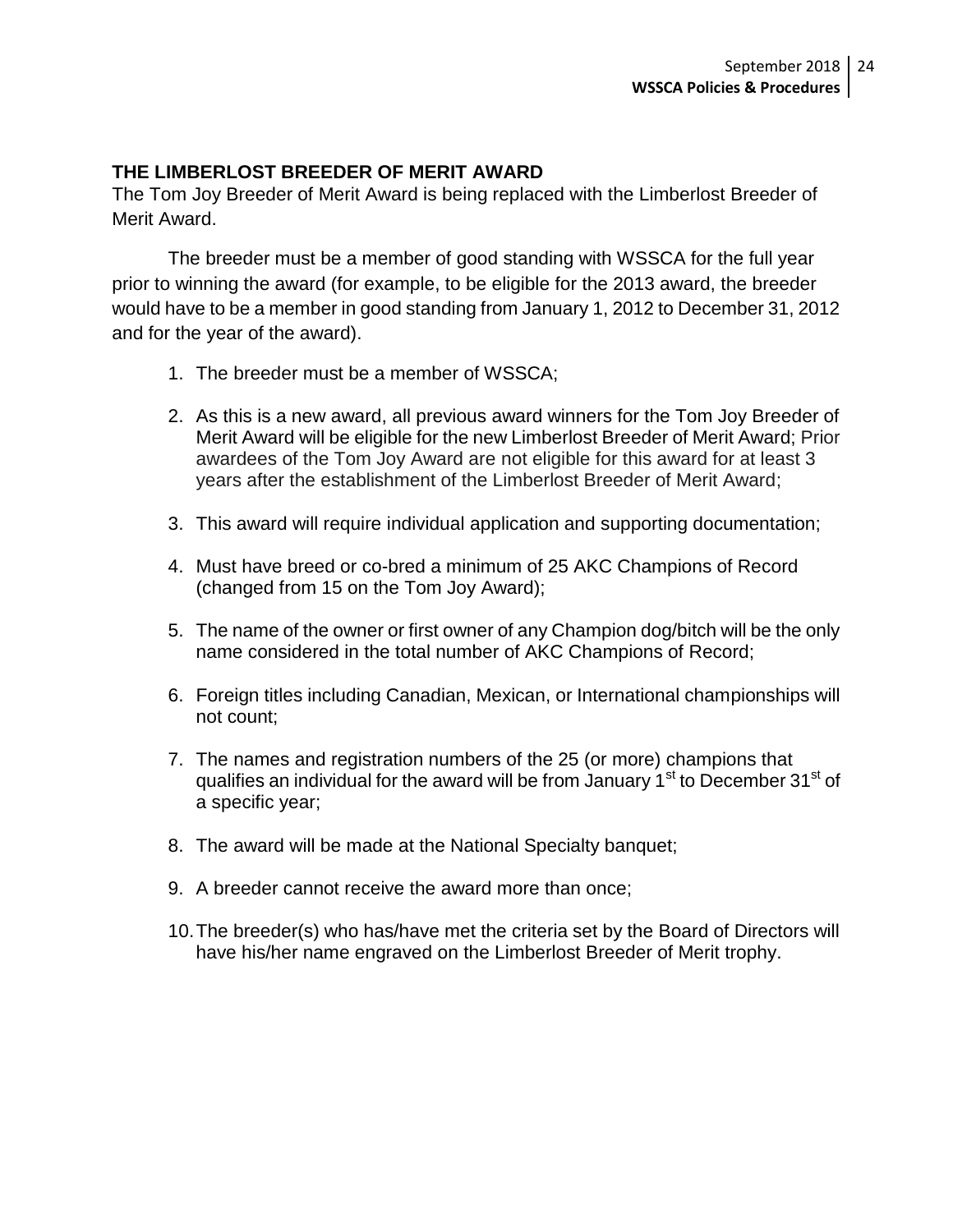#### **WSSCA ANNUAL ACHIEVEMENT AWARDS**

The Welsh Springer Spaniel Club of America, Inc. awards certificates of merit to members who have submitted photographs of their new title holders to the Club Historian. It is recommended that photographs and title information for qualifying dogs be submitted to the WSSCA Historian at least 4 weeks prior to the date of the National Specialty. The WSSCA Historian will advertise the achievement awards on the WSSCA website and in the Club newsletter (Starter Barks) at least 6 weeks prior to this 4 week deadline.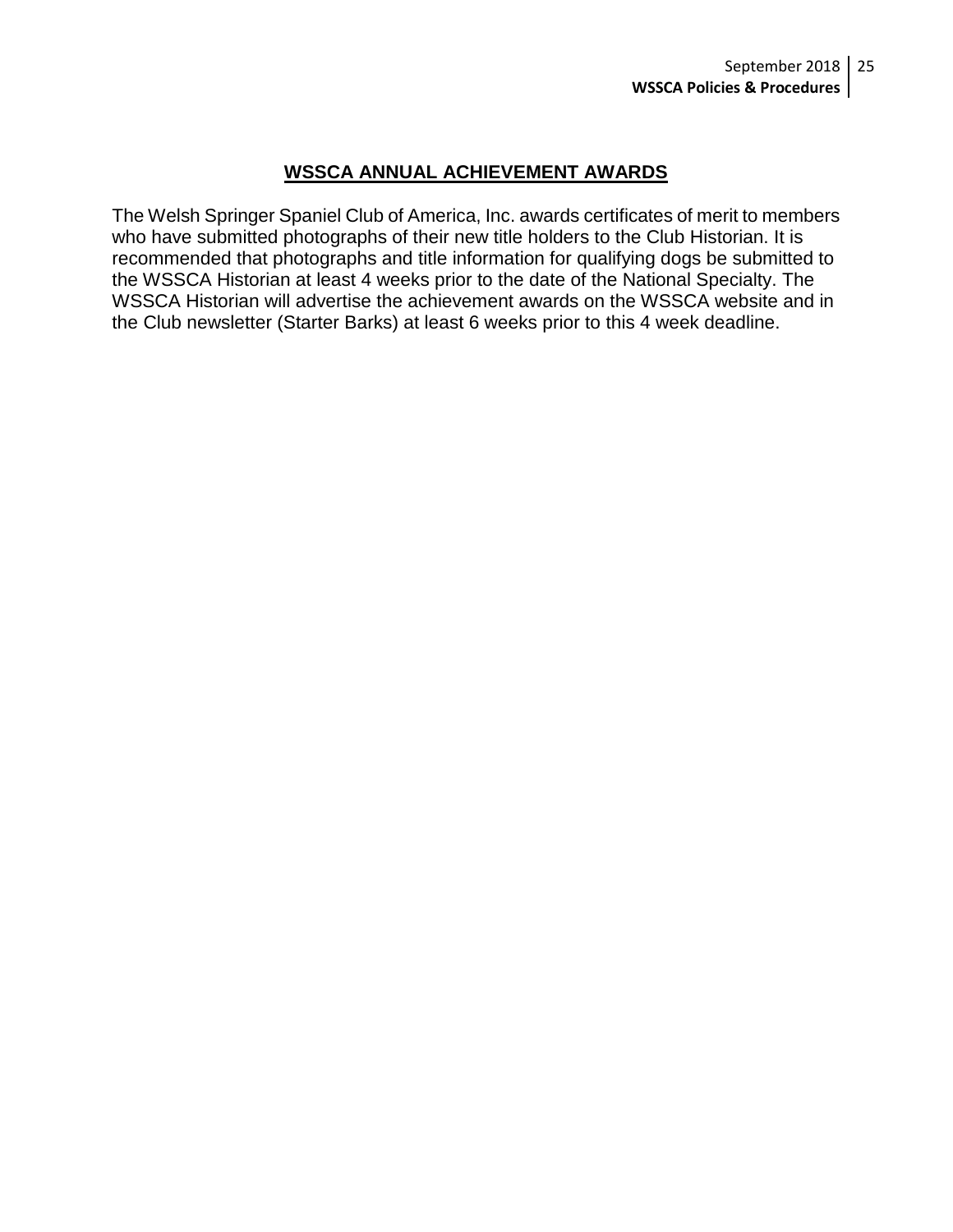#### **WSSCA ANNUAL JUNIOR SHOWMANSHIP AWARD**

The WSSCA Top Junior Handler Award is presented by the Welsh springer spaniel Club of America, Inc. The WSSCA Top Junior Handler Award is to be awarded to the junior handler who earns the most points in Junior Showmanship competition. A point shall be earned for each junior defeated in competition. A junior shall only earn points when competing with a Welsh springer spaniel in Junior Showmanship.

Open to juniors who have at least one member of their family who is a member of WSSCA and juniors who are a member of WSSCA. The scoring year shall run from October 1st to September 30th of the following year. In the event of a tie, the WSSCA Top Junior Handler Award shall be awarded to the junior with the highest number of Best Junior Handler wins during the scoring year. If this results in a tie, the Top Junior Handler Award shall be awarded to the junior with the highest number of open class wins during the scoring year. If this tie-breaker system results in more than one junior qualifying for the award, each of these qualifying juniors shall receive an award.

The award will consist of a Best in Show sized Rosette to be presented at the WSSCA Annual Awards Banquet. The top ten ranked Juniors shall have their names read at the banquet and shall receive a small rosette to commemorate their dedication to the breed. The Rosette(s) shall be purchased using a small portion of the available funds in the William Pferd III, Jr. Memorial Fund account.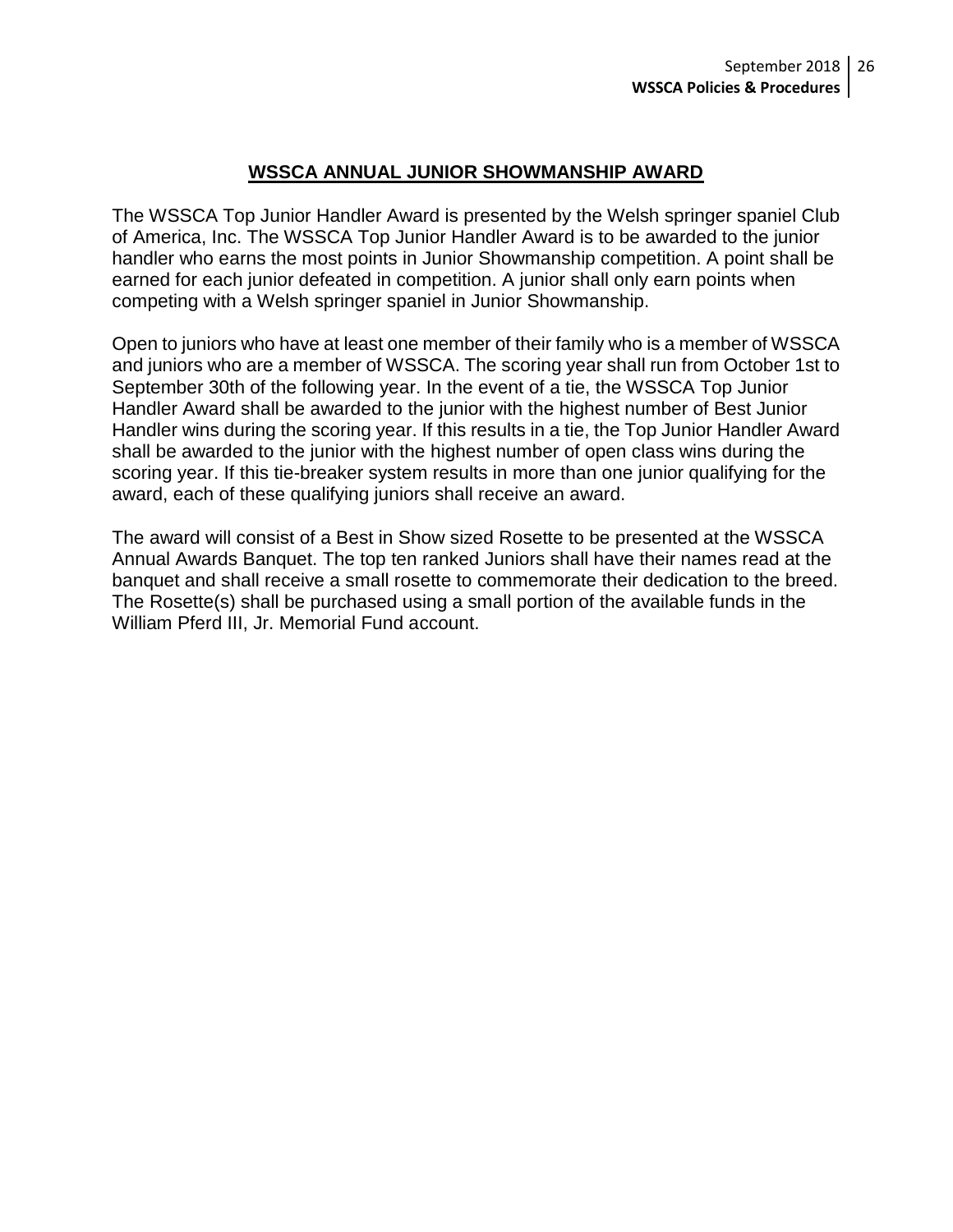#### **WSSCA ANNUAL SCHOLARSHIPS**

#### **THE WILLIAM PFERD III, JR. MEMORIAL AWARD**

Open to juniors who have at least one parent who is a member of the WSSCA for the full club year (October 1, to September 30.) Junior is to include persons from eight years of age through seventeen years of age. Only activities accrued while in this age bracket shall count toward the award, though the award may be given to a person who is eighteen years old based on activities while seventeen years old. The amount of the award will be in the range of \$100.00 to \$200.00 (depending upon the account). The committee shall determine the winner based on the junior's overall contribution to and involvement with Welsh Springer Spaniels. The chairperson shall supply photocopies of candidates' activity lists to the committee by December 1st. The committee shall determine the award winner by January 15th. Candidates shall submit the following to the Committee chairperson by November 1st:

- 1. Full name, address, phone number
- 2. Birth date, grade in school

3. Complete list of all Welsh Springer related activities (to include date, event, and specific activity and award, if applicable, for the previous club year.)

- a. Junior Showmanship
- b. Dog Shows
- c. Obedience Trials
- d. Hunting Tests
- e. Agility
- f. Matches

**NOTE:** Activity does not necessarily mean exhibiting a dog. It can mean helping at the event, such as stewarding, helping with registration at a Welsh Springer match or specialty, or bird planting at a hunting test, etc.

They must be exhibiting a Welsh springer spaniel at an event (all breed or WSS only) or assisting at a WSS (only) event.

All candidates are to be notified of the award winner by February 1st and the award is to be sent to the winner by February 1st. The award winner is to be acknowledged in the annual reports and at the annual meeting.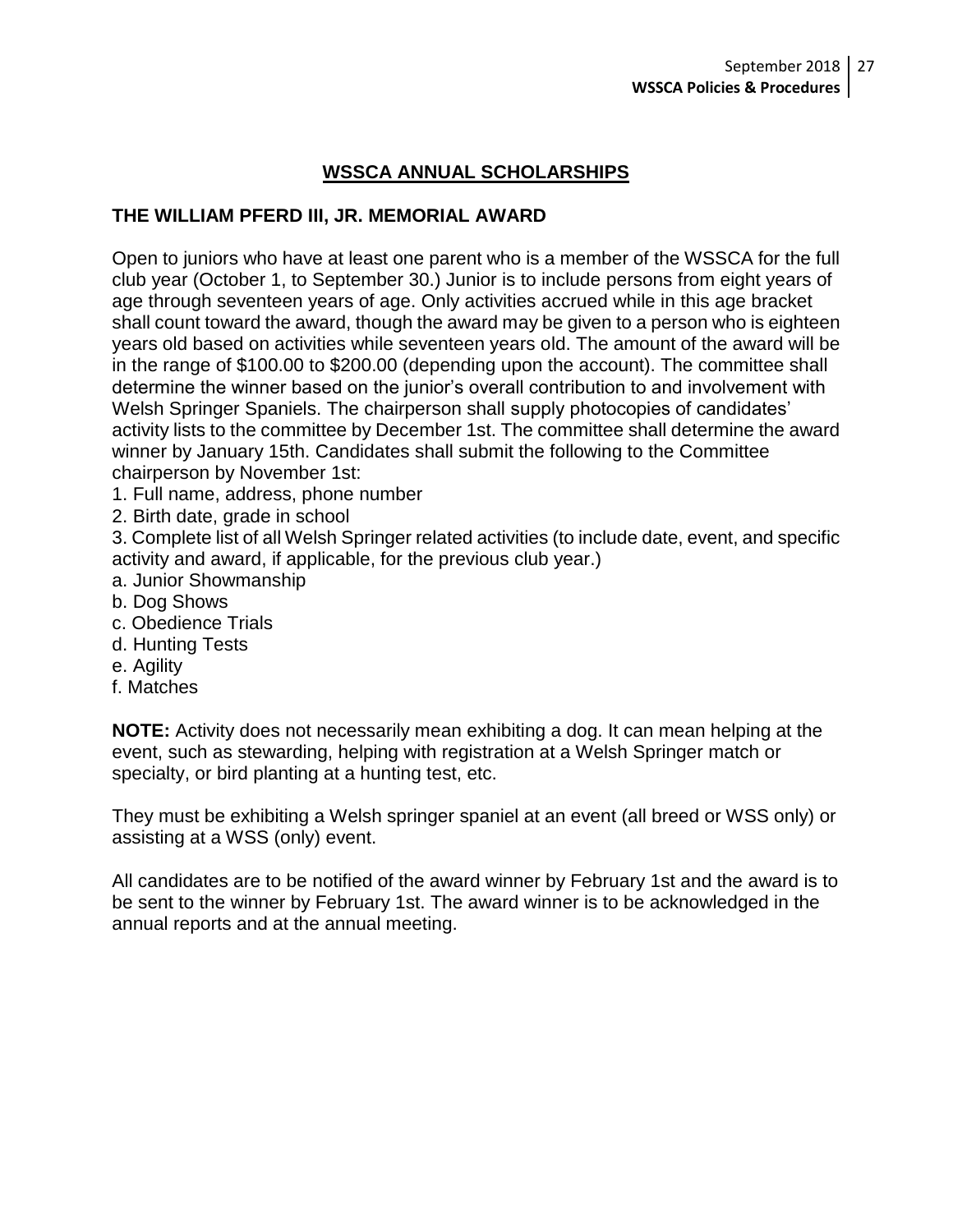#### **SPECIALTY SHOW CHALLENGE TROPHIES**

#### **NATIONAL SPECIALTY**

Challenge Trophy donated by: BOB National Specialty Statesman Kennels, Gary & Susan Riese, Meghen, Greer & Charles Bassel "BEST OF BREED CHALLENGE TROPHY-The WSSCA, Inc. National Specialty Best of Breed Trophy, offered by Statesman Kennels, Gary & Susan Riese, Meghen Greer & Charles Bassel, with original base offered by Marion Daniel, Truepenny Welsh Springer Spaniels. The original trophy base is to be retained by the WSSCA. The trophy to be retained by WSSCA until permanent possession is obtained. For permanent possession the trophy must be won three times by the same owner, but not necessarily with the same dog or at consecutive shows. \_\_\_\_\_\_\_\_\_\_\_\_\_\_\_\_\_\_\_\_\_\_\_\_\_\_\_\_\_\_\_\_\_\_\_\_\_\_\_\_\_\_\_\_\_\_\_\_\_\_\_\_\_\_\_\_\_\_\_\_\_\_\_\_\_\_\_\_\_

Challenge Trophy donated by: Ghallenge Trophy donated by: BOS National Specialty

Rolyart Welsh Springers Shelley Traylor & Cindy Ford

"BEST OF OPPOSITE SEX TO BEST OF BREED CHALLENGE TROPHY-The WSSCA, Inc. National Specialty Best of Opposite Sex to Best of Breed Challenge Trophy, offered by Shelley Traylor and Cindy Ford, Rolyart Welsh Springer Spaniels, with original base offered by Connie Christie, Killigay Welsh Springer Spaniels. The original trophy base is to be retained by the WSSCA. The trophy to be retained by WSSCA until permanent possession is obtained. For permanent possession the trophy must be won three times by the same owner, but not necessarily with the same dog or at consecutive shows.

Challenge Trophy donated by: Ghallenge Trophy donated by: BOW National Specialty Statesman Kennels, Gary and Susan Riese and Meghen and Charles Bassel Bronze Spaniel on Wood Base

\_\_\_\_\_\_\_\_\_\_\_\_\_\_\_\_\_\_\_\_\_\_\_\_\_\_\_\_\_\_\_\_\_\_\_\_\_\_\_\_\_\_\_\_\_\_\_\_\_\_\_\_\_\_\_\_\_\_\_\_\_\_\_\_\_\_\_\_\_

| Perpetual Trophy donated by:<br>Daytime/Mystic Acres Winners Dog donated by GCWSSC<br>Plaque with Bronze WSS   | <b>WD National Specialty</b> |
|----------------------------------------------------------------------------------------------------------------|------------------------------|
| Perpetual Trophy donated by:<br>Daytime/Mystic Acres Winners Bitch donated by GCWSSC<br>Plaque with Bronze WSS | <b>WB National Specialty</b> |

| Perpetual Trophy donated by: |                                                   |
|------------------------------|---------------------------------------------------|
| Ron and Susan Mengel         | <b>Bred By Exhibitor Award National Specialty</b> |
| WSS Statue on a wooden base  |                                                   |

\_\_\_\_\_\_\_\_\_\_\_\_\_\_\_\_\_\_\_\_\_\_\_\_\_\_\_\_\_\_\_\_\_\_\_\_\_\_\_\_\_\_\_\_\_\_\_\_\_\_\_\_\_\_\_\_\_\_\_\_\_\_\_\_\_\_\_\_\_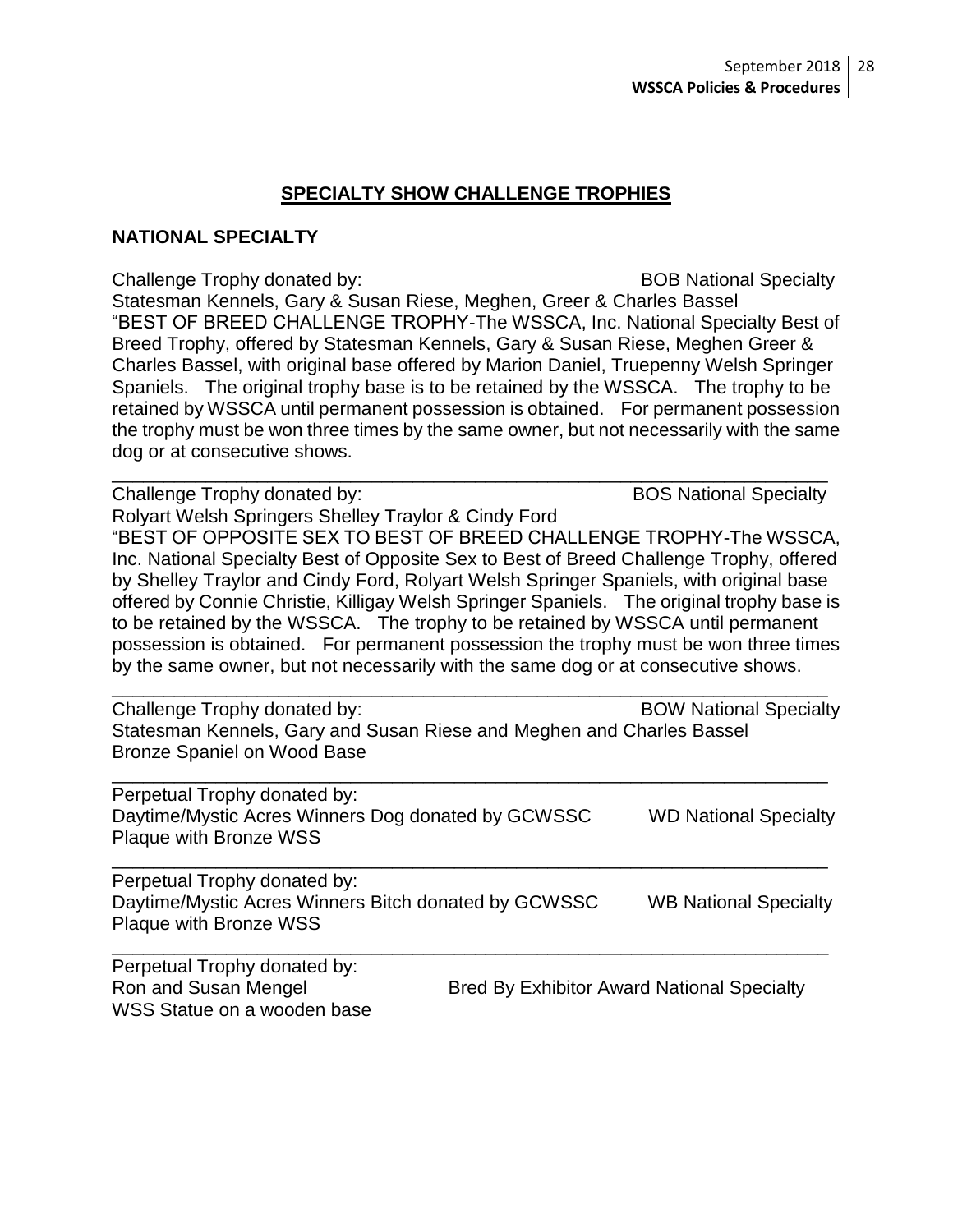#### **REGIONAL SPECIALTY**

| Challenge Trophy donated by WSSC of Wales<br>Wood Plaque                        | <b>BOB Regional Specialty</b> |
|---------------------------------------------------------------------------------|-------------------------------|
| Challenge Trophy donated by Holly House WSS<br>Pewter Cup with Lid on Wood Base | <b>BOS Regional Specialty</b> |

\_\_\_\_\_\_\_\_\_\_\_\_\_\_\_\_\_\_\_\_\_\_\_\_\_\_\_\_\_\_\_\_\_\_\_\_\_\_\_\_\_\_\_\_\_\_\_\_\_\_\_\_\_\_\_\_\_\_\_\_\_\_\_\_\_\_\_\_\_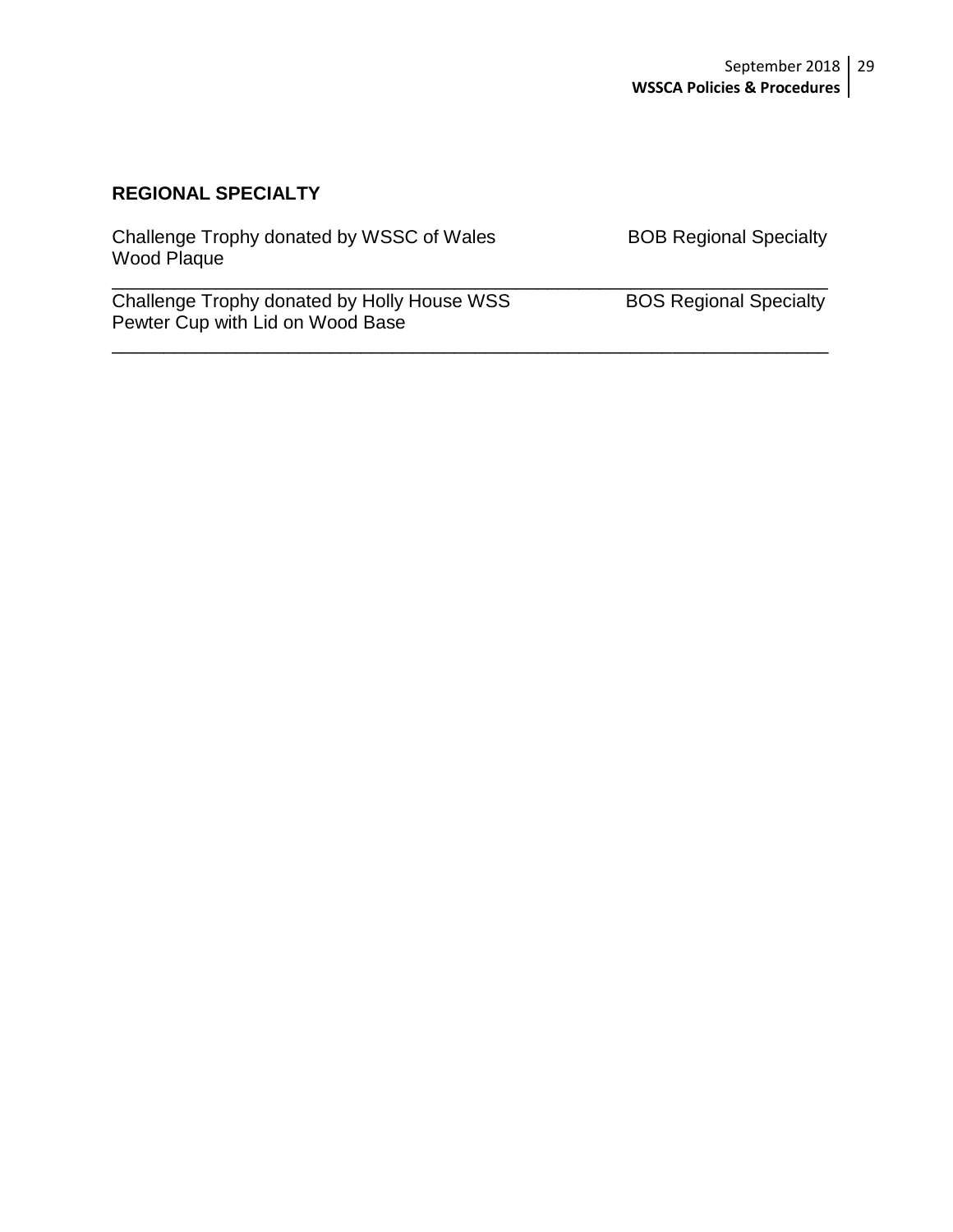#### **CODE OF ETHICS**

#### **PREAMBLE**

This Code of Ethics is intended to serve as a guide that Members of the Welsh Springer Spaniel Club of America strive to follow, recognizing their role as guardians of the breed, and in a common interest in the protection and wellbeing of the breed and of the individual dogs that members own and produce in their breeding programs. Implicit in membership in the Welsh Springer Spaniel Club of America is acceptance and understanding of the Code of Ethics.

#### **DEFINITIONS**

The singular includes the plural.

"Dog" as used herein is to be interpreted as gender neutral and age neutral.

"Transferee" as used herein means the person(s) with whom a dog is placed regardless of ownership or the type of registration.

"Person" as used herein is to be interpreted broadly to refer to any natural person, corporation, associations, and all other forms of legal entities.

#### **GENERAL CONDUCT**

Members of the Welsh Springer Spaniel Club of America strive to:

Abide by the rules and regulations of the American Kennel Club ("AKC"), the Constitution and Bylaws of the Welsh Springer Spaniel Club of America ("WSSCA"), and this Code of Ethics ("CoE").

Consider the protection and future wellbeing of the Welsh springer spaniel in all of their dog-related activities.

Conduct themselves in a manner that reflects positively on themselves, the breed, and the WSSCA.

Behave as responsible dog owners, treating their dogs humanely and providing them with adequate food, water, shelter, veterinary care, exercise, grooming, and the socialization and training necessary for them to be family companions.

Exhibit good sportsmanship and good will at all dog-related events.

Educate others about the characteristics of the Welsh springer spaniel and the principles of responsible dog ownership.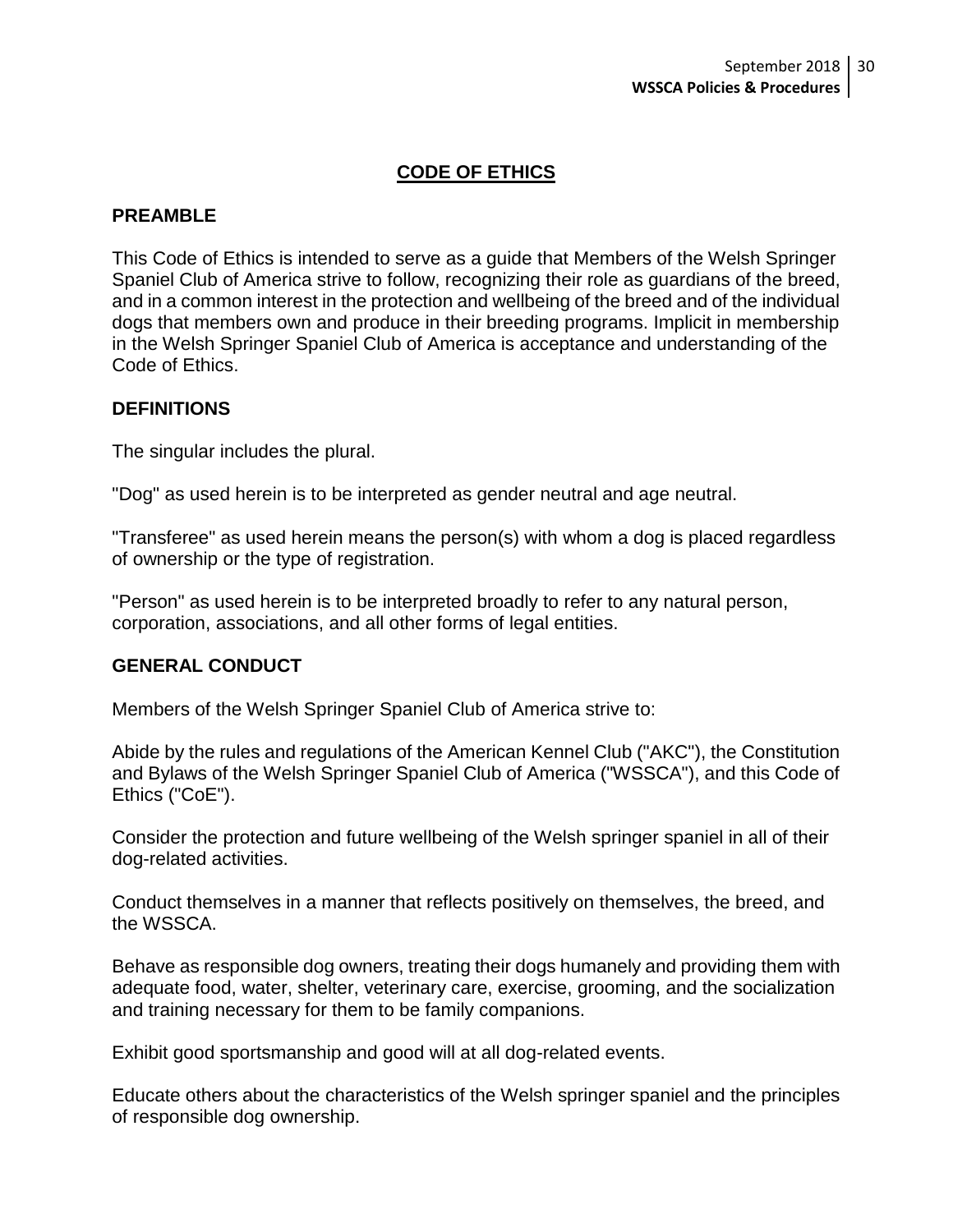Act against the maltreatment or misuse of dogs, whether by interceding personally or by notifying appropriate law enforcement authorities. WSSCA Officers are to be notified when such maltreatment or misuse involves Welsh Springer Spaniels. Act to ensure the welfare of any Welsh Springer Spaniel discovered in a pound or shelter or otherwise requiring new home placement and notify the WSSCA Rescue Committee.

Participate in efforts to assess and improve the health of the individual dog and of the Welsh Springer Spaniel breed, including, but not limited to, participation in valid, reliable, and responsible testing for hereditary diseases, providing samples and information for development of hereditary disease tests, and sharing health information with other WSSCA members. Be honest, factual, and not misleading or fraudulent, in any written or oral statement about dogs and breeding programs, whether about their own dogs or those of others.

#### **BREEDING**

Members of the Welsh Springer Spaniel Club of America, as guardians of the breed, strive to breed conscientiously, taking responsibility for the lives that they produce, including responsible placement of all puppies produced by any breeding, to ensure the safety and well-being of the individual dogs and of the breed.

Accordingly, members of the Welsh Springer Spaniel Club of America strive to:

Educate themselves to recognize the correct conformation of the Welsh Springer Spaniel and its relationship to the traditional function of the breed, familiarizing themselves with the AKC breed standard and representative dogs, prior to breeding a stud dog or brood bitch.

Learn the basic principles of genetics prior to breeding a stud dog or brood bitch and apply those principles to breeding decisions.

Keep abreast of current knowledge, technology, and available tests for inherited disease, including, but not limited to, hip dysplasia, epilepsy, and glaucoma, and use such knowledge and tests to reduce the incidence of inherited disease.

Plan breedings to conserve and improve conformation, health, temperament, and working ability in accordance with the AKC breed standard, including, but not limited to, the breed's function as a hunting dog and family companion, keeping these considerations in balance, neglecting none of them, whether acting as owner of the stud dog or owner of the brood bitch.

Prior to breeding, do the following:

Determine the radiographic hip status and eye condition of the breeding stock tested by a licensed or certified veterinary professional.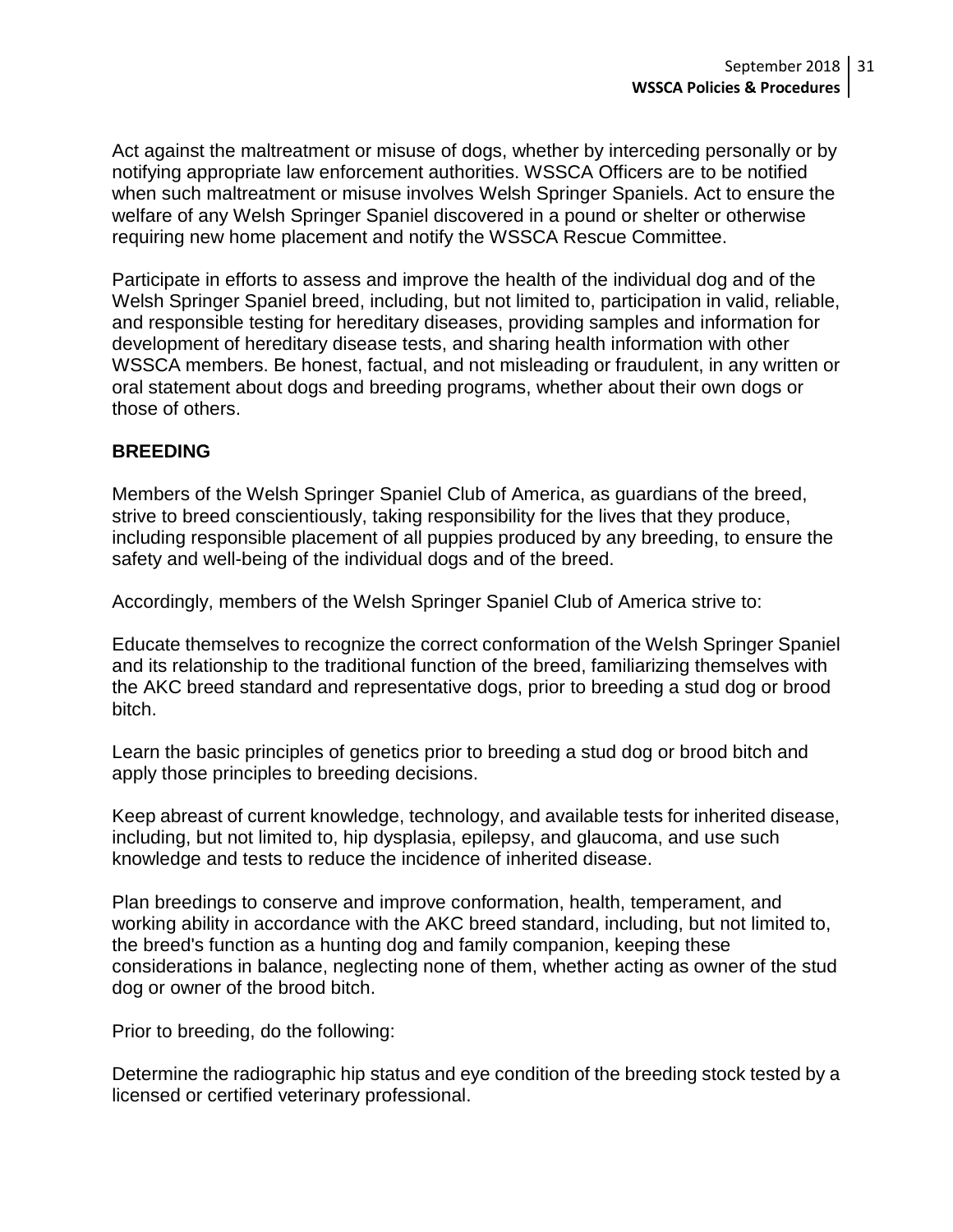Share the results of the tests with the breeder(s) of the potential mates and with the owner(s) of potential mates. And, submit X-rays, eye examination information, and other test information to the appropriate health registries for their evaluation and allow their evaluation to be used to determine overall health statistics for the breed. Recommended health registries are the Orthopedic Foundation for Animals and The Canine Eye Registration Foundation. Breed only animals that are in good health and who are physically and temperamentally sound.

Avoid breeding animals before the age of two years, in consideration of the animal's physical and mental maturity and well-being and in consideration of the age of onset of inherited diseases, such as, epilepsy and hip dysplasia.

Remove animals from breeding who are known to have, or who are strongly suspected of having, a serious inherited disease or defect that will likely be passed onto offspring and that, if inherited, would significantly affect the quality of life of any offspring that would be produced.

Breed only dogs and bitches whose offspring will be AKC registerable.

Keep accurate records in accordance with AKC requirements. Share information gained through breeding with other Welsh springer spaniel owners.

#### **Bitches**

Ensure that bitches are not bred more than twice in any three consecutive seasons, out of concern for the physical and mental well-being of the bitch.

#### **Stud Dogs**

If a stud dog owner, do the following: Consider the health, hip, eye evaluations, and pedigree of the bitch prior to agreeing to provide stud services.

Make every reasonable effort to contact the breeder of the bitch in order to check for genetic problems and breeding restrictions.

If a contract exists between the bitch's owner and her breeder, not breed contrary to restrictions and not to interfere with the contract.

Confirm that the bitch's owner is aware of the effort required to produce and care for a litter and that they will ethically and responsibly sell and place puppies as described herein.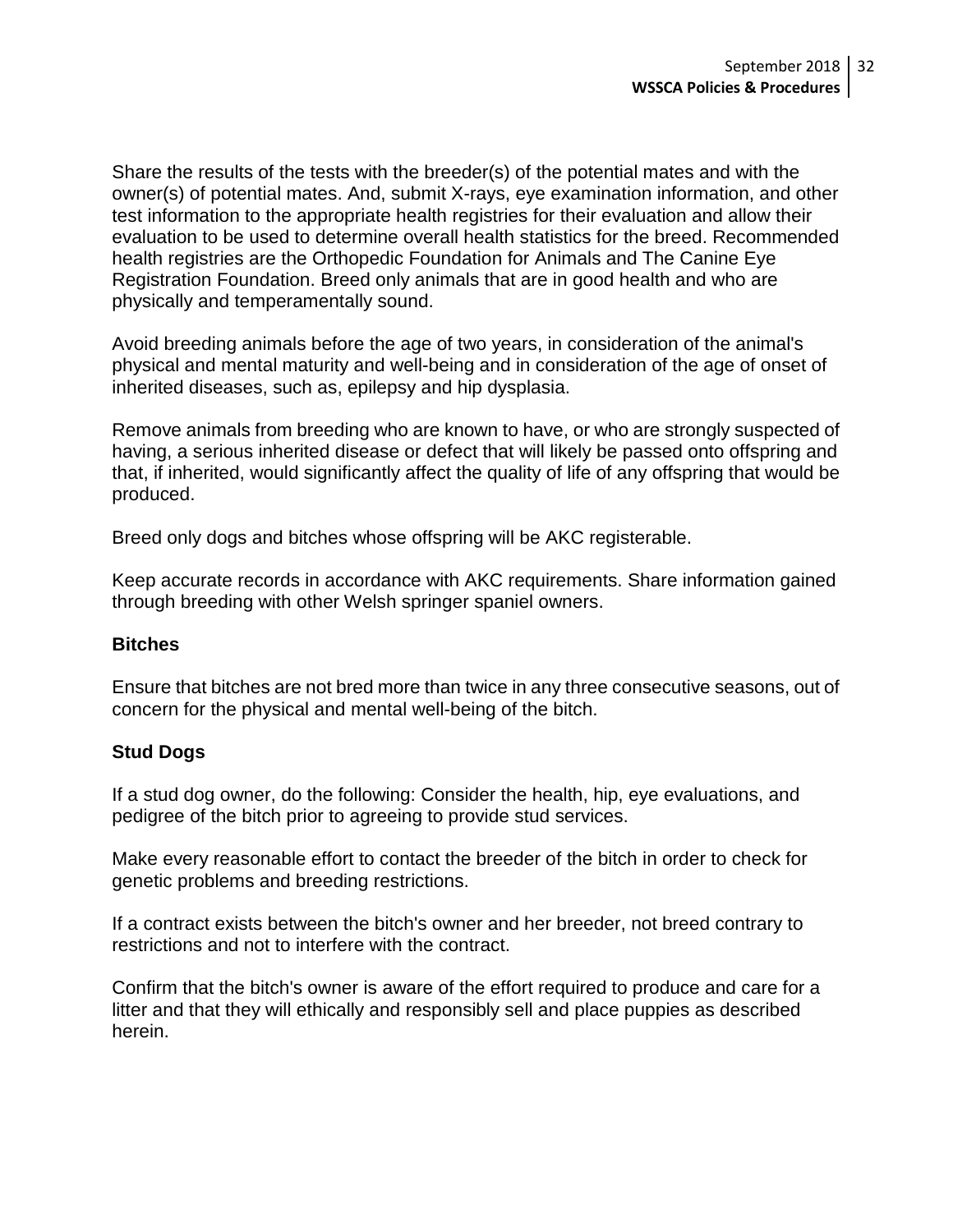#### **Puppies**

Commit to keeping all puppies until they can be placed directly with responsible persons.

Commit to accepting the return of any puppy at any future time as may be needed in conformity with this Code of Ethics.

Provide a clean, warm, safe environment for puppies with ample exposure to human handling, to household activity, and to a nutritious diet.

Transfer dogs of any age with written contracts signed by both parties covering any guarantees or restrictions, including, for example, limitations on breeding and a commitment to sharing health information.

Place puppies only with persons who intend to act responsibly for the life of the dog.

Act as a mentor to persons with whom they place puppies and encourage an open dialogue for the life of the dog.

Use AKC Limited Registration to encourage responsible ownership and discourage irresponsible breeding.

Ensure that puppies that are not of show or breeding quality are sold with an AKC Limited Registration.

Transfer dogs of any age with AKC Full Registration only if the new owner agrees to follow the Code of Ethics of the WSSCA and are aware of and will honor their responsibilities to the future of the breed.

Release or ship no puppy to its new home before the age of seven weeks.

Provide all puppies, prior to releasing or shipping, with at least one examination by a licensed veterinarian, and veterinary care which includes vaccinations on a veterinarian approved schedule.

Provide transferees with a three (or more) generation pedigree.

Provide transferees with their puppy's health record. Provide transferees with complete instructions on diet, training, and care.

Provide an AKC registration application or transfer form unless their contract includes a provision or condition withholding papers.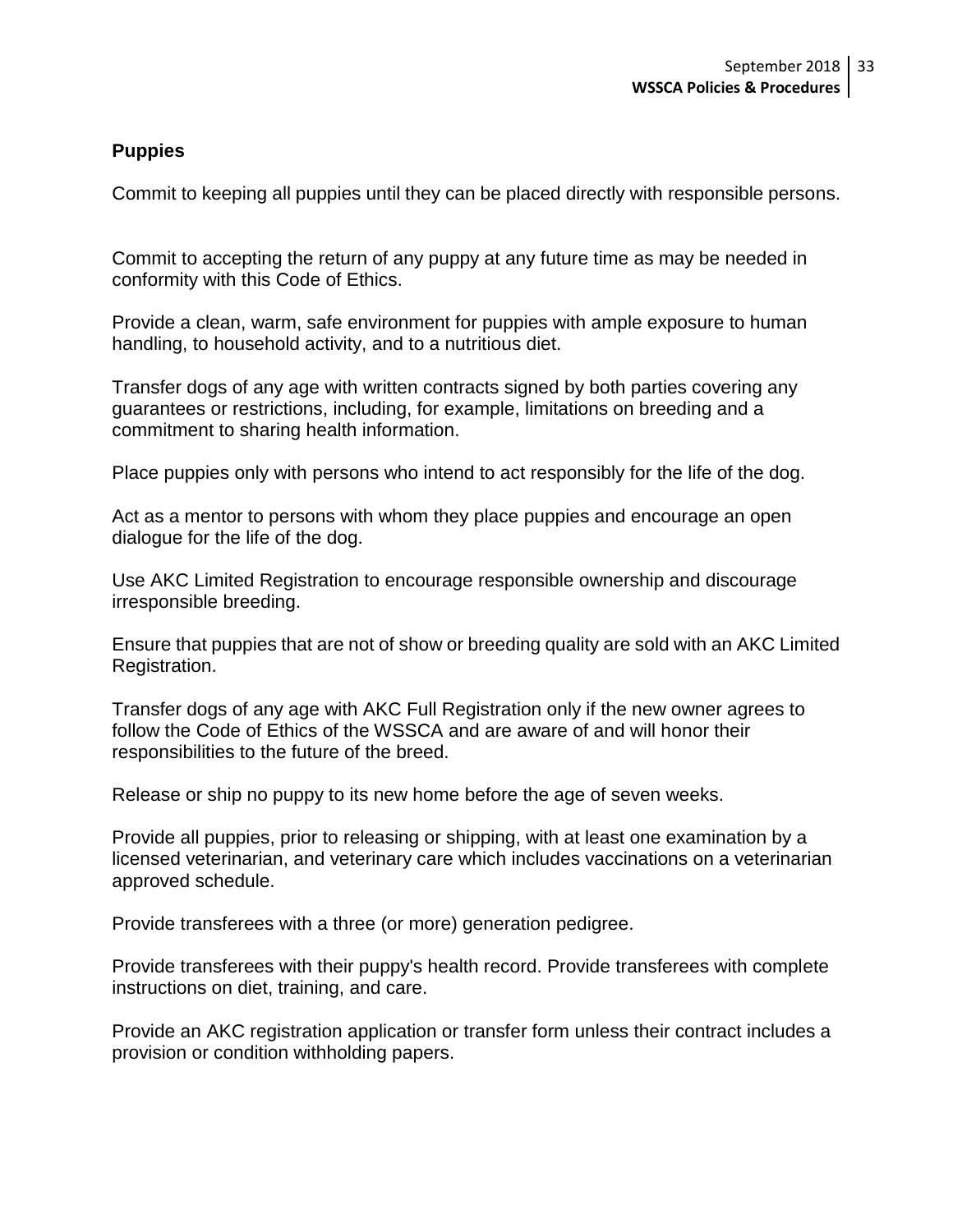#### **PLACEMENTS**

Members of the Welsh Springer Spaniel Club of America strive to:

Ensure that no dog is sold, consigned, transferred, or brokered to unethical breeders, to puppy mills.

Ensure that no dog is sold to a person who may use the dog in a way that would be detrimental to the breed.

Prevent the use of a Welsh springer spaniel as a prize in any contest, raffle, or lottery.

Act as a mentor to transferees.

Encourage a continued dialogue with transferees throughout the life of the dog in an interest in the well-being of the dog and in the well-being of the breed.

#### **DISCIPLINE**

Where applicable under the Rules and Regulations of the AKC or under the WSSCA Constitution and By-laws, and in accordance with the policies and procedures therein, conduct contrary to this Code of Ethics may be subject to disciplinary action.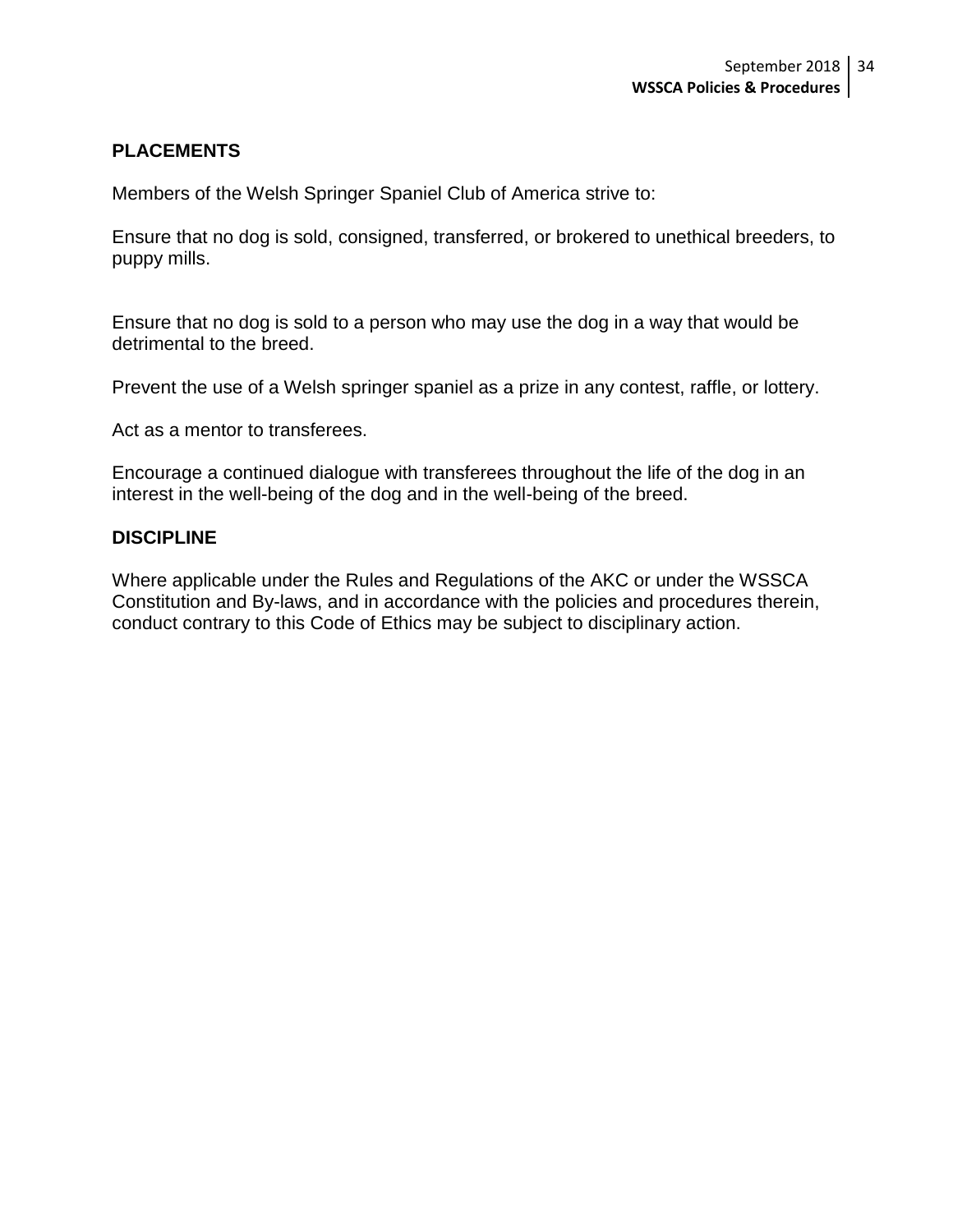#### **WELSH SPRINGER SPANIEL RESCUE GUIDELINES**

#### **What constitutes a Rescue Animal?**

Welsh Springer Spaniels in the following situations:

- 1. Immediate peril
- 2. Strays
- 3. Relinquished to shelters
- 4. When breeders refuse to take the dog back or give strong support to the owner.

Any dog that cannot stay in its present home that the breeder does not take full responsibility for or any Welsh springer spaniel of unknown origin is considered a rescue dog.

#### **Guidelines for the Rescue Committee**

1. To help placeable Welsh Springer Spaniels who are unwanted, abandoned or are victims of inhuman treatment or subject to an uncertain fate find good and loving homes; 2. To coordinate and assist the efforts of committee personnel and WSSCA members in the rescue of Welsh springer spaniels in their area;

3. To provide financial assistance with the rescue effort when the guidelines for rescue are met;

4. To educate potential adoptive owners about the Welsh Springer Spaniels and their special requirements to ensure an educated decision in adopting this breed;

5. To keep statistics on Welsh Springer Spaniels that get into the rescue system;

6. To educate animal control officers and shelter staff on how to identify a Welsh springer spaniel;

7. To encourage the policy that final responsibility for any Welsh Springer Spaniel that needs a home lies with the breeder(s), this responsibility is for the life of the dog, no matter what the circumstances.

#### **Funding For Rescue**

Rescue money will be collected annually, with dues, on a voluntary basis. If needed, a special appeal for funds may also be a funding source. Money collected for rescue will be used toward the direct costs in rescuing dog and the reasonable reimbursement of medical fees and impoundment fees. Rescue is a volunteer function of the WSSCA. As the word "volunteer" implies, certain sacrifices should be expected.

Telephone and gasoline expenses should be donated by each volunteer member in the spirit of the rescue program. However, in the event that extensive travel or calls are necessary, the WSSCA will reimburse the member, if a request for reimbursement is made.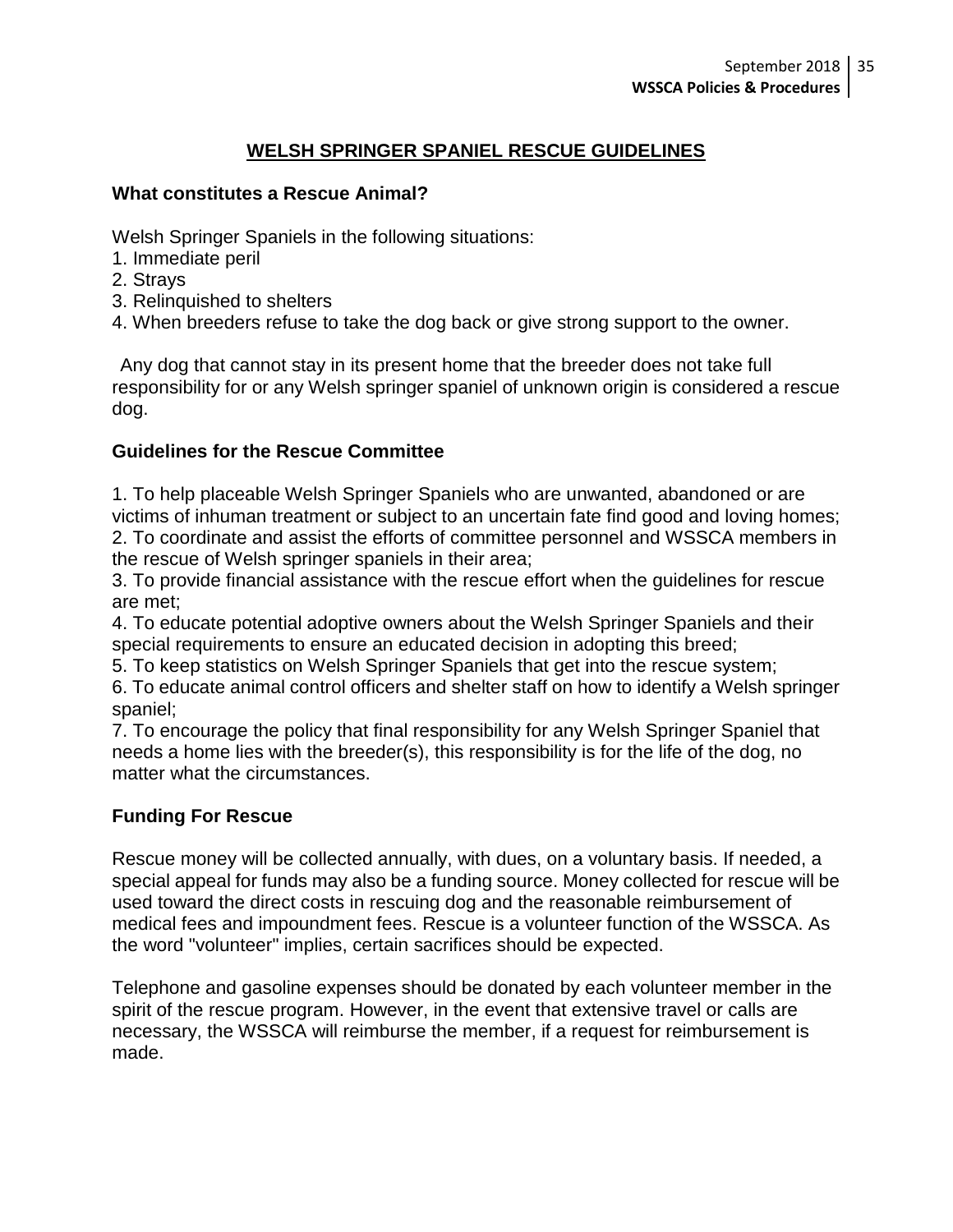#### **Reimbursement**

The WSSCA Guidelines must be followed in order to be eligible for reimbursement. Any major deviation must be presented and approved by the Rescue Committee prior to reimbursement;

1. Request for reimbursement will be sent to the Chairperson of the Rescue Committee, who will review and submit the approved reimbursement request to the treasurer. 2. All items for reimbursement must be documented, showing receipts for services. No money will be reimbursed without receipts or some type of clear documentation of expenses.

3. A maximum of **\$500.00** in expenditures will be reimbursed for each dog unless special circumstances have been approved by the Board of Directors and Treasurer. 4. Reimbursements will be paid for dogs that must be bought from Humane Societies or Shelters.

#### **Welsh Springer Spaniel Identification**

All dogs must be properly identified as Welsh Springer Spaniels to the best of the Rescue Committee's knowledge. If a dog is found without positive breed identification (registration papers or known breeding) it is suggested that a team of three Welsh Springer spaniel owners/breeders evaluate the dog (either in person or by photographs), if possible, and when the time to be taken for this identification does not place the dog in danger of imminent euthanasia. If there is any question regarding the dog's heredity, the team should give the dog the benefit of the doubt. It is better to rescue a possible Welsh springer spaniel cross than to leave an untypey purebred Welsh springer spaniel behind.

Should a dog be determined not to be a purebred Welsh Springer Spaniel following removal from an animal shelter, rescue group or control center, the WSSCA Rescue Committee Chairperson will attempt to transfer the dog to an appropriate breed rescue group (i.e. Brittany Rescue, English Setter Rescue, English Springer Spaniel rescue, etc.). If the appropriate breed rescue group does not have room to take the dog in to their foster home program, a WSSCA member will be asked to foster the dog in the interim and the WSSCA Rescue Committee Chairperson will work with the appropriate breed rescue group to secure a forever home placement with someone seeking that breed. This will typically involve helping the appropriate breed rescue with photos, website information for posting and screening potential adopters.

Should a rescued dog be determined to be a mixed breed animal, the WSSCA Rescue Coordinator will attempt to seek foster care and adoptive placement with an all-breed rescue group in the area that the dog has been found and rescued in. If an all-breed rescue group is not immediately available at the time of the dog's rescue, WSSCA will continue to care for the dog until such time as it can be transferred to the care and control an appropriate all-breed rescue group.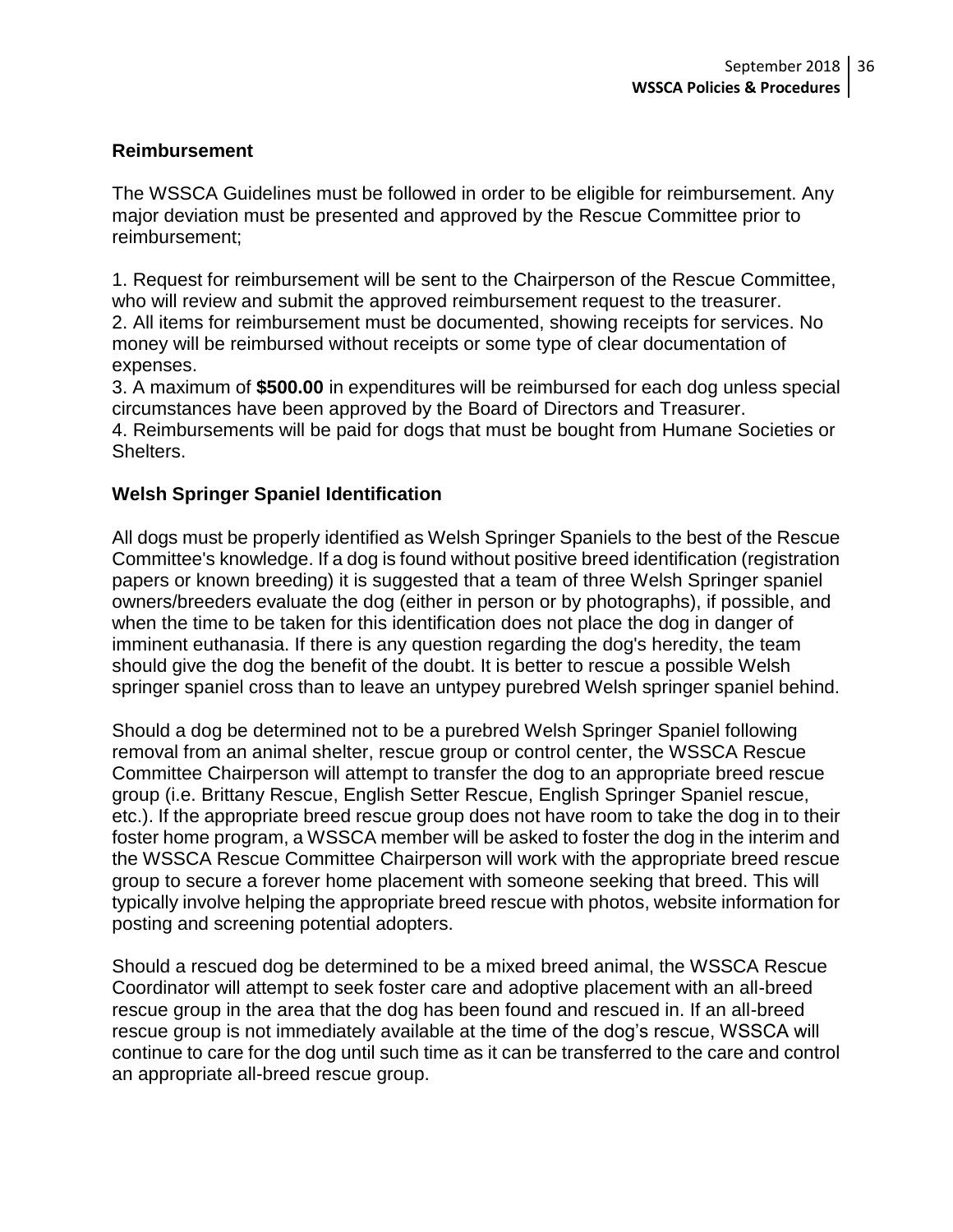#### **Medical**

1. Dogs that become part of the rescue program should be spayed or neutered. However, each case must be evaluated on an individual basis. If the decision is made to spay/neuter, then it is to be done with money from the Rescue Fund and before the animal is adopted into a new home.

2. Inoculations for Rabies, DHLP-P booster and Bordatella are required and will be paid from the Rescue Fund.

3. Heartworm testing and initial preventative medication will be paid from the Rescue Fund.

4. Routine worming that covers all types of internal parasites will be paid from the Rescue Fund. 5.

Major medical expenses must have prior approval by the Board of Directors and Treasurer for reimbursement. This includes treatment of heartworm positive dogs, radiographs, blood work and so forth.

6. When a dog is rescued and his/her vaccination status is questionable or unknown, WSSCA will reimburse all charges for up to fourteen consecutive days of veterinary care and boarding in order to reduce the risk to any dogs in the designated foster care home.

#### **Emotional/Treatment Status of Animal**

The dog must be of stable temperament and without any serious chronic behavior problem. The dog must be considered adoptable and desirable as a family companion for even a novice pet owner. Any rehabilitation and/or needed training should be attainable by a novice owner. If the animal is in a foster home, that home should start the rehabilitation when possible as it is then possible to learn more about the depth of any problem and the corrective work mat may be required. The dog MUST NOT have a history of biting, snapping or acting aggressively or being excessively fearful towards people. It should not be aggressive towards or with other dogs. NO DOG SHALL BE PLACED THAT HAS A HISTORY OF BITING. This dog should be humanely euthanized at Rescue's expense.

#### **Foster Care**

The best situation for the rescue dog is to be placed in a loving foster home until a permanent home may be found. This way, the personality traits, house behavior and reaction to everyday situations of the dog may be observed and any problems noted. The animal should be observed and evaluated for a minimum of 2 weeks, giving the dog adequate time to adjust to new surroundings so that the true behavior and personality may be observed. If a dog must be boarded at a commercial kennel, the Rescue Fund will pay up to \$12.00 per day for a maximum of 2 weeks (14 days).

#### **Adoption Criteria**

1. The prospective owners should be personally interviewed and a home visit conducted when possible. The interview should be an in-depth process designed to educate the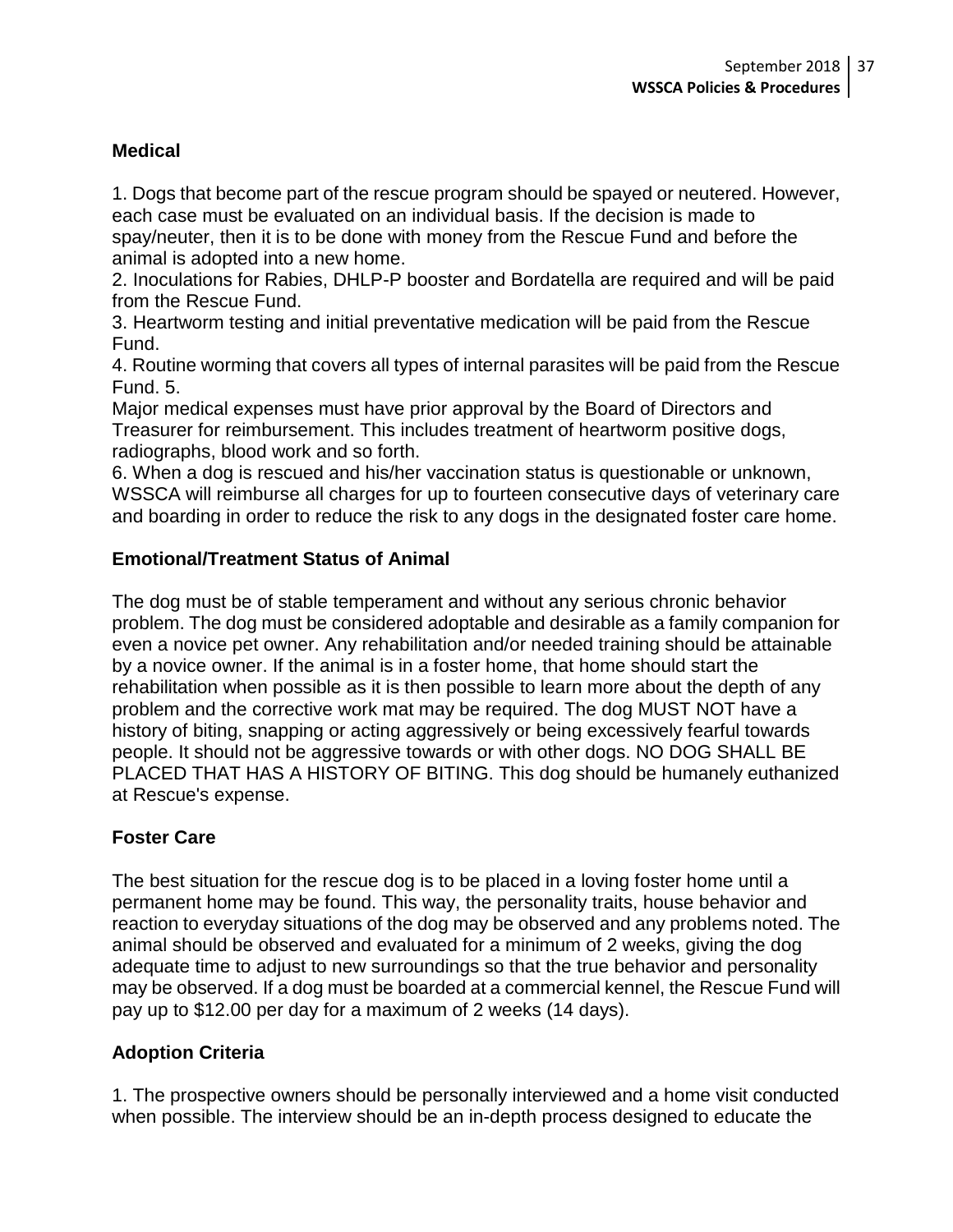individual(s) on owning a Welsh springer spaniel, as well as to evaluate the lifestyle of the prospective owner(s) and plans for the dog. Past dog ownership history and personal views on companion dogs must be explored when evaluating a potential home.

2. It is recommended that the individual meet the dog and then wait to think about the decision for 24 to 48 hours before adopting the dog. This helps prevent emotional impulse adoptions. Prospective owners who are committed will make a second trip to acquire the dog.

3. An adoption questionnaire must be filled out. A written agreement MUST be signed by the prospective owner and witnessed. This agreement releases the WSSCA and person conducting the adoption from any liability; forbids the owner from transferring ownership without contacting the Rescue Committee; prohibits the sale or donation of the dog to a person or corporation for experimental research; specifies that the dog will live as a family pet with its emotional needs met and states that the person will provide humane care and treatment including regular care for the dog. The adoption agreement must also require the owner to license the dog yearly, follow local pet regulations and not allow the dog to roam freely.

4. A mandatory adoption donation of \$400.00 is to be collected at the time of adoption. The check should be made out to the Welsh Springer Spaniel Club of America, Inc. The purpose of the adoption fee is an indication of the new owner's commitment to the dog and to replenish the Rescue Fund for the next dog. An owner that cannot afford a reasonable adoption donation cannot afford to maintain a dog properly.

#### **The Rescue Committee's responsibility toward the new owner is to provide:**

1. Documentation of all medical care, including Rabies vaccination certificate.

- 2. General information about the dog's age, where found, history and so forth.
- 3. Guidelines for feeding and general care.

4. Any observed behaviors, rehabilitation guidelines, if needed, and a general statement about the adjustment period for re-homing.

5. Names and telephone numbers of local WSSCA and Rescue Committee members to contact with questions or concerns.

6. A copy of the signed agreement.

7. After adoption, quarterly follow-up calls and/or visits should be made to check on the progress of the dog for a period of one year. Thereafter, a yearly check is sufficient.

#### **Rescue of Puppy Mill Sales/Auction/Charity Raffle Dogs**

The Welsh Springer Spaniel Club of America will not, as an organization, endorse the purchase of any dogs offered through puppy mill sales, auctions and/or charity raffles as the funds spent in the rescue effort may be further used by the seller/auctioneer to continue those efforts that have been deemed not to be in the best interest of the dog(s).

#### **For more information, contact the WSSCA Rescue Committee Chairperson.**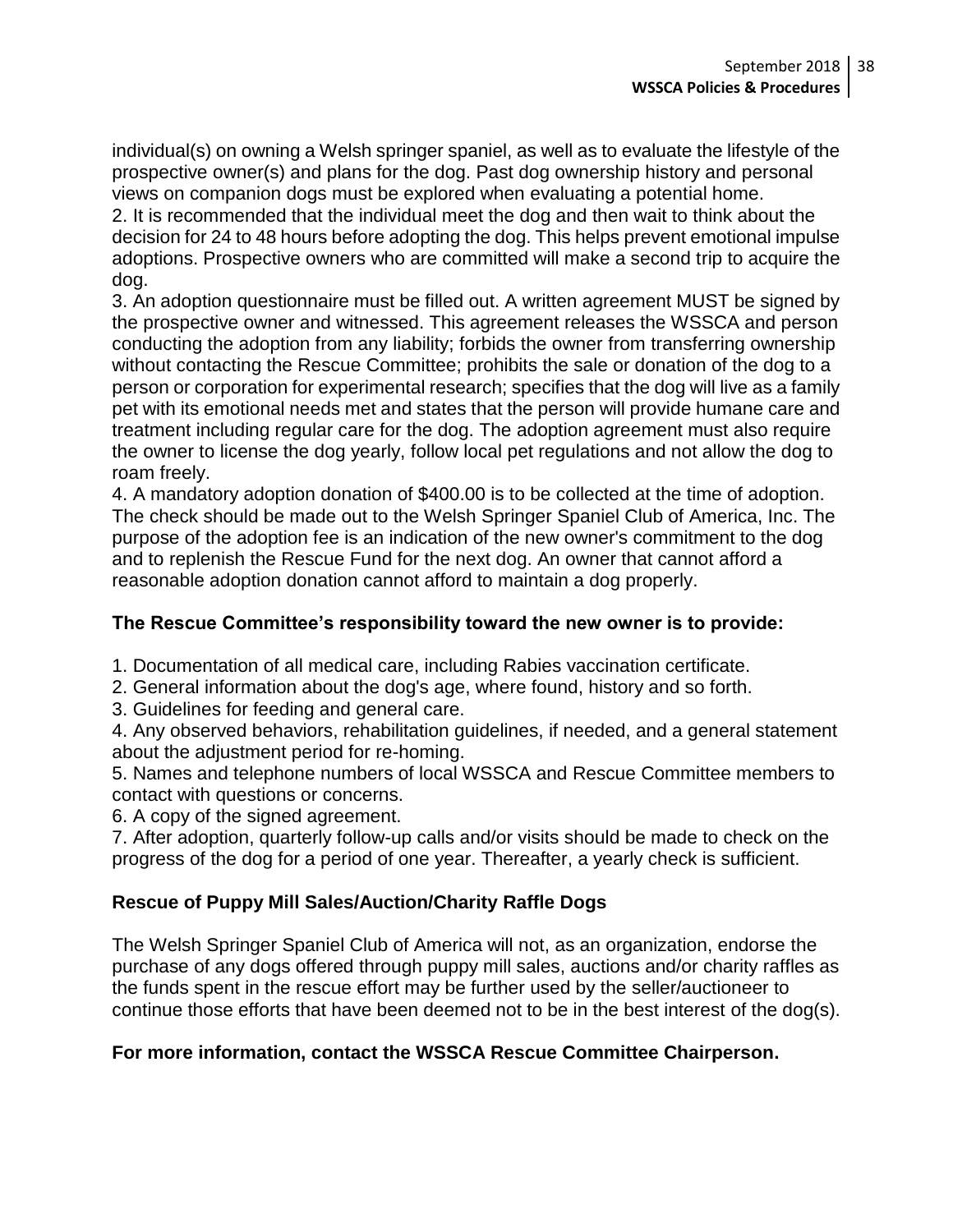#### **WSSCA MENTOR GUIDELINES AND QUALIFICATIONS**

The list of WSSCA approved mentors shall be posted on the WSSCA website and shall be updated yearly. The Judges Education Chairperson will send the annual listing to AKC and the WSSCA webmaster.

Approval from the WSSCA Board of Directors and the WSSCA Judges Education Committee is needed for a person to be listed and considered as a WSSCA approved Mentor.

Approval from the WSSCA Board of Directors shall come from a majority vote. If either the WSSCA Board of Directors or the WSSCA Judges Education Committee does not approve an application, the application shall be denied. In the case that an applicant is denied, the person shall be supplied with the reason for the decision by the WSSCA President.

A 2/3rds WSSCA Board of Directors vote for mentor removal, accompanied with a recommendation for mentor removal by the WSSCA Judges Education Committee, shall remove a person from the Mentor list. In the case that a person is removed from the mentor's list, the person shall be supplied by the WSSCA President with the reason for the decision.

Each mentor shall, within a week of the mentoring session, disperse a WSSCA Mentor Feedback Form to each student. The completed form will be mailed or emailed to the Judges Education Chairperson for feedback and monitoring of the Mentor Program. The mentor shall not participate in or be present during the completion of the form.

Mentors shall conduct themselves in a professional manner that reflects positively on the Welsh springer spaniel, the Welsh Springer Spaniel Club of America, Inc., and the American Kennel Club.

Each Mentor Program Applicant must complete the WSSCA Mentor Program Application and submit a signed hard copy of this to the Judges Education Chairperson for consideration. The Judges Education Committee will examine the application and send their recommendation for the applicant's acceptance to the WSSCA Recording Secretary accompanied by a hard or electronic copy of the application. The WSSCA President shall bring the application and Judges Education Committee recommendation to the WSSCA Board of Directors for voting.

Mentors shall disperse a completed WSSCA Mentoring Program Form to each student and shall maintain a list of all persons mentored, the date of the mentoring sessions, and the location of the mentoring sessions. The mentor shall send a list of persons mentored to the Judges Education Committee Chairperson for records at least once a year. The list of mentored judges shall be published in the Judges Education Annual Report.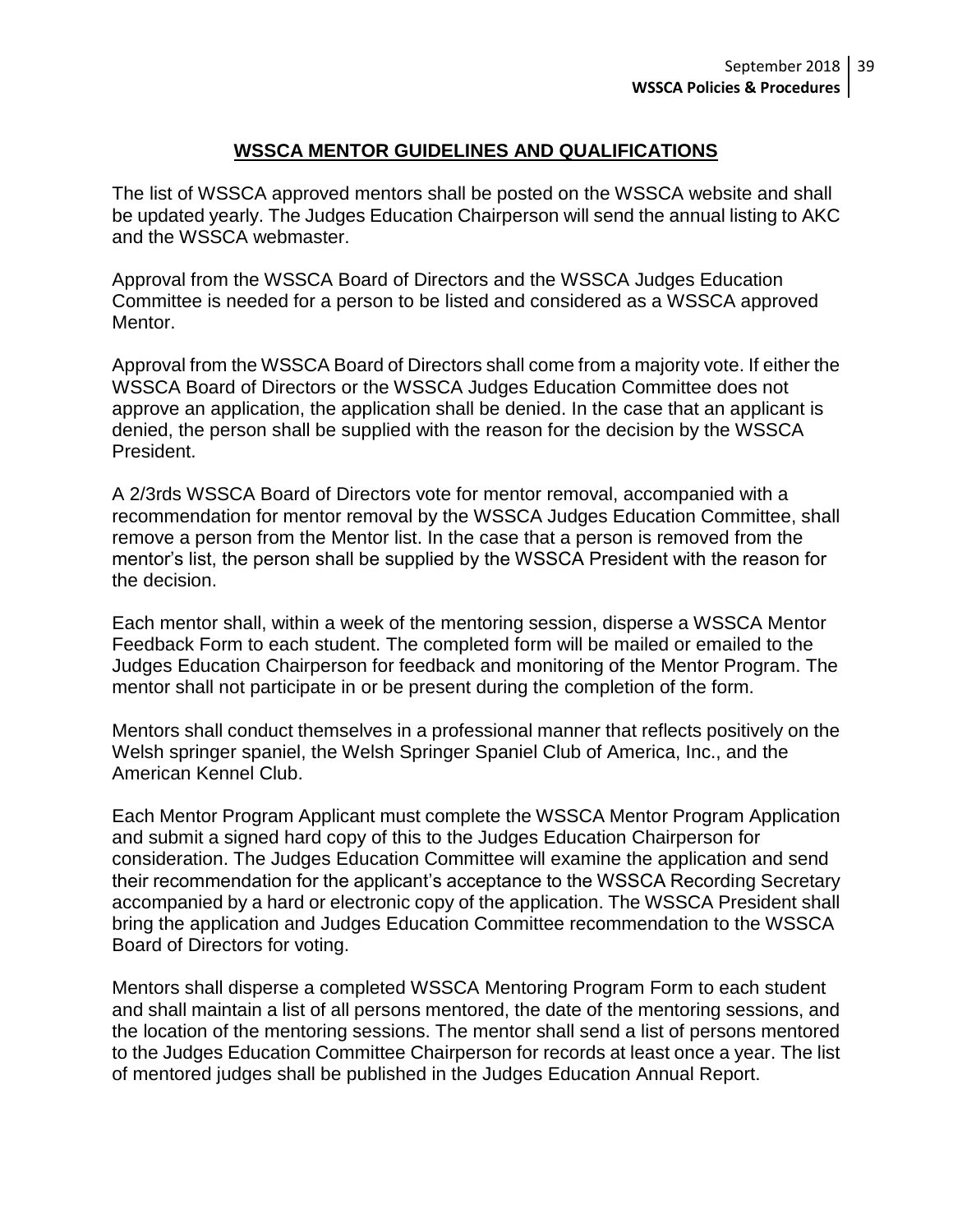Any mentor who fails to submit their list of mentored judges in the said time frame is subject to removal from the Mentor list.

Each approved mentor shall be issued a WSSCA Mentor Number.

The qualifications for a mentor are:

- Must have extensive experience with the Welsh springer spaniel in AKC conformation shows and extensive knowledge of the AKC Breed Standard for the Welsh springer spaniel.
- Must be a member in good standing of WSSCA and AKC.
- Must be able to describe breed characteristics in specific terms using correct canine terminology (AKC Glossary of Terms).
- Must have at least 12 years of involvement with breeding Welsh springer spaniels and showing Welsh springer spaniels in AKC conformation.
- Must have at least 4 litters of Welsh springers bred and raised on premises
- Must have owned or bred at least 10 AKC conformation champions
- Must have attended at least one WSSCA approved breed seminar in the past four years.
- Must have attended at least two WSSCA specialties (National or Regional) in the past six years.
- Except in the initial round of 2006-2007 applications, applicants must have attended at least one AKC Spaniel Hunting Test or WSSCA Working test in the past six years. Those 2006-2007 applicants who have not attended at least one AKC Spaniel Hunting Test or WSSCA Working test in the past six years shall attend a Hunting Test or WSSCA Working test by December 31, 2007. Proof of attendance (Running Order signed by the event chairperson or secretary) must be submitted to the WSSCA Judges Education Chairperson prior to December 31st, 2007 Failure to attend or provide proof of attendance will result in removal from the Mentor list.
- Must enjoy interacting with others and be pleasant and able to communicate in an understandable, clear and insightful manner.

It is *preferable* that each mentor have judged a WSSCA sweepstakes, a WSSCA match, and/or Welsh springer spaniels at an AKC show.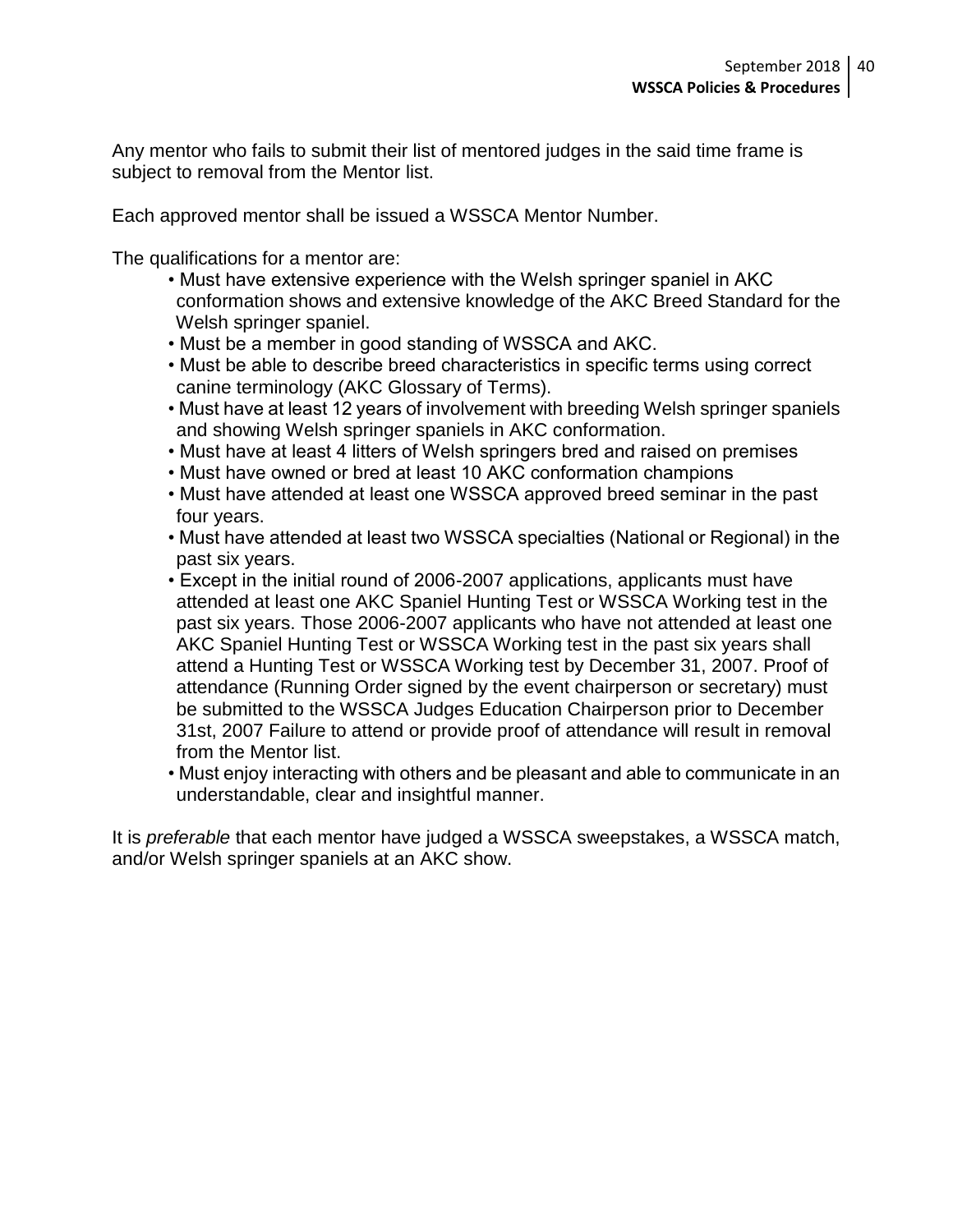# *Various WSSCA Forms*

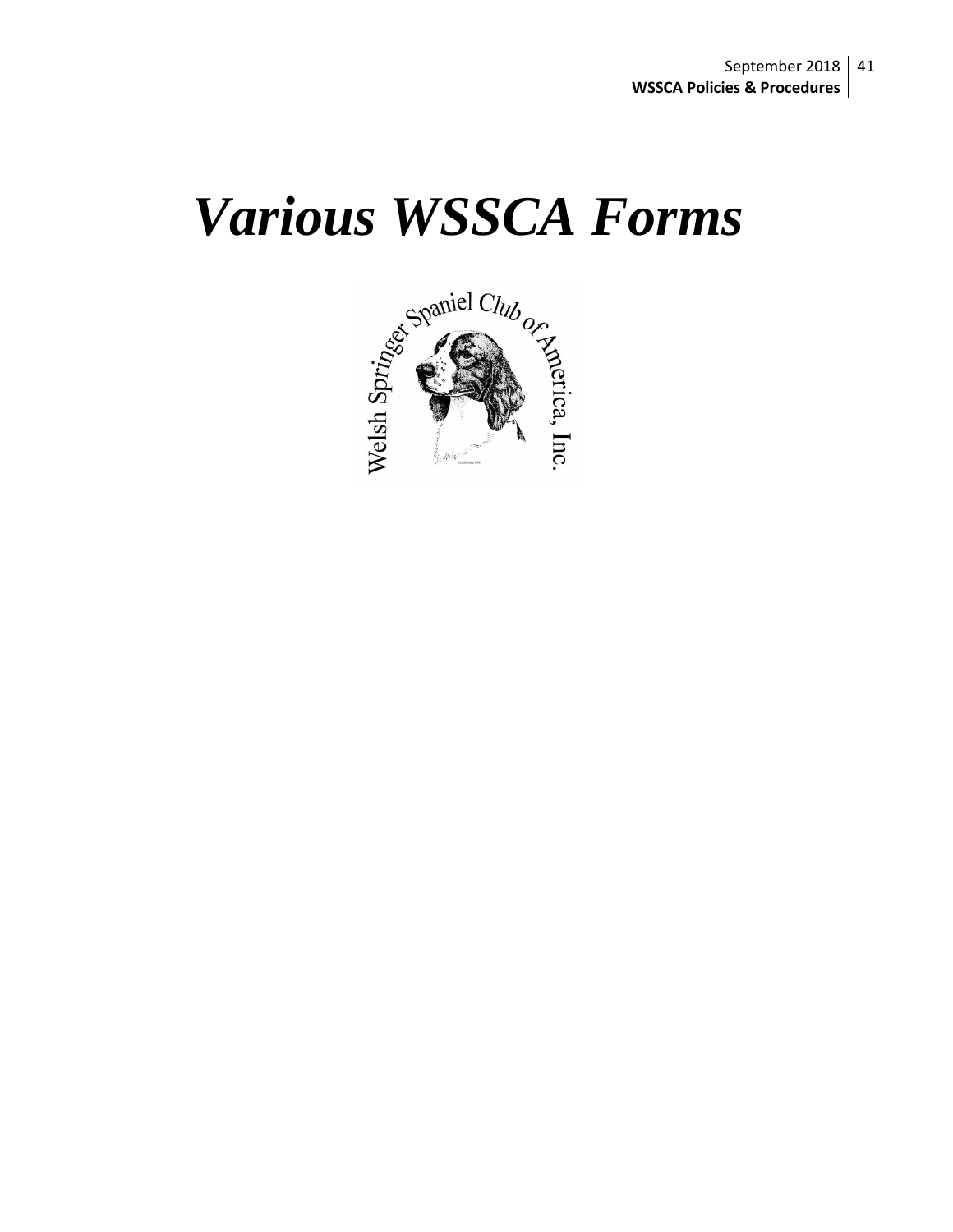

## *Welsh Springer Spaniel Club of America, Inc. Mentor Program*

## **WSSCA Mentor Program Application**

1. Do you enjoy interacting with others? \_\_\_\_\_\_\_\_\_\_\_\_\_\_\_\_\_\_\_\_\_\_\_\_\_\_\_\_\_\_\_\_\_\_\_\_\_\_\_\_\_\_\_\_\_\_\_\_\_\_\_\_

2. Will you be able to communicate in an understandable, clear, and insightful manner in regards to explaining and describing the Welsh springer spaniel and basic canine anatomy?

\_\_\_\_\_\_\_\_\_\_\_\_\_\_\_\_\_\_\_\_\_\_\_\_\_\_\_\_\_\_\_\_\_\_\_\_\_\_\_\_\_\_\_\_\_\_\_\_\_\_\_\_\_\_\_\_\_\_\_\_\_\_\_\_\_\_\_\_\_\_\_\_\_\_\_\_\_\_\_\_\_\_\_\_

\_\_\_\_\_\_\_\_\_\_\_\_\_\_\_\_\_\_\_\_\_\_\_\_\_\_\_\_\_\_\_\_\_\_\_\_\_\_\_\_\_\_\_\_\_\_\_\_\_\_\_\_\_\_\_\_\_\_\_\_\_\_\_\_\_\_\_\_\_\_\_\_\_\_\_\_\_\_\_\_\_\_\_\_ \_\_\_\_\_\_\_\_\_\_\_\_\_\_\_\_\_\_\_\_\_\_\_\_\_\_\_\_\_\_\_\_\_\_\_\_\_\_\_\_\_\_\_\_\_\_\_\_\_\_\_\_\_\_\_\_\_\_\_\_\_\_\_\_\_\_\_\_\_\_\_\_\_\_\_\_\_\_\_\_\_\_\_\_ \_\_\_\_\_\_\_\_\_\_\_\_\_\_\_\_\_\_\_\_\_\_\_\_\_\_\_\_\_\_\_\_\_\_\_\_\_\_\_\_\_\_\_\_\_\_\_\_\_\_\_\_\_\_\_\_\_\_\_\_\_\_\_\_\_\_\_\_\_\_\_\_\_\_\_\_\_\_\_\_\_\_\_\_ \_\_\_\_\_\_\_\_\_\_\_\_\_\_\_\_\_\_\_\_\_\_\_\_\_\_\_\_\_\_\_\_\_\_\_\_\_\_\_\_\_\_\_\_\_\_\_\_\_\_\_\_\_\_\_\_\_\_\_\_\_\_\_\_\_\_\_\_\_\_\_\_\_\_\_\_\_\_\_\_\_\_\_\_ \_\_\_\_\_\_\_\_\_\_\_\_\_\_\_\_\_\_\_\_\_\_\_\_\_\_\_\_\_\_\_\_\_\_\_\_\_\_\_\_\_\_\_\_\_\_\_\_\_\_\_\_\_\_\_\_\_\_\_\_\_\_\_\_\_\_\_\_\_\_\_\_\_\_\_\_\_\_\_\_\_\_\_\_

3. Will you be able to remain objective in your mentoring without promoting your own dog(s) or the  $dog(s)$  of others?

4. How many years have you been involved with breeding or exhibiting Welsh springer spaniels in conformation? \_\_\_\_\_\_\_\_\_\_\_\_\_\_\_\_\_\_\_\_\_\_\_\_\_\_\_\_\_\_\_\_\_\_\_\_\_\_\_\_\_\_\_\_\_\_\_\_\_\_\_\_\_\_\_\_\_\_\_\_\_\_\_\_\_\_\_\_\_\_\_\_

5. Please give a brief description of your years of experience:

\_\_\_\_\_\_\_\_\_\_\_\_\_\_\_\_\_\_\_\_\_\_\_\_\_\_\_\_\_\_\_\_\_\_\_\_\_\_\_\_\_\_\_\_\_\_\_\_\_\_\_\_\_\_\_\_\_\_\_\_\_\_\_\_\_\_\_\_\_\_\_\_\_\_\_\_\_\_\_\_\_\_\_\_ 6. List four Welsh springer spaniel litters bred and raised on your premises. Indicate their litter numbers and whelp dates.

| Litter # | <b>Whelp Date</b> | Litter# | <b>Whelp Date</b> |
|----------|-------------------|---------|-------------------|
|          |                   |         |                   |
|          |                   |         |                   |

7. List ten AKC champion Welsh springer spaniels for which you are listed as the breeder of record or owner. Indicate their registered names and numbers.

| <b>Registration Number</b> | <b>Registered Name</b> |
|----------------------------|------------------------|
|                            |                        |
|                            |                        |
|                            |                        |
|                            |                        |
|                            |                        |
|                            |                        |
|                            |                        |
|                            |                        |
|                            |                        |
|                            |                        |

8. List one WSSCA approved breed seminar that you have attended in the past four years.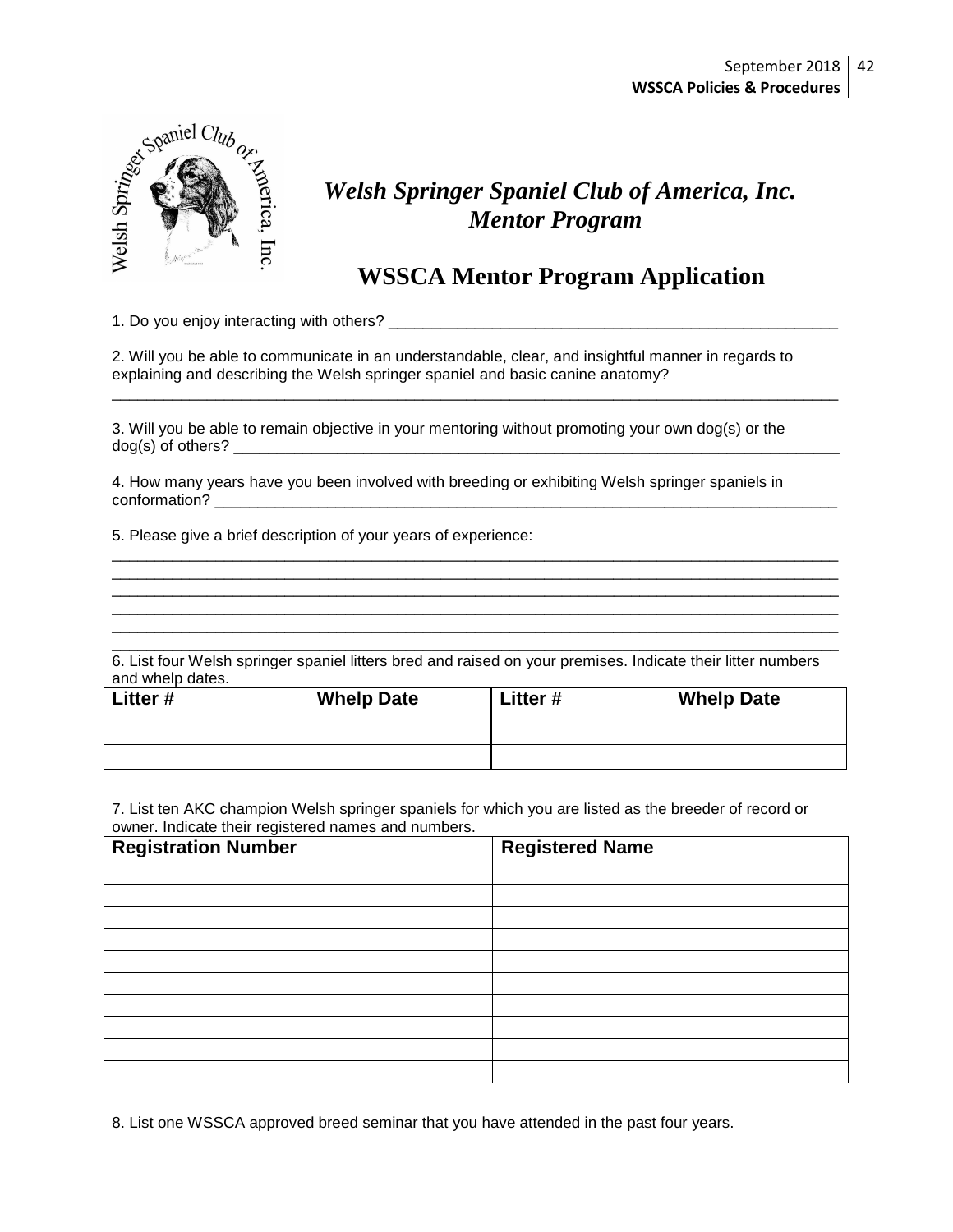#### September 2018 | 43 **WSSCA Policies & Procedures**

| <b>Date</b> | Location | <b>Presenter</b> |
|-------------|----------|------------------|
|             |          |                  |

#### 9. List two WSSCA Specialties that you have attended in the past six years.

| <b>Date</b> | <b>Location</b> | <b>Regional or National</b> |
|-------------|-----------------|-----------------------------|
|             |                 |                             |
|             |                 |                             |

10. List one AKC spaniel Hunting Test or WSSCA Working Test that you have attended in the past six years. NOTE: Those 2006-2007 applicants who have not attended at least one AKC Spaniel Hunting Test or WSSCA Working test in the past six years shall attend a Hunting Test or WSSCA Working test by December 31, 2007. Proof of attendance (Running order or event document stating your attendance and signed by the event chairperson or secretary) must be submitted to the WSSCA Judges Education Chairperson prior to December 31st, 2007 Failure to attend or provide proof of attendance will result in removal from the Mentor list.

| <b>Date</b> | Location | <b>Hunt Test or Working Test</b> |
|-------------|----------|----------------------------------|
|             |          |                                  |
|             |          |                                  |

11. Please list any experience that you have with judging Welsh springer spaniels in conformation at WSSCA matches, WSSCA sweepstakes, and/or Welsh springer spaniels at AKC shows.

12. Describe why you would like to serve as a breed mentor.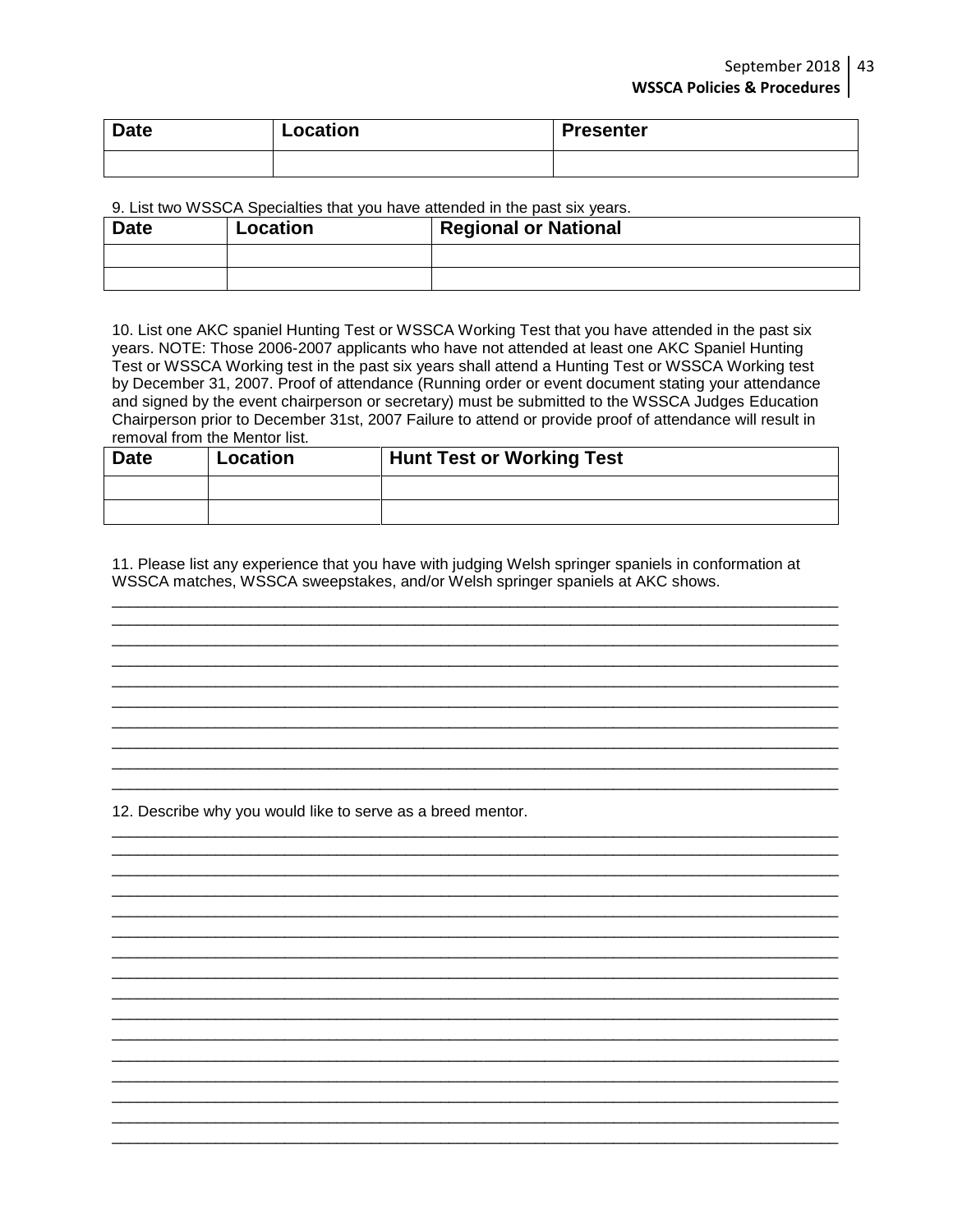12a. Please give a basic description of the Welsh springer spaniel. Be sure to include your feelings on where the breed currently excels and where the breed currently needs improvement and what you consider to be the "drag" (longtime fault that has been seen) of the breed. List three breed specific areas that you feel need to be stressed to those who are learning about the Welsh springer spaniel.

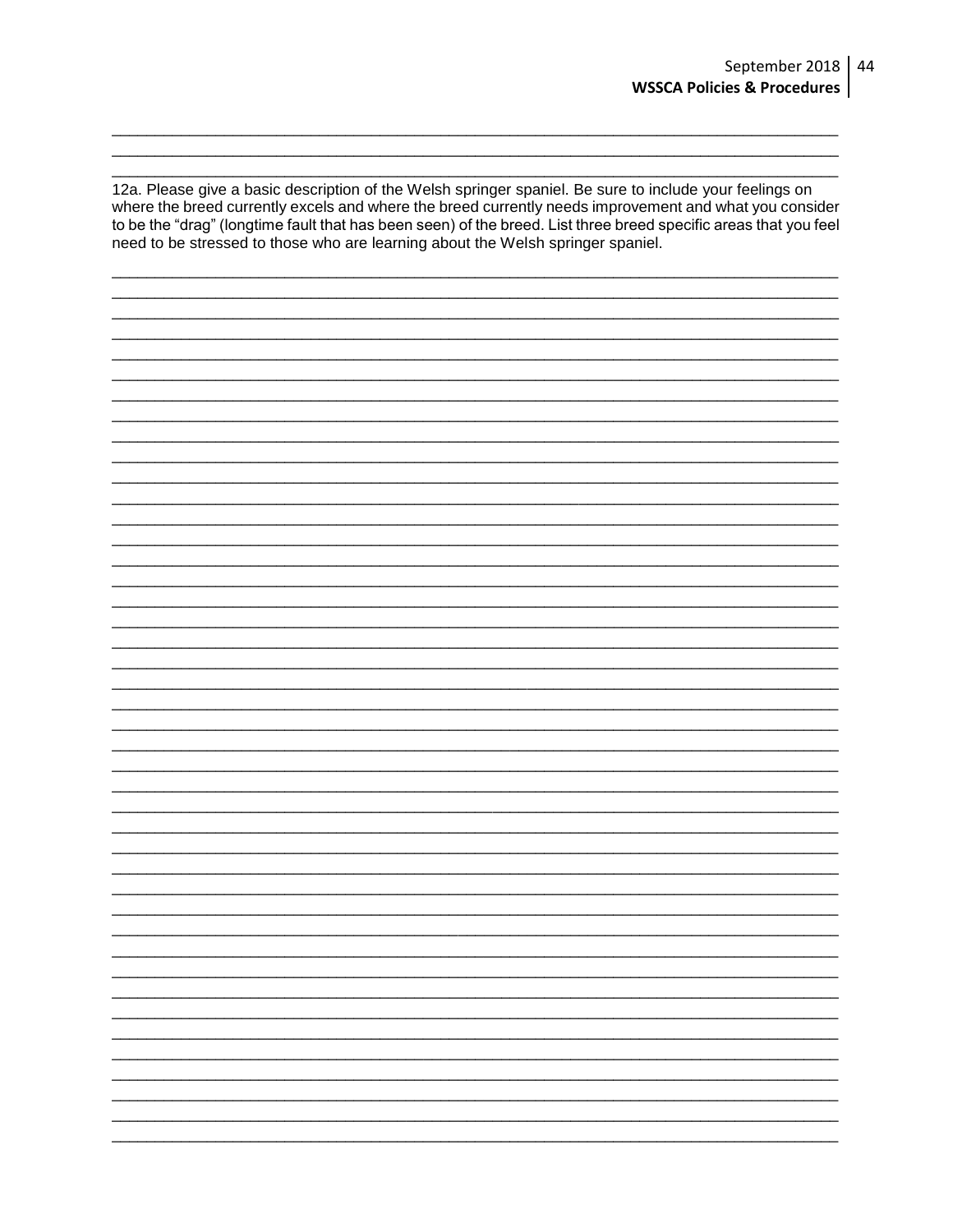#### **WSSCA Mentor Expectations**

\_\_\_\_\_\_\_\_\_\_\_\_\_\_\_\_\_\_\_\_\_\_\_\_\_\_\_\_\_\_\_\_\_\_\_\_\_\_\_\_\_\_\_\_\_\_\_\_\_\_\_\_\_\_\_\_\_\_\_\_\_\_\_\_\_\_\_\_\_\_\_\_\_\_\_\_\_\_\_\_\_\_\_\_ \_\_\_\_\_\_\_\_\_\_\_\_\_\_\_\_\_\_\_\_\_\_\_\_\_\_\_\_\_\_\_\_\_\_\_\_\_\_\_\_\_\_\_\_\_\_\_\_\_\_\_\_\_\_\_\_\_\_\_\_\_\_\_\_\_\_\_\_\_\_\_\_\_\_\_\_\_\_\_\_\_\_\_\_

All WSSCA Approved mentors must:

- have thorough knowledge of the Welsh springer spaniel AKC standard and current breed strengths and weaknesses.
- have the ability to answer in a clear and concise way, all questions that may be asked concerning the Welsh springer spaniel.
- be able to speak coherently and describe breed characteristics in specific terms using correct canine terminology.
- agree to conduct one's self ethically at all times.
- follow up on all questions from any person who needs more specific information either by forwarding the person to another source, researching the request and responding with requested information, or by forwarding the questions or requests for further information to the WSSCA Judges Education Chairperson.
- be willing to attend a WSSCA training session or WSSCA mentor's meeting if requested.
- keep records of the names and addresses of mentored persons and send a copy of this list to the Judges Education Chairperson yearly.
- complete a "WSSCA Mentoring Program Form" for each student and either mail or give in person the WSSCA Mentoring Program Form and Mentoring assessment to the student within a week of the session.
- have significant depth of knowledge regarding structure, type, and their integral relationship to function.
- be able to pass a basic test on the AKC Welsh springer spaniel breed standard and AKC canine anatomy if requested.
- be able to, if needed, assemble a small group of Welsh springer spaniels, both dogs and bitches that represent a variety of acceptable styles and ages. These dogs should represent a broad picture of the breed as a whole. The identity of all dogs, owners, and handlers during a mentoring session will remain anonymous, including any information on the wins or accomplishments.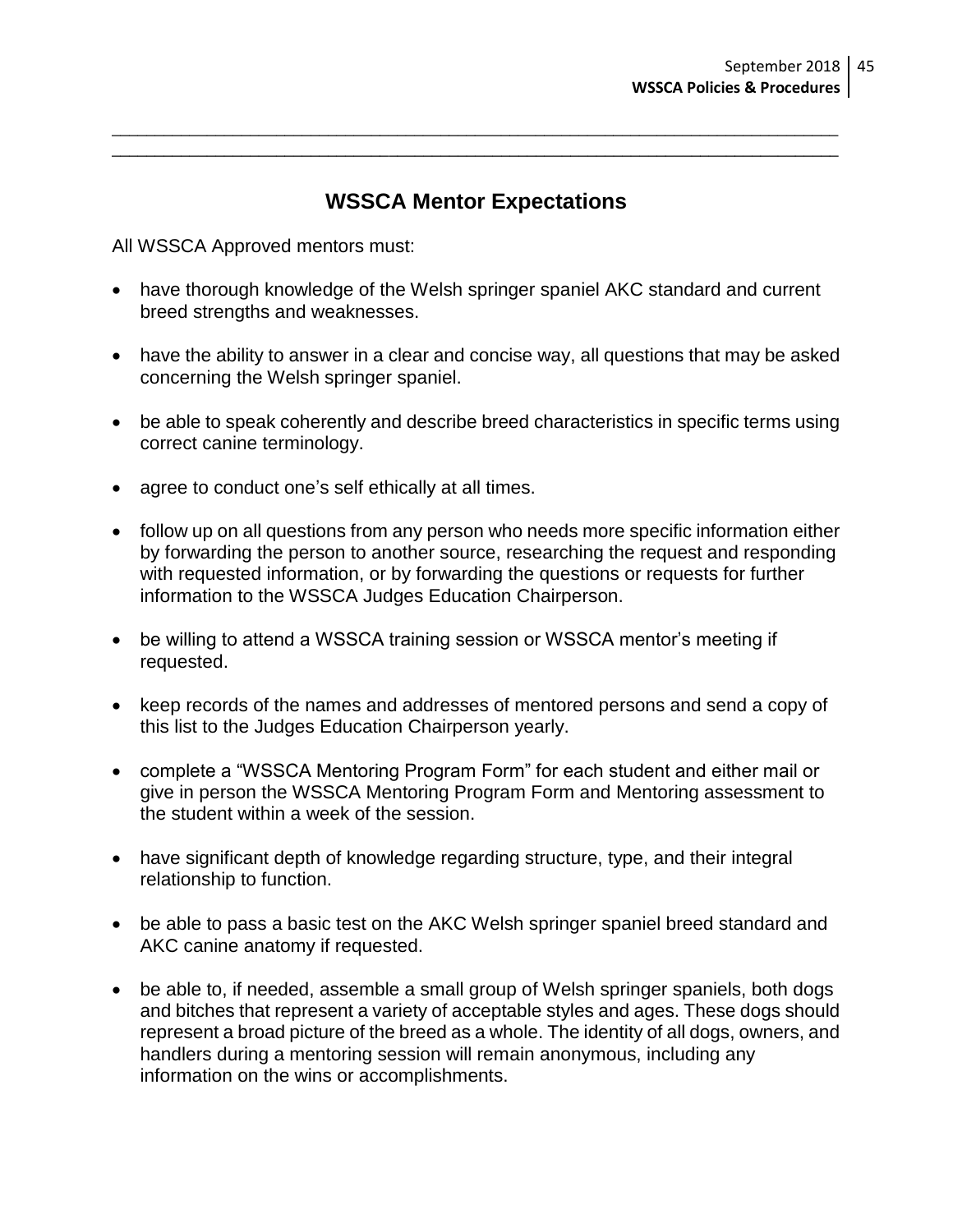be a member in good standing of WSSCA and AKC.

I understand that my status of WSSCA approved Mentor may be revoked by the WSSCA Board of Directors or WSSCA Judges Education Chairperson at any time for failure to comply with the WSSCA Mentor Expectations or the WSSCA Mentor Guidelines. All WSSCA mentors are expected to conduct themselves in a professional and ethical manner, especially during AKC events and mentoring sessions.

| <b>Printed Name</b>   |                      |          |
|-----------------------|----------------------|----------|
| Signature             |                      | Date     |
| <b>Street Address</b> |                      |          |
| City                  | <b>State</b>         | Zip Code |
| <b>Phone Number</b>   | <b>Email Address</b> |          |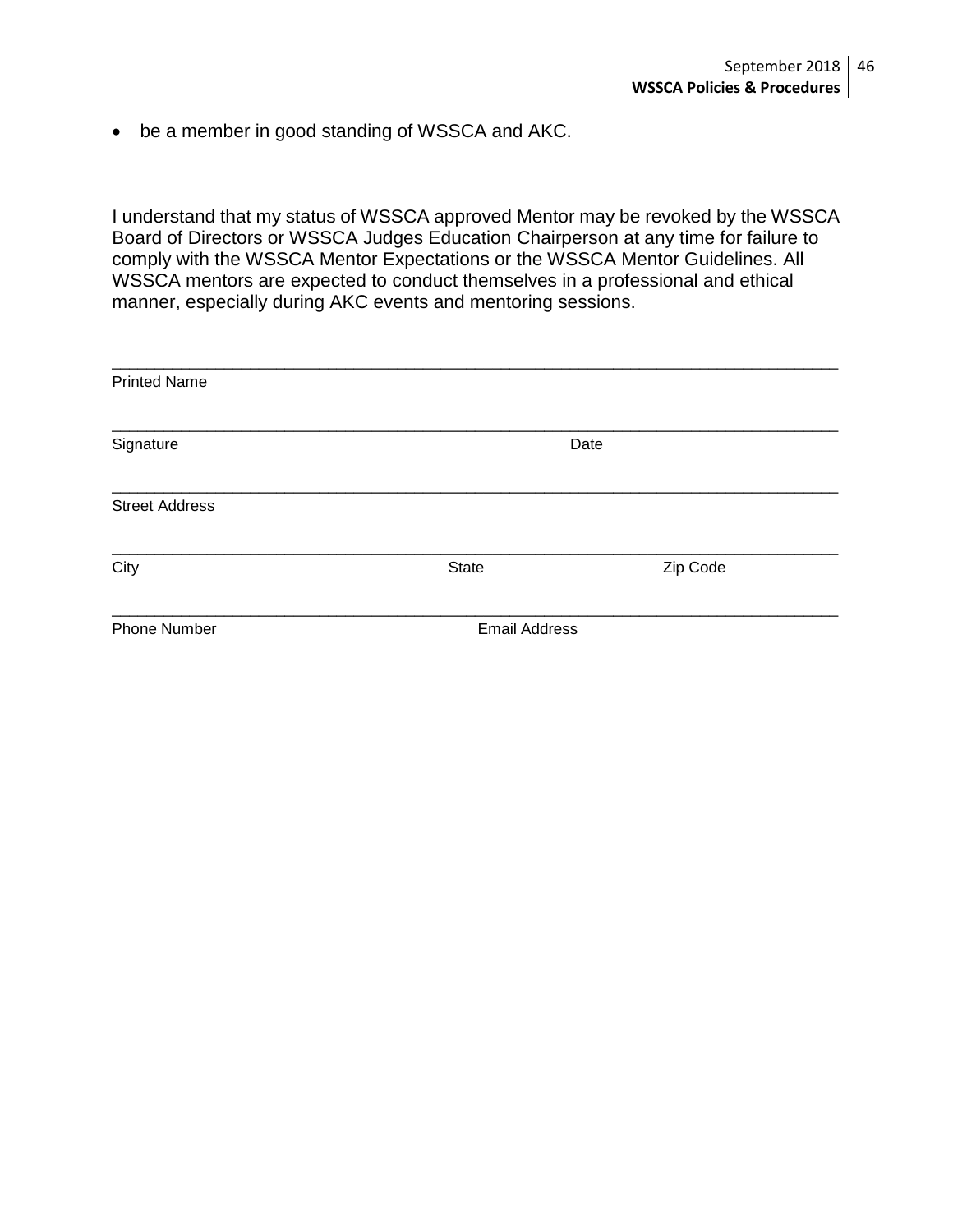## **WSSCA Mentoring Program Form**

|       |                                             | $1.88$ $0.22$ $0.23$ $0.000$ $0.000$ $0.000$ $0.000$ $0.000$                                                                                                                                                                   |
|-------|---------------------------------------------|--------------------------------------------------------------------------------------------------------------------------------------------------------------------------------------------------------------------------------|
| Welsh | Spaniel Club or                             |                                                                                                                                                                                                                                |
|       |                                             |                                                                                                                                                                                                                                |
|       |                                             |                                                                                                                                                                                                                                |
|       |                                             | Location/Show: Note that the state of the state of the state of the state of the state of the state of the state of the state of the state of the state of the state of the state of the state of the state of the state of th |
|       | Please check the type of mentoring session: |                                                                                                                                                                                                                                |

| <b>Ring-side Mentoring Session</b>                    |
|-------------------------------------------------------|
| (The total Welsh springer entry on this day was _____ |
| <b>Kennel Visit</b>                                   |
| <b>General Mentoring Session</b>                      |

**Mentor Notes:** 

#### Student notes: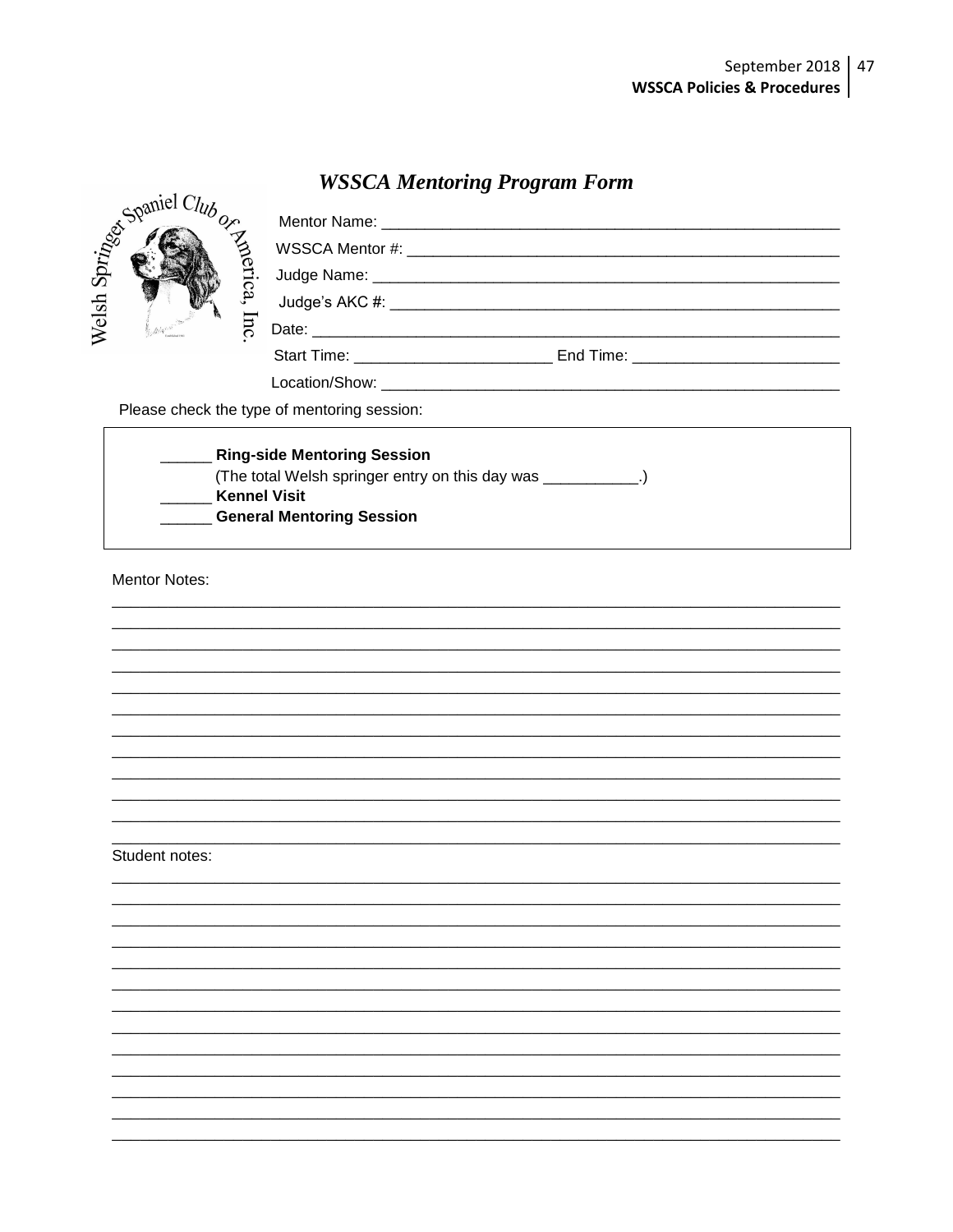Mentor Signature **Student Signature** Date

#### *Welsh Springer Spaniel Club of America, Inc.*

\_\_\_\_\_\_\_\_\_\_\_\_\_\_\_\_\_\_\_\_\_\_\_\_\_\_ \_\_\_\_\_\_\_\_\_\_\_\_\_\_\_\_\_\_\_\_\_\_\_\_\_\_ \_\_\_\_\_\_\_\_\_\_\_\_\_\_\_\_\_\_\_\_\_

#### **TROPHY ACCEPTANCE LETTER**

I acknowledge receipt of the Welsh Springer Spaniel Club of America, Inc. trophy as listed below and agree to return it to the Trophy Steward by March 1, of the following year in the condition in which it was received on this date. If it is not shipped to the Trophy Steward, I will deliver the trophy, in person, to the specialty show at which the trophy is to be awarded. I understand the inherent value of this trophy and further bind my heirs to this agreement. I agree to accept complete liability for any damage or loss to this trophy regardless of the cause of damage or loss. Engraving costs are the responsibility of the trophy winner. In order to have possession of the trophy for the award year, the winner must be a member of the Welsh Springer Spaniel Club of America, Inc.

| Signature of Recipient | Date                |
|------------------------|---------------------|
| <b>Printed Name</b>    | <b>Phone Number</b> |

Address

\_\_\_\_\_\_\_\_\_\_\_\_\_\_\_\_\_\_\_\_\_\_\_\_\_\_\_\_\_\_\_\_\_\_\_\_\_\_\_\_\_\_\_\_\_\_\_\_\_\_\_\_\_\_\_\_\_\_\_\_\_\_\_\_\_\_\_\_\_\_\_\_\_\_\_\_\_\_\_\_\_\_\_\_ E-mail Address

| <b>RING TROPHIES</b>                                                          | <b>Initial</b> |
|-------------------------------------------------------------------------------|----------------|
| Best of Breed (National Specialty) – Challenge Trophy                         |                |
| Best of Breed (Regional Specialty) – Challenge Trophy                         |                |
| Best of Opposite Sex to Best of Breed (National Specialty) – Challenge Trophy |                |
| Best of Opposite Sex to Best of Breed (Regional Specialty) – Challenge Trophy |                |
| Best of Winners (National Specialty) – Challenge Trophy                       |                |

| <b>SPECIAL AWARDS TROPHIES</b>                    | <b>Initial</b> |
|---------------------------------------------------|----------------|
| Deckard Cup                                       |                |
| Olympian Cup                                      |                |
| Founders Cup                                      |                |
| Ch Cicero Gus UDT Cup                             |                |
| Jesse Award                                       |                |
| Daytime Winners Dog Award                         |                |
| Daytime Winners Bitch Award                       |                |
| Ron Mengel Bred By Exhibitor Award                |                |
| Holly House MX Agility Award                      |                |
| <b>Wildfire Award</b>                             |                |
| Statesman Award                                   |                |
| Rubicon-Middlebrook Master Agility Champion Award |                |
| CH Wynd UD Trophy                                 |                |